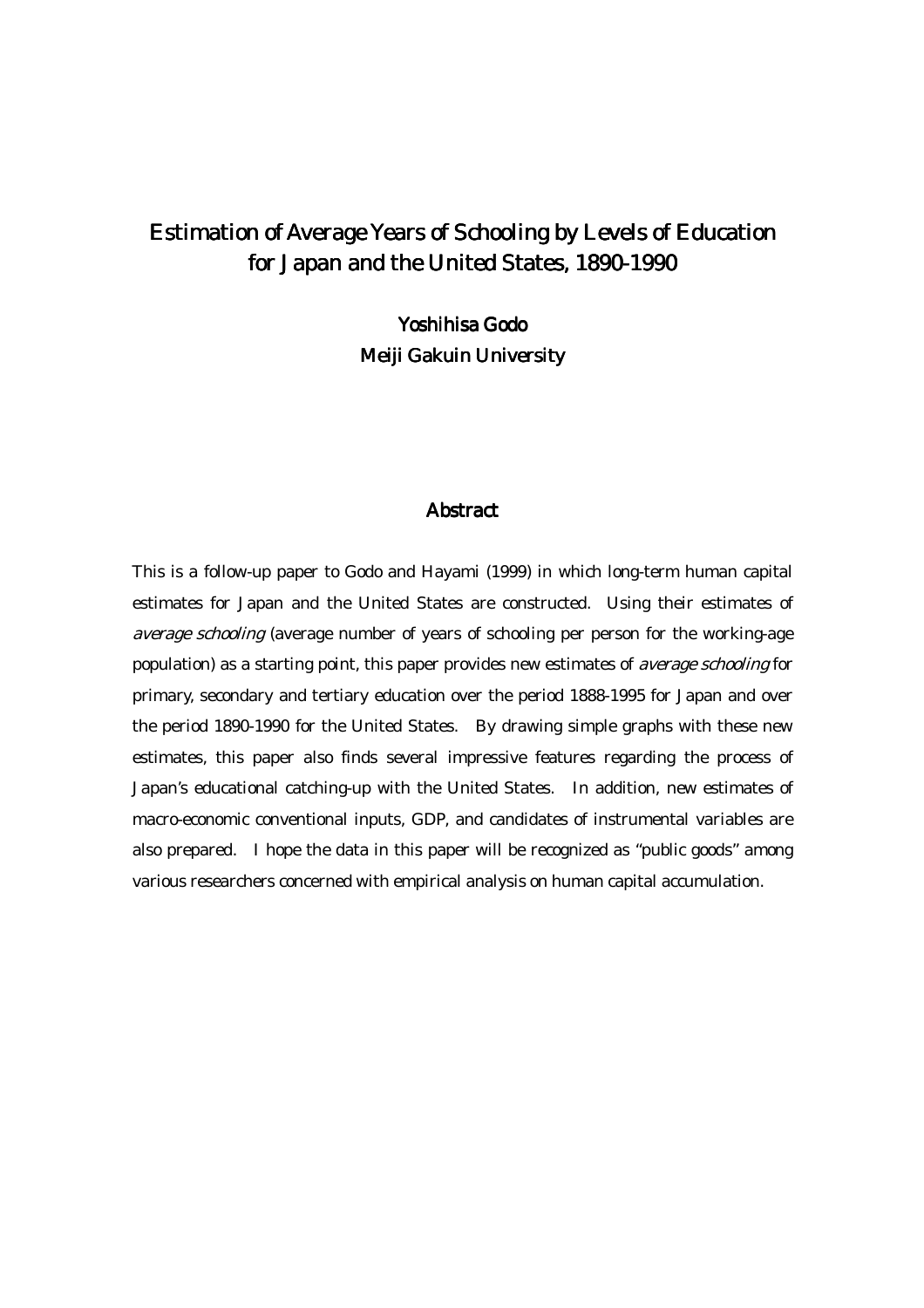## 1. Introduction

 $\overline{a}$ 

This is a follow-up paper to Godo and Hayami (1999) in which long-term human capital estimates for Japan and the United States are constructed. In that paper, "average number of years of schooling per person for the working-age population" (henceforth abbreviated as *average schooling*) is employed as a measurement of human capital created from investments in education.<sup>1</sup> Godo and Hayami (1999) goes on to estimate average schooling for 1888-1995 (except for 1941-46) for Japan and for 1890-1990 for the United States not only for the entire working-age population but also for several groups segregated by age and gender, in order to facilitate an assessment of the nature and process of longterm developments in education. While their estimates of average schooling should be recognized as a long-awaited database for empirical analyses on human capital, there of course remains room for improvement.

As an improvement and elaboration on Godo and Hayami's study, this paper divides their *average schooling* into three levels of education: primary, secondary and tertiary education. As is well known, there has been fierce controversy concerning how to

<sup>&</sup>lt;sup>1</sup>The working-age population is defined as persons between the ages of 15 and 64 inclusive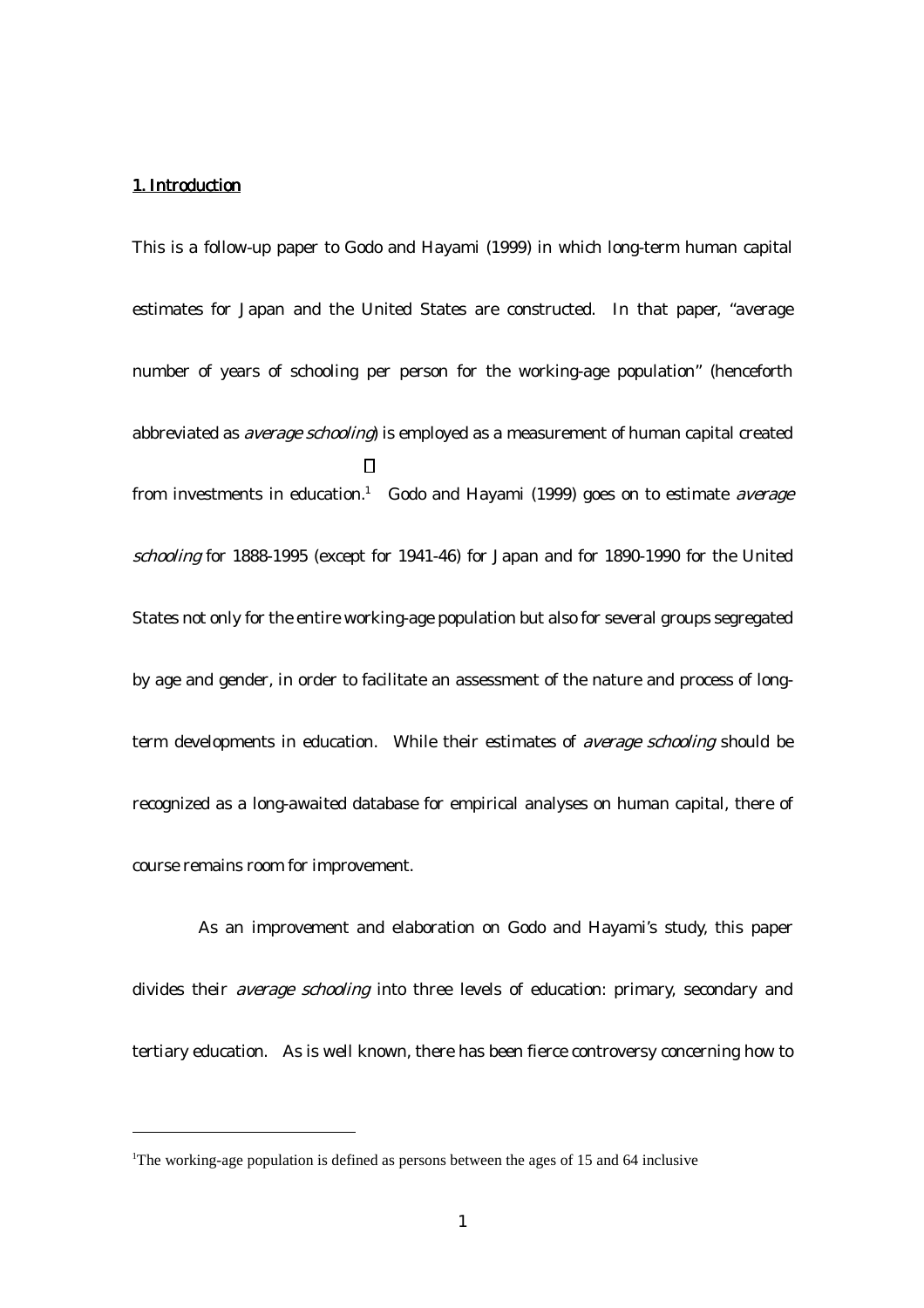allocate the government's educational investment among the levels of education.<sup>2</sup> The sheer paucity of statistics has stymied the comprehensive analysis of this controversy, and so the estimates in this paper should be regarded as the very objectives desired.<sup>3</sup>

Following this introduction, Section 2 provides a brief review of Godo and Hayami (1999). How to divide their *average schooling* into three levels of education are advanced in Section 3. Section 4 presents the estimation results of average schooling by levels of education.

This paper also contains three appendices. Data treatment for US enrollment statistics is so complex that Appendix A is prepared in order to describe the details. Estimates of conventional macro-economic inputs and GDP for Japan and the United States in Godo and Hayami (1999) are also revised in Appendix B.<sup>4</sup> Additionally, for the

 $\overline{a}$ 

 $2$  For example, see Meier and Rauch (2000), Task Force on Higher Education and Society (2000), Psacharopoulos and Maureen (1985).

<sup>3</sup> Precisely speaking, Godo and Hayami (1999) also succeeds in estimating *average schooling* by three levels of education for Japan. However, this paper newly estimates *average schooling* by levels of education for Japan as well as for the United States because classification of levels of education in this paper is different from that in Godo and Hayami (1999).

<sup>&</sup>lt;sup>4</sup> As for physical capital for the United States, the estimation methodology in this paper is the same as Godo and Hayami (1999). Yet, since there were some miscalculations in Godo and Hayami (1999), the estimation results in this paper differ from those in Godo and Hayami (1999).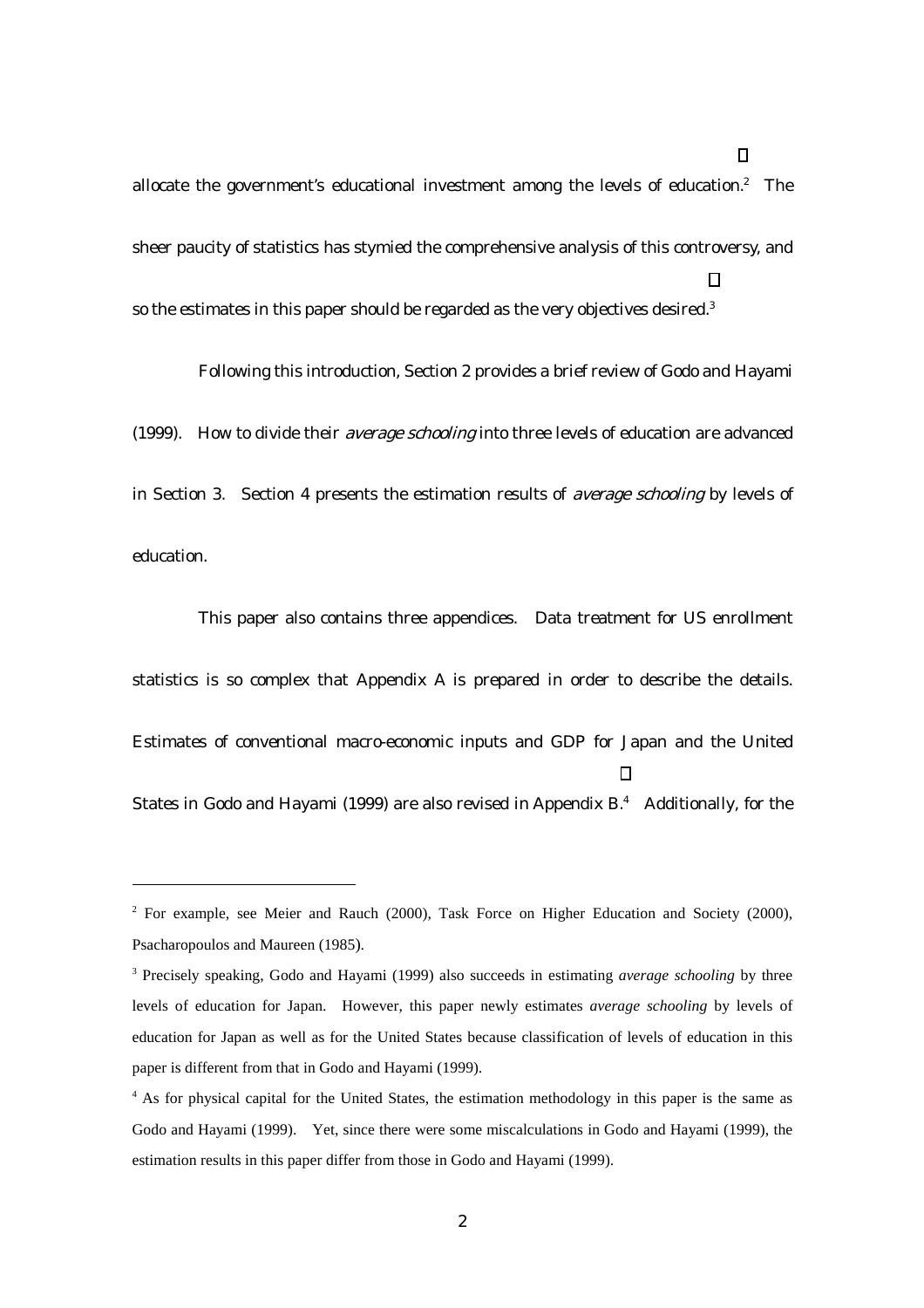convenience of econometric analysis with my new estimates, some candidates of instrumental variables are discussed in Appendix B. Finally, the complete set of average schooling by levels of education, revised conventional inputs, GDP, and instrumental variables are shown in tables in Appendix C.

## 2. Review of average schooling estimates in Godo and Hayami (1999)

This section briefly reviews the estimation methodology of *average schooling* (all levels of education inclusive) in Godo and Hayami (1999) as a starting point. By definition, average schooling can be calculated by accumulating the total enrollment of corresponding years and ages after adjusting for changes in the population due to immigration and mortality. For reasons of simplicity, Godo and Hayami (1999) assumes that there are no differences in educational level between immigrants and domestic citizens and no correlation between school carrier and mortality. In this case, average schooling can be expressed by the following equations.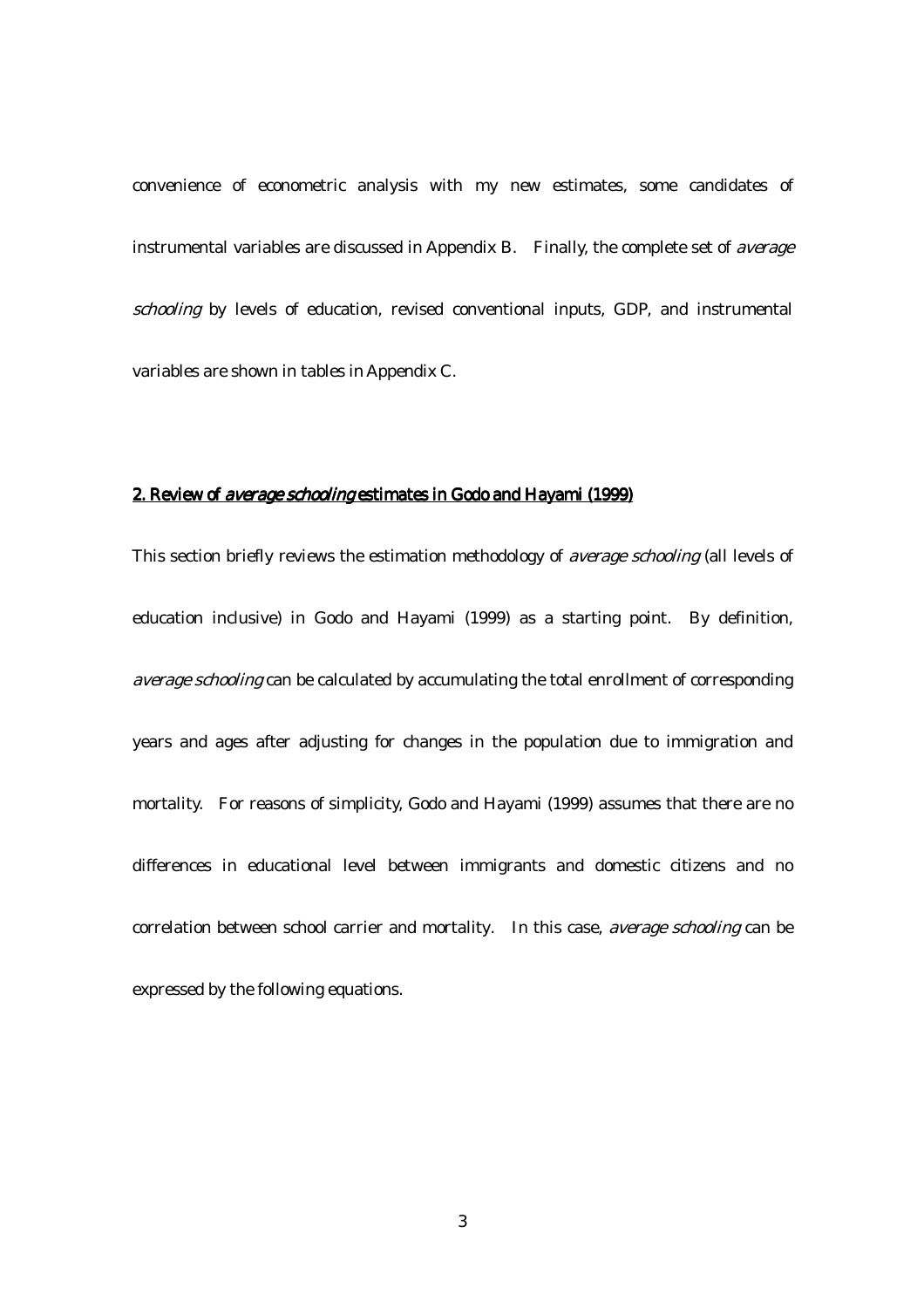(1) 
$$
AS_{t} = \frac{\sum_{u=15w=6}^{64} \left(\frac{G_{u,t}}{G_{w,t+w-u}}\right) N_{w,t+w-u}}{\sum_{u=15}^{64} G_{u,t}}
$$

$$
\sum_{u=15}^{64} \prod_{u=v}^{u-w} M_{u-x,t-x} \left| N_{w,t+w-u} \right|
$$

(1') 
$$
= \frac{\sum_{u=15w=6} \left( \prod_{x=1} M_{u-x,t-x} \right) N_{w,t+w-u}}{\sum_{u=15w=6}^{64} G_{u,t}}
$$

= 15 *u*

(1")
$$
\sum_{u=15w=6}^{64} \sum_{u=15w=6}^{u} G_{u,t} R_{w,t+w-u}
$$

$$
\sum_{u=15}^{64} G_{u,t}
$$

Where,

 $\overline{a}$ 

 $AS_t = Average$  schooling in year t;

 $\rm N_{w,t}$ = Total enrollment of persons of age w years in year  $\rm t^5$ ;

 $G_{v,t}$ = Total number of persons of age v years in year t;

 $M_{v,t}$  = Annual fluctuation rate of each cohort's total population (=  $G_{v+1,t+1}/G_{v,t}$ ); and

 $R_{w,t}$  = Enrollment ratio for persons of age w years in year t (=  $N_{w,t}/G_{v,t}$ ).

While equations (1), (1'), and (1") are equivalent mathematically, the data requirement for each differs. More precisely, the data from 'total enrollment for each age group,' 'total working-age population,' and 'annual fluctuation rate of each cohort's total

<sup>&</sup>lt;sup>5</sup> Godo and Hayami (1999) assumes that schooling is provided for persons of age 6-34 years in the United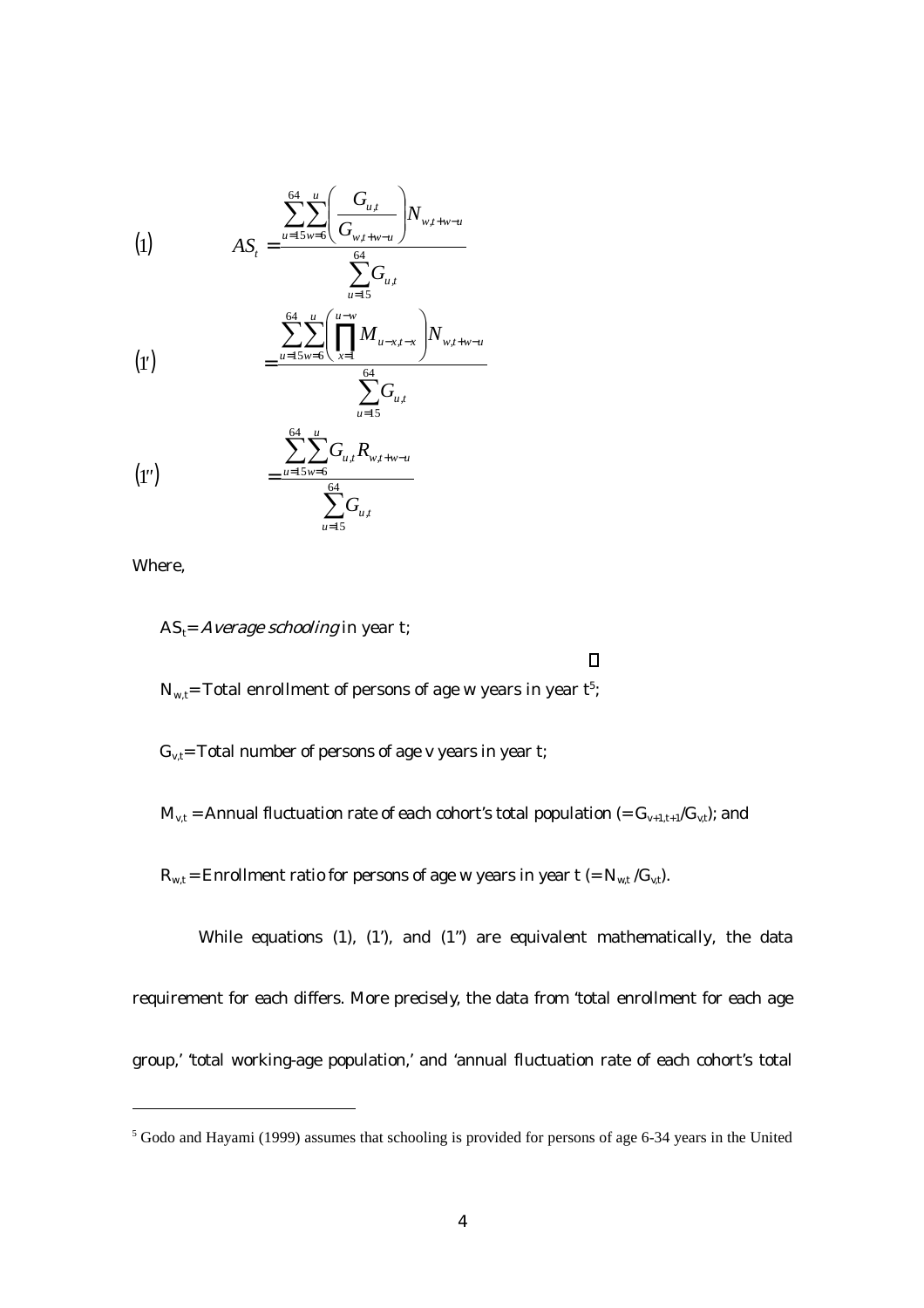population' is required in equation (1'). On the other hand, the data from 'enrollment ratio for each age group' and 'total population by single years of age' is required for equation (1"). Because of differing data availability, Godo and Hayami (1999) uses equation (1') for Japan and equation (1") for the United States.

For postwar Japan, total enrollment by grade is available in Fundamental School Survey, an annual reference book published by the Ministry of Education. Assuming that people enter primary school at age 6 and continue on to upper grades without repeating, Godo and Hayami (1999) transforms "total enrollment by grade" to "total enrollment by single years of age." Because repeating is not so common in Japan, at least till recent years, this assumption should be acceptable. For the prewar period, where only "total enrollment by type of school and by type of course" data is available from Ministry of Education (1967)<sup>6</sup>, Godo and Hayami (1999) estimates "total enrollment by single years of age" by setting a typical pattern of starting and ending ages for each type of school and

l

States and 6-24 years in Japan. So,  $N_{wt}$  actually becomes zero for persons out of these ages.

<sup>&</sup>lt;sup>6</sup> Exactly speaking, as for pre-1873 years when no formal education was established, Godo and Hayami (1999) estimates the total enrollment of *Terakoya* (private school for ordinary citizens) based on Ministry of Education (1889?) Umihara (1988) and Ishikawa (1929). In this paper, just like Godo and Hayami (1999), *Terakoya* is assumed as primary education after making adjustments for the difference in quality of schooling between *Terakoya* and modern schools.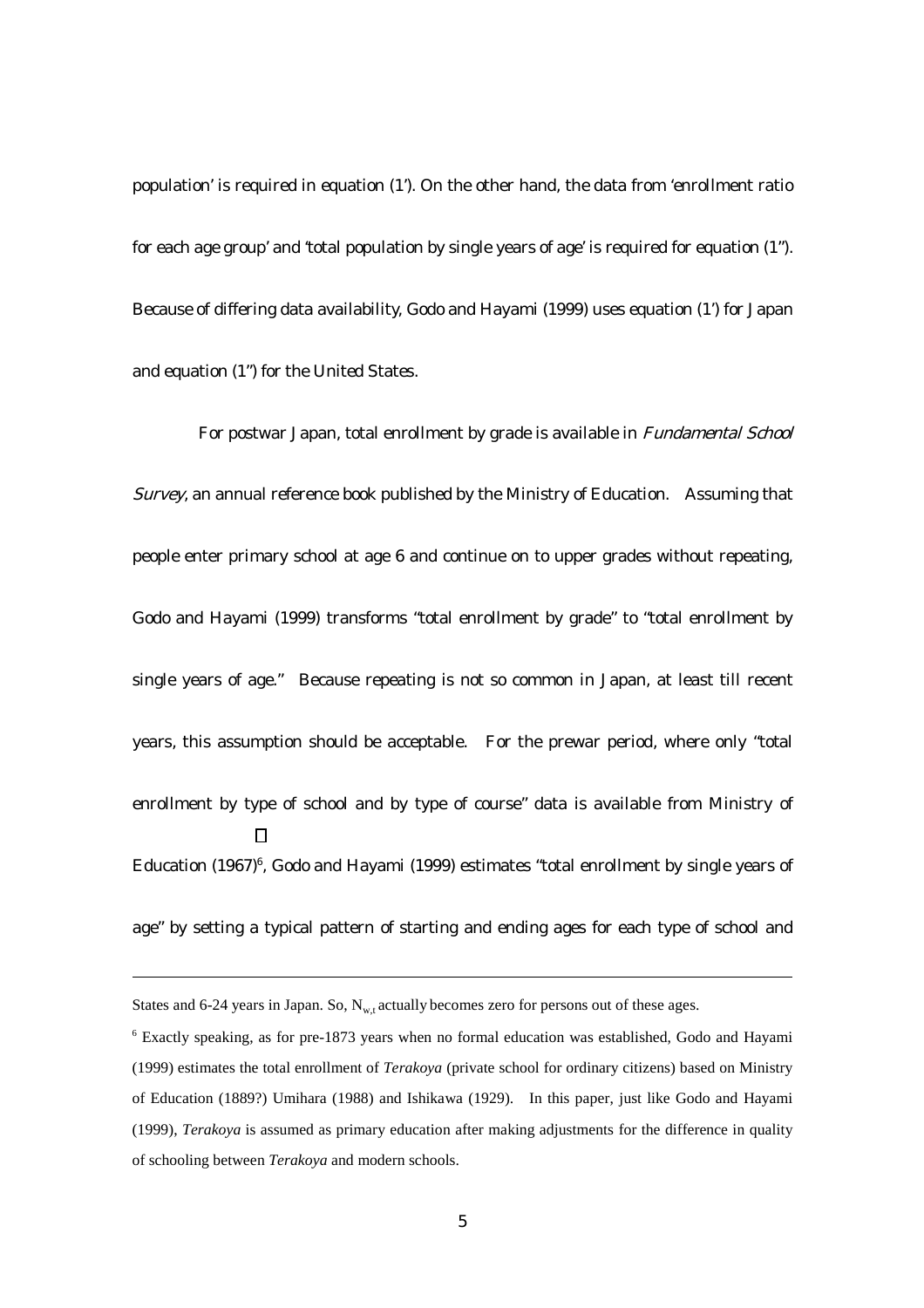course.

 $\overline{a}$ 

For the United States, Godo and Hayami (1999) at first estimates the enrollment ratio by single years of age from age 6 to 34 for census years (every tenth year from 1830 through 1990) mainly based on censuses' enrollment data and, then, takes linearinterpolation for inter-census years.7

## 3. Estimation methodology for average schooling by levels of education

By dividing  $N_{wt}$  in Equation (1) into primary, secondary, and tertiary levels of education, "average schooling by levels of education" can be estimated. More precisely, let;

 $P_{w,t}$ = Total primary school enrollment of persons of age w years in year t;

 $S_{w,t}$ = Total secondary school enrollment of persons of age w years in year t;

 $T<sub>w,t</sub>$ = Total tertiary school enrollment of persons of age w years in year t;

 $PR_{wt}$  = Primary school enrollment ratio for persons of age w years in year t (=  $P_{wt}/G_{vt}$ );

 $SR_{w,t}$  = Secondary school enrollment ratio for persons of age w years in year t (=  $S_{w,t}/G_{v,t}$ );

 $TR_{wt}$  = Tertiary school enrollment ratio for persons of age w years in year t (=  $T_{wt}/G_{wt}$ );

<sup>7</sup> US Bureau of the Census (1913, 1922, 1933, 1943, 1961, 1973, 1984, 1994), US Census Office (1853, 1866, 1873, 1883, 1897, 1902) and Cremin (1980).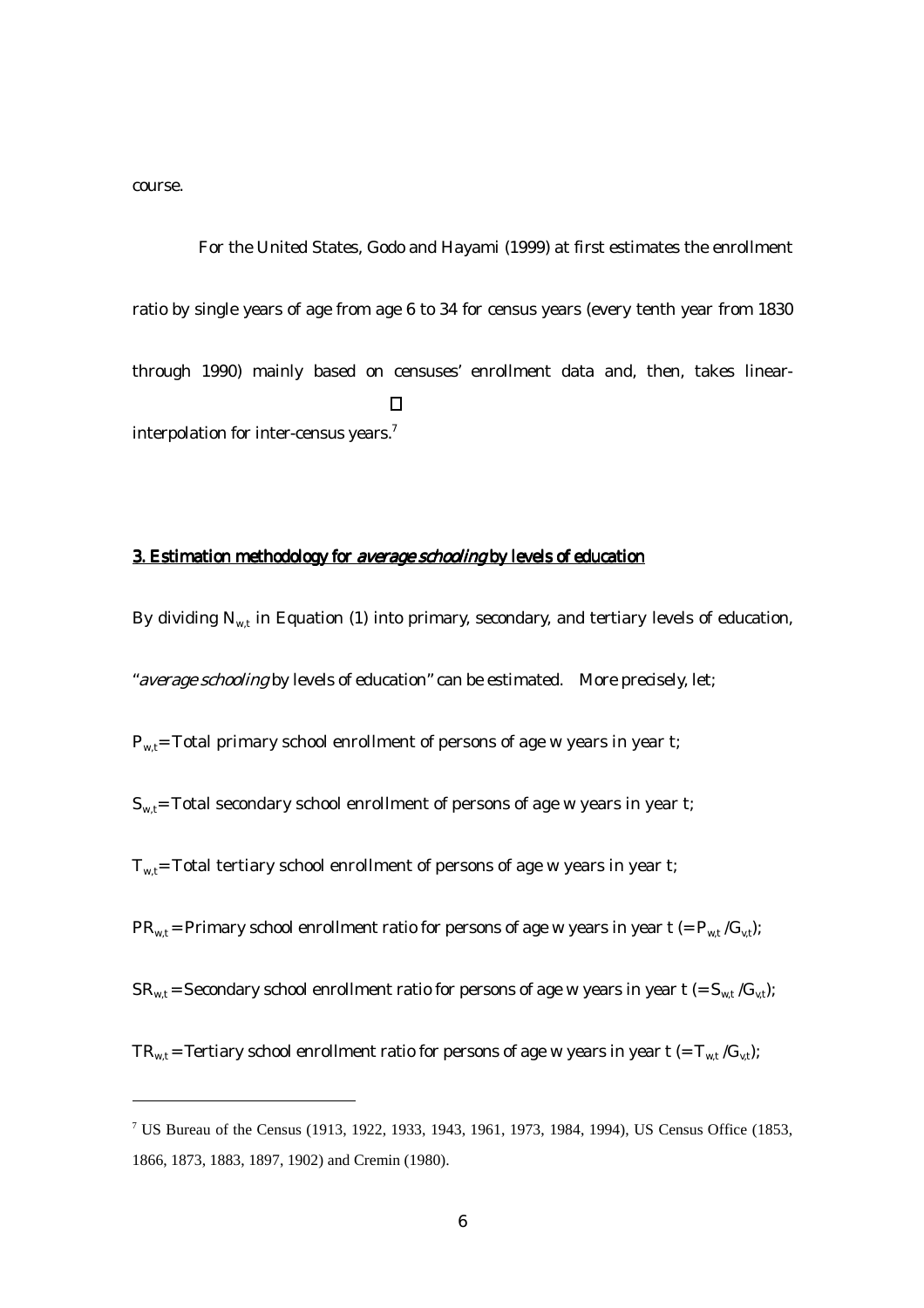$ASP_t = Average\,thooling$  of primary education in year t;

 $ASS_t = Average$  schooling of secondary education in year t; and

 $AST_t = Average schooling$  of tertiary education in year t.

(2) 
$$
ASP_t = \frac{\sum_{u=15w=6}^{64} \left(\frac{G_{u,t}}{G_{w,t+w-u}}\right) P_{w,t+w-u}}{\sum_{u=15}^{64} G_{u,t}}
$$

$$
(2') = \frac{\sum_{u=15w=6}^{64} \left(\prod_{x=1}^{u-w} M_{u-x,t-x}\right) P_{w,t+w-u}}{\sum_{u=15}^{64} G_{u,t}}
$$

$$
(2") \qquad \qquad = \frac{\sum_{u=15w=6}^{64} G_{u,t} P R_{w,t+w-u}}{\sum_{u=15w=6}^{64} G_{u,t}}
$$

(3) 
$$
ASS_{t} = \frac{\sum_{u=15}^{64} \sum_{w=6}^{u} \left(\frac{G_{u,t}}{G_{w,t+w-u}}\right) S_{w,t+w-u}}{\sum_{u=64}^{64} G_{u,t}}
$$

(3') 
$$
= \frac{\sum_{u=15}^{64} \sum_{w=6}^{u} \left( \prod_{x=1}^{u-w} M_{u-x,t-x} \right) S_{w,t+w-u}}{\sum_{x=6}^{64} G_{u,t}}
$$

= 15 *u*

(3")
$$
\frac{\sum_{u=15w=6}^{64} G_{u,t} S R_{w,t+w-u}}{\sum_{u=15}^{64} G_{u,t}}
$$

Then,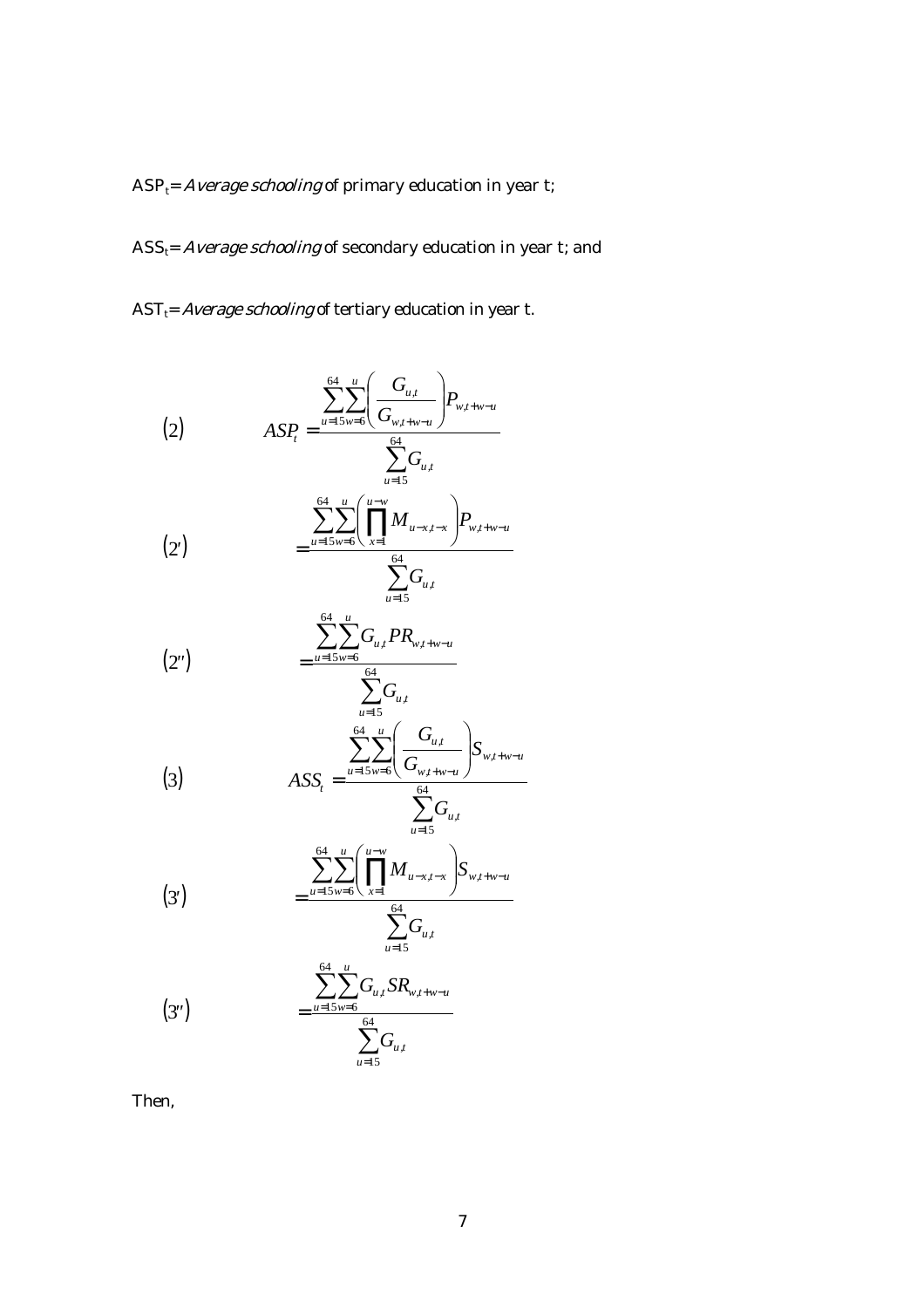(4)  
\n
$$
AST_{t} = \frac{\sum_{u=15w=6}^{64} \left(\frac{G_{u,t}}{G_{w,t+w-u}}\right) T_{w,t+w-u}}{\sum_{u=15}^{64} G_{u,t}}
$$
\n
$$
= \frac{\sum_{u=15w=6}^{64} \left(\prod_{x=1}^{u-w} M_{u-x,t-x}\right) T_{w,t+w-u}}{\sum_{u=15}^{64} G_{u,t}}
$$
\n
$$
(4')
$$
\n
$$
= \frac{\sum_{u=15w=6}^{64} G_{u,t} T R_{w,t+w-u}}{\sum_{u=15}^{64} G_{u,t}}
$$

Note that, by definition,  $N_{u,\bar{t}}=E_{u,\bar{t}}+S_{u,\bar{t}}+T_{u,\bar{t}}$  and  $R_{u,\bar{t}}=ER_{u,\bar{t}}+SR_{u,\bar{t}}+TR_{u,\bar{t}}$ . As is the case in Godo and Hayami (1999), this paper uses equations (2'), (3') and (4') for Japan and (2"), (3") and (4") for the United States in estimating average schooling by levels of education.

A problem here is that there is no universal agreement among researchers about how to classify the levels of education. In this paper, following the classification of the school statistics from the US Office of Education, grades 1-8, grades 9-12, beyond grade 12 are assumed as primary, secondary, and tertiary level respectively.

For Japan, all the enrollment of ages 6-13 is assumed as primary level. Likewise, that of ages 14-17 is assumed as secondary level and that of age 18 and over is assumed as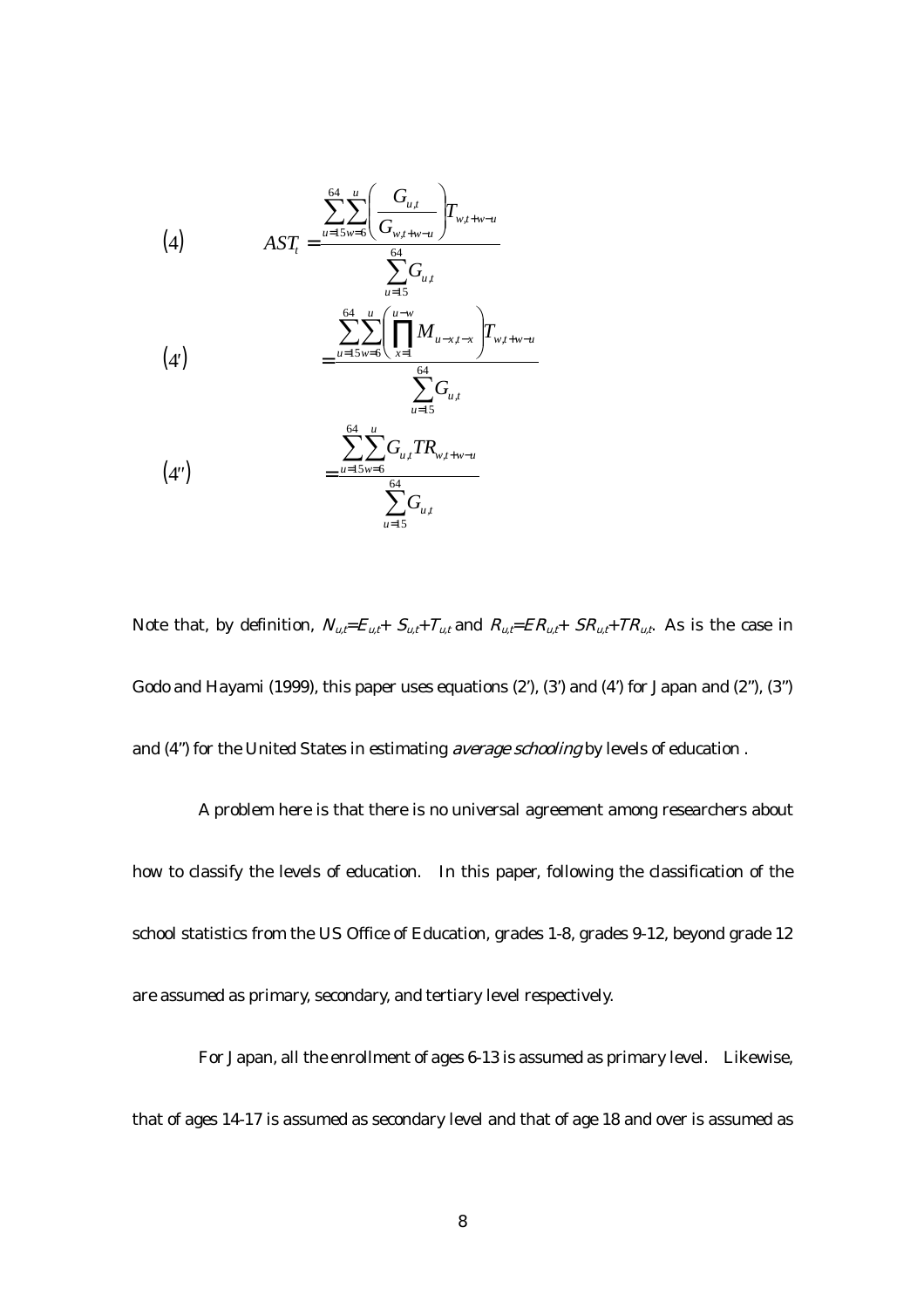tertiary level. Note that Godo and Hayami (1999) also assumes that people in Japan enter primary school at age 6 and continue on to upper grades without repeating (see the previous section). In that sense, this paper is consistent with Godo and Hayami (1999) in the treatment of Japanese enrollment data.

For the United States, where repeating and readmission are not so rare, the breakdown of total enrollment by level is not as straightforward as in the case of Japan. Various statistics from the US Office of Education as well as censuses are used in order to break NR in Equation (1) into PR, SR, TR in equations  $(2^{n})$ ,  $(3^{n})$  and  $(4^{n})$ .<sup>8</sup> Details of data processing are given in Appendix A.

#### 4. Estimation results

 $\overline{a}$ 

Estimates of average schooling by levels of education are shown in Figures 1 and 2. In both countries, *average schooling* of primary education and that of secondary education are almost saturated at the level of 8.0 and 4.0 respectively as of 1990. Looking more closely, it can be seen that for the United States (Figure 2), average schooling of primary education

<sup>&</sup>lt;sup>8</sup> Regarding the details of statistics from the US Office of Education, see US Bureau of the Census (1975), pp. 360-367.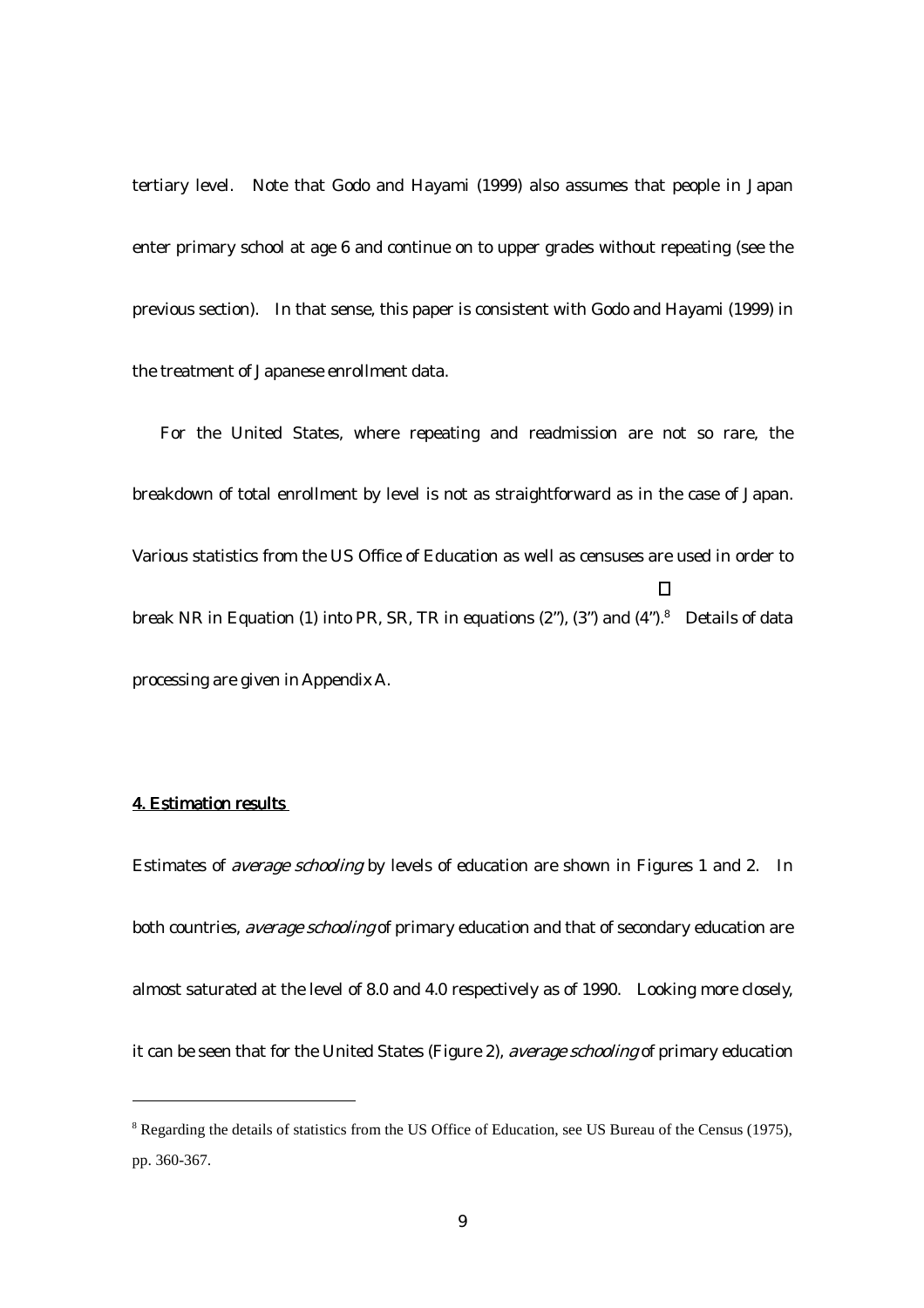has exceeded 8 since the 1930s, though it is gradually decreasing these three decades. This reflects the fact that repeating and returning to school are relatively in the United States. In 1990, tertiary education accounts for nearly 14 percent of total average schooling (all the levels inclusive) in the United States, which is twice as high as Japan's case.

The Japan-US ratio of average schooling by levels of education is shown in Figure 3. As can be seen, the speed of catching up is the fastest in primary level and slowest in tertiary level. An interesting feature is the uniqueness of the catching-up pattern of average schooling of tertiary education; while the US-Japan ratio of average schooling of primary education and that of secondary education have been approaching 1.0 very smoothly, that of tertiary education draws a clumsy curve.

For example, the Japan-US gap in average schooling of tertiary education did not close significantly till the mid-1920s, which reflects the Japanese government's concentration on lower level education in the early stage of catching-up to the West.

In contrast, from the mid-1920s to the 1930s, the Japan-US ratio of average schooling of tertiary education rose drastically. This is mainly attributed to Japan's educational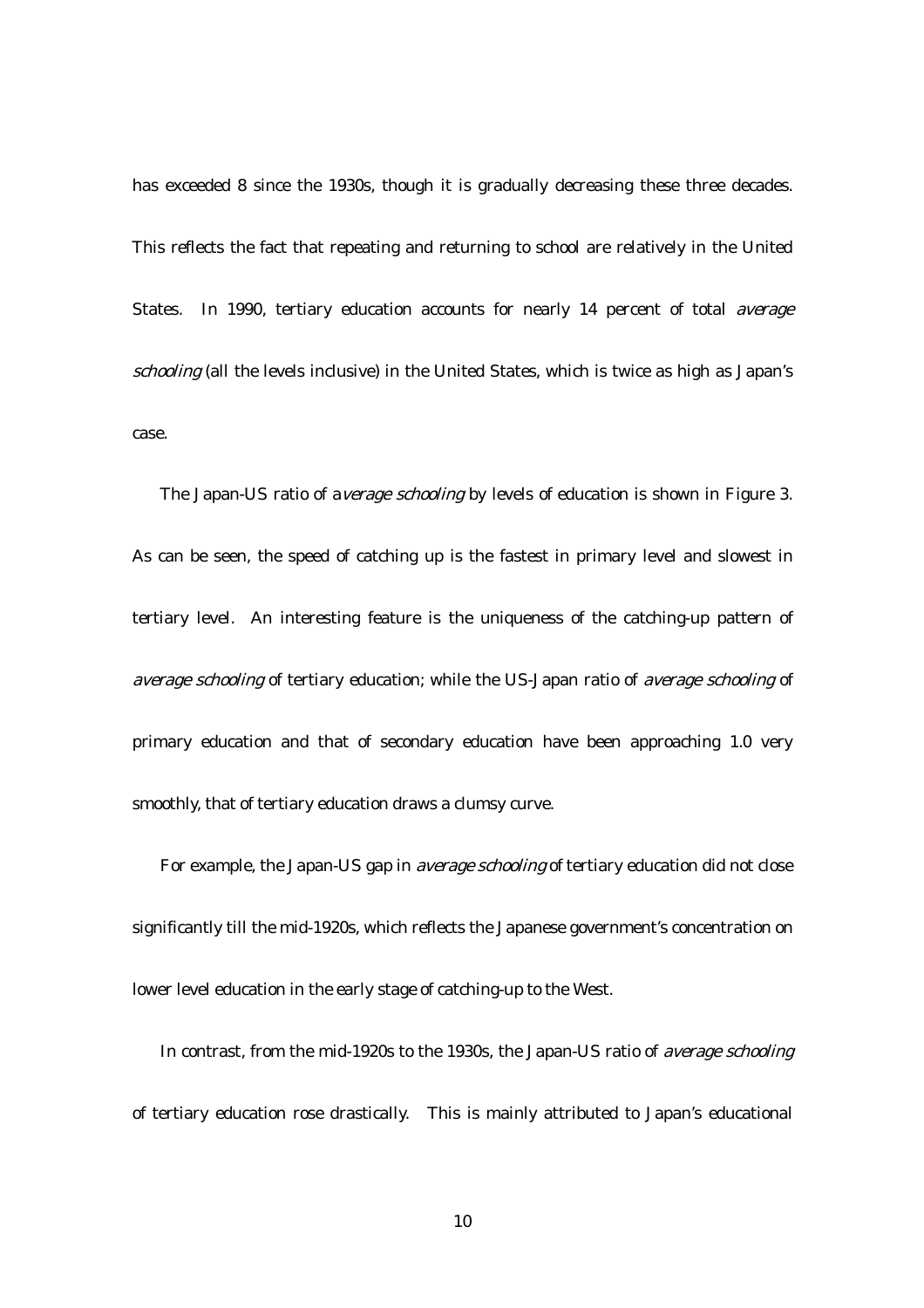policy reform. In 1918, the Japanese government enacted *Daigaku-rei* (University Order). This is epoch-making in Japan's tertiary education in the sense that various kinds of public and private universities were admitted by the Ministry of Education for the first time (before 1918, only Imperial Universities were admitted by the Ministry of Education).

It is quite impressive that the enactment of *Daigaku-rei* and the consequent expansion of tertiary education coincided with prewar Japan's hurried heavy industrialization and invasion into the Asian continent. Historically speaking, the expansion of tertiary education in this period corresponds to the rapid increase of demand for engineers, technocrats and bureaucrats. It is well-known that prewar Japan's heavy industrialization and military expansion were too hasty and rough-and-ready. The constrained jump in the Japan/US ratio of average schooling of tertiary education from the mid-1920s to 1930s in Figure 3 may also shed light on another side of prewar Japan's failure.

On the contrary, *average schooling* of tertiary education remained almost constant from the 1950s to 1980s. It makes a sharp contrast with the gaps in average schooling in primary and secondary education, which kept closing steadily. This period corresponds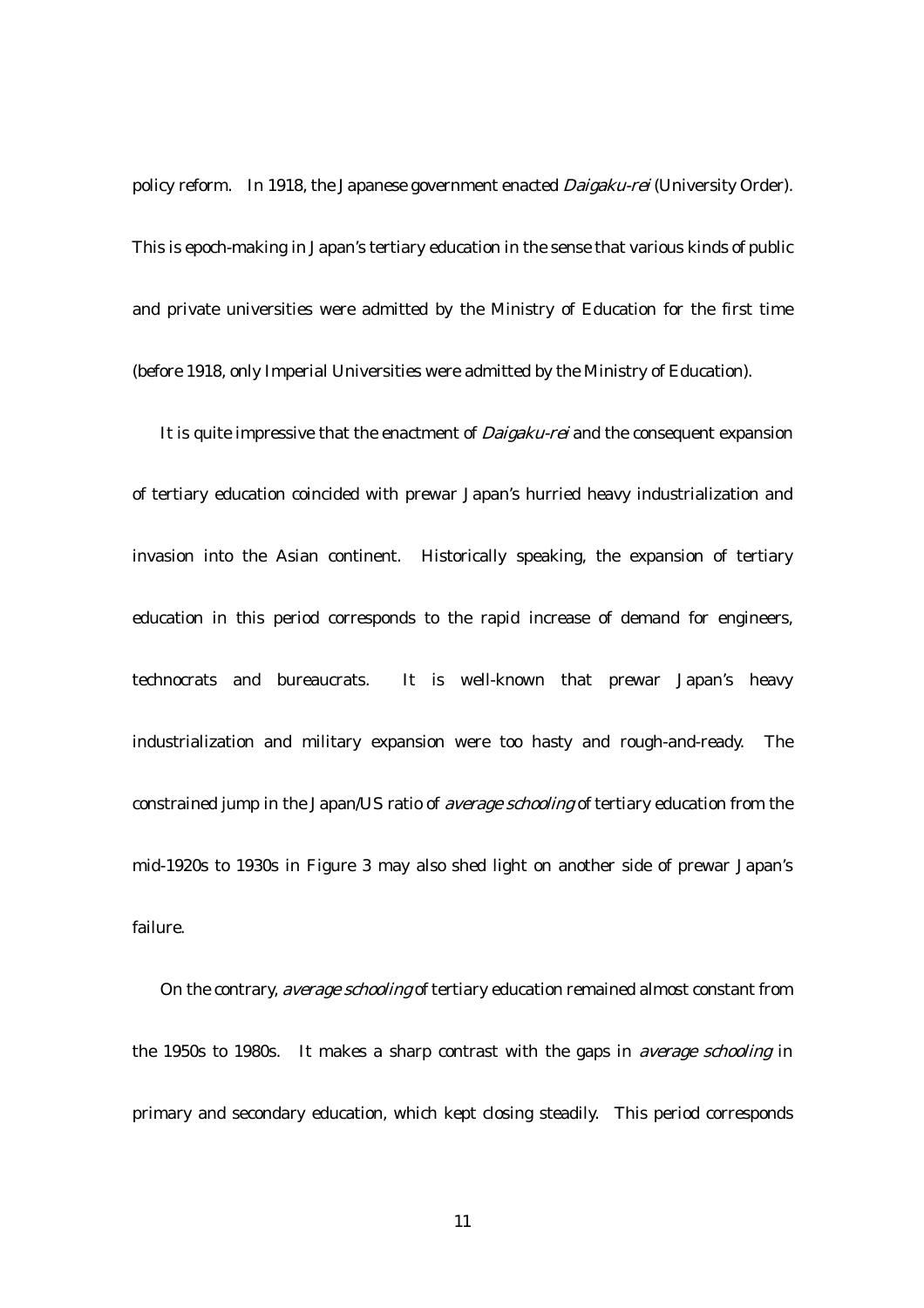with the era of Japan's rapid heavy industrialization by which the Japanese economy succeeded in catching up with their Western counterparts. Because Japan was a borrower of the European and North American countries' advanced manufacturing technology in those years, secondary schooling to mass youth might have been more profitable than development of tertiary education. In other words, what the Japanese economy then needed as human resource was not a small number of revolutionary geniuses but a large number of disciplined, industrial workers.<sup>9</sup> In that sense, Japanese education seems to have responded to companies' demand for human resources appropriately in the postwar period.

Another notable point is that the Japan-US gap of average schooling of secondary education kept closing rapidly even in the Pacific War period (1941-45). It is the authoritative direction of the General Headquaters of Allied Occupation Forces (GHQ) in 1947 that extended compulsory education from 6 years to 9 years. Yet, these estimates imply that this extension of compulsory education suited Japan's social circumstances of those days.

 $\overline{a}$ 

<sup>&</sup>lt;sup>9</sup> In addition, in fear of the quality of tertiary education, the Ministry of Education restrained its expansion.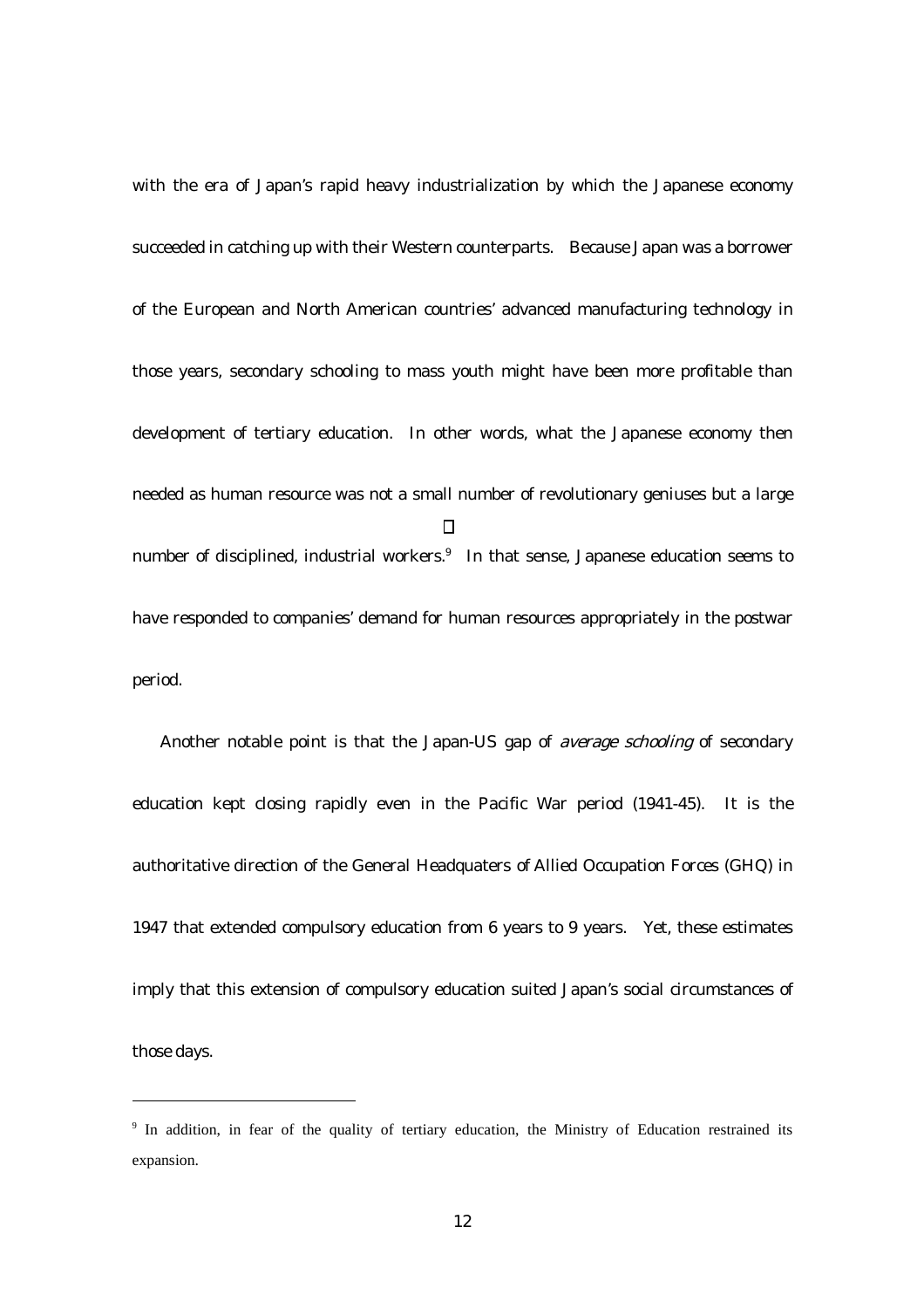## 5. Conclusion

This paper estimates *average schooling* by levels of education for 1888-1995 for Japan and for 1890-1990 for the United States as a follow-up to Godo and Hayami (1999). Even with very simple figures drawn in this paper, several intriguing features are found about the development of education in the two countries. I hope that these estimates of "average schooling by levels of education" in this paper are recognized as an attractive database for various uses in development studies.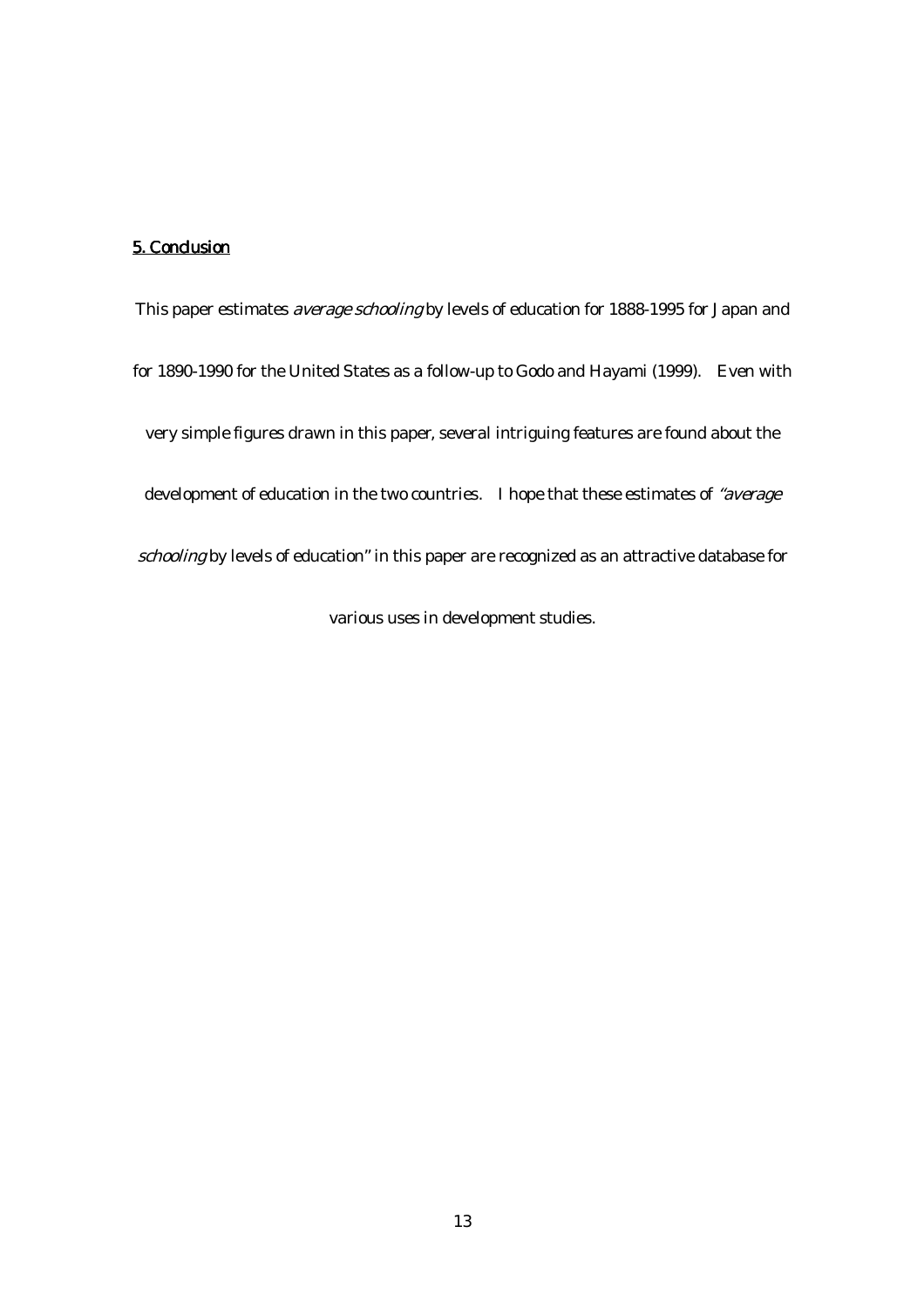#### References

- Cremin, Lawrence A. 1980. American Education: The National Experience, 1783-1876, New York, N.Y.: Harper & Row Publishers.
- Cubberley, Ellwood P. 1934. Public Education in the United States, Cambridge, Mass.: The Riverside Press.

Emi, Koichi. 1971. Capital Formation, Tokyo: Toyo Keizai Shimposha.

- Folger, John K. and Charles B. Nam. 1967. Education of the American Population, Washington D.C. U.S. Government Printing Office.
- Godo, Yoshihisa and Yujiro Hayami. 1999. "Accumulation of Education in Modern Economic Growth; Comparison of Japan with the United States," ADBI Working Paper No. 4, Tokyo: Asian Development Bank Institute.
- Ishikawa, Ken. 1929. Nippon Shomin Kyoiku Shi (The History of Japanese Popular Education), Tokyo: To-e Shoin.
- Japan Economic Planning Agency. 1965. National Accounts ---1930∼1963---, (published in Economic Planning Agency, White Paper on National Income, 1965 fiscal year version), Tokyo: the Printing Bureau of Japan Ministry of Finance.
- Japan Economic Planning Agency. 1991. Report on Revised National Accounts from 1955 to 89, Tokyo: the Printing Bureau of Japan Ministry of Finance.
- Japan Economic Planning Agency. 1996. Economic Planning Agency, Report on revised National Accounts on the basis of 1990, the Printing Bureau of Japan Ministry of Finance.

Japan Economic Planning Agency. 1998a. Gross Capital Stock of Private Enterprises (At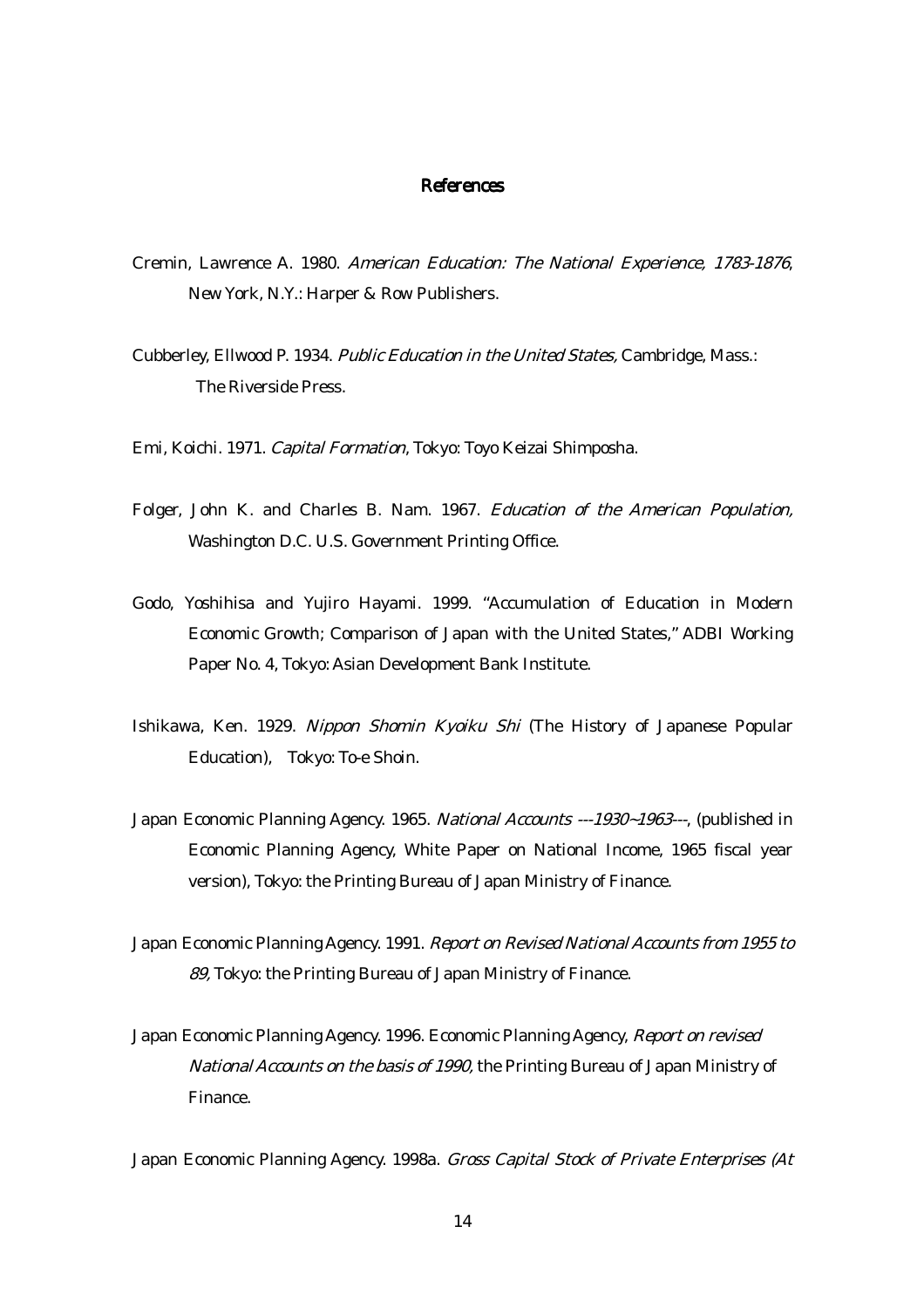Market Prices in Calendar Year of 1990) ---1955∼1996---, Tokyo: the Printing Bureau of Japan Ministry of Finance.

- Japan Economic Planning Agency. 1998b. Nihon no Shakai Shihon (Social Capital in Japan), Tokyo: Toyo Keizai Shimpo Sha.
- Japan Economic Planning Agency. 1999. Annual Report on National Accounts of 1999, the Printing Bureau of Japan Ministry of Finance.
- Japan Economic Planning Agency. 2000. Gross Capital Stock of Private Enterprises (At Market Prices in Calendar Year of 1990) ---1983~1998---. Tokyo: the Printing Bureau of Japan Ministry of Finance.
- Japan Ministry of Education. 1889?. Nihon-Kyoikushi-Shiryo (Statistics of Japanese Educational History).
- Japan Ministry of Education. 1967. Wagakuni Kyoiku no Ayumi (History of Japanese Educational Development), Tokyo: Meiji Tosho Shuppan.
- Japan Statistical Association. 1987. Historical Statistics of Japan, Vol. 1, Tokyo: Japan Statistical Association.
- Kendrick, John W.. 1965. Productivity Trends in the United States, Princeton, N.J.: Princeton University Press (for NBER).
- Kim, Jong-Il and Lawrence J. Lau. 1994. "The Sources of Economic Growth of the East Asian Newly Industrialized Countries," Journal of the Japanese and International Economies, 8:3 (September), 235-271.
- Maddison, Angus. 1994. Mornitoring the World Economy 1820-1992, Paris: Development Centre of Organization for Economic Co-operation.

Meier, Gerald M. and James E. Rauch. 2000. Leading Issues in Economic Development,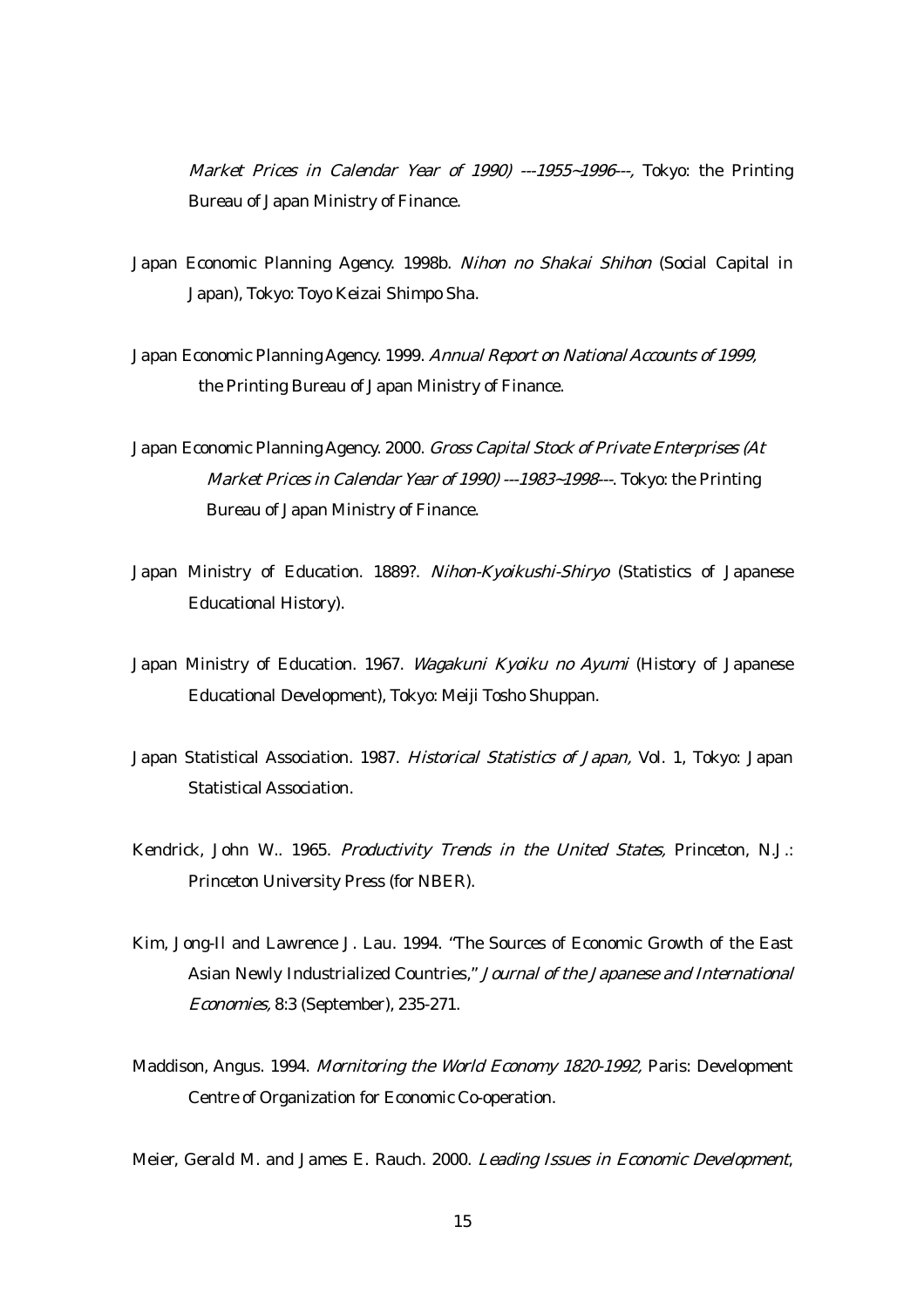New York: Oxford University Press.

- OECD (Organisation for Economic Co-operation and Development). 1999. National Accounts: Main Aggregates 1960-97, Paris: OECD.
- Ohkawa, Kazushi and Henry Rosovsky. 1973. Japanese Economic Growth; Trend Accretion in the Twentieth Century, California: Stanford University Press.
- Psacharopoulos, George and Maureen Woodhall. 1985. Education for Development. New York: Oxford University Press.
- Taskforce on Higher Education and Society. 2000. Higher Education in Developing Countries: Peril and Promise, Washington, D.C.: World Bank.
- Umemura, Mataji, Keiko Akasaka, Ryoshin Minami, Nobukiyo Takamatsu, Kuroayake Arai, and Shigeru Itoh. 1988. Manpower, (Estimates of Long-term Economic Statistics, vol.2), Tokyo: Toyo Keizai Shinposha.
- Umihara, Toru. 1988. Kinsei no Gakko to Kyoiku (Education and Schools in the Japanese Modern Times), Kyoto, Japan: Shibunkaku Shuppan.
- U.S. Bureau of Economic Analysis. 1993. Fixed Reproducible Tangible Wealth in the United States, 1925-89, Washington, D.C.:U.S. Government Printing Office.
- U.S. Bureau of the Census. 1913. General Report and Analysis (Thirteenth Census of the United States: 1910, Volume 1), Washington, D.C.:U.S. Government Printing Office.
- U.S. Bureau of the Census. 1922. General Report and Analytical Tables (Fourteenth Census of the United States: 1920, Volume 2), Washington, D.C.:U.S. Government Printing Office.
- U.S. Bureau of the Census. 1933. General Report Statistics (Fifteenth Census of the United States: 1930, Volume 2), Washington, D.C.:U.S. Government Printing Office.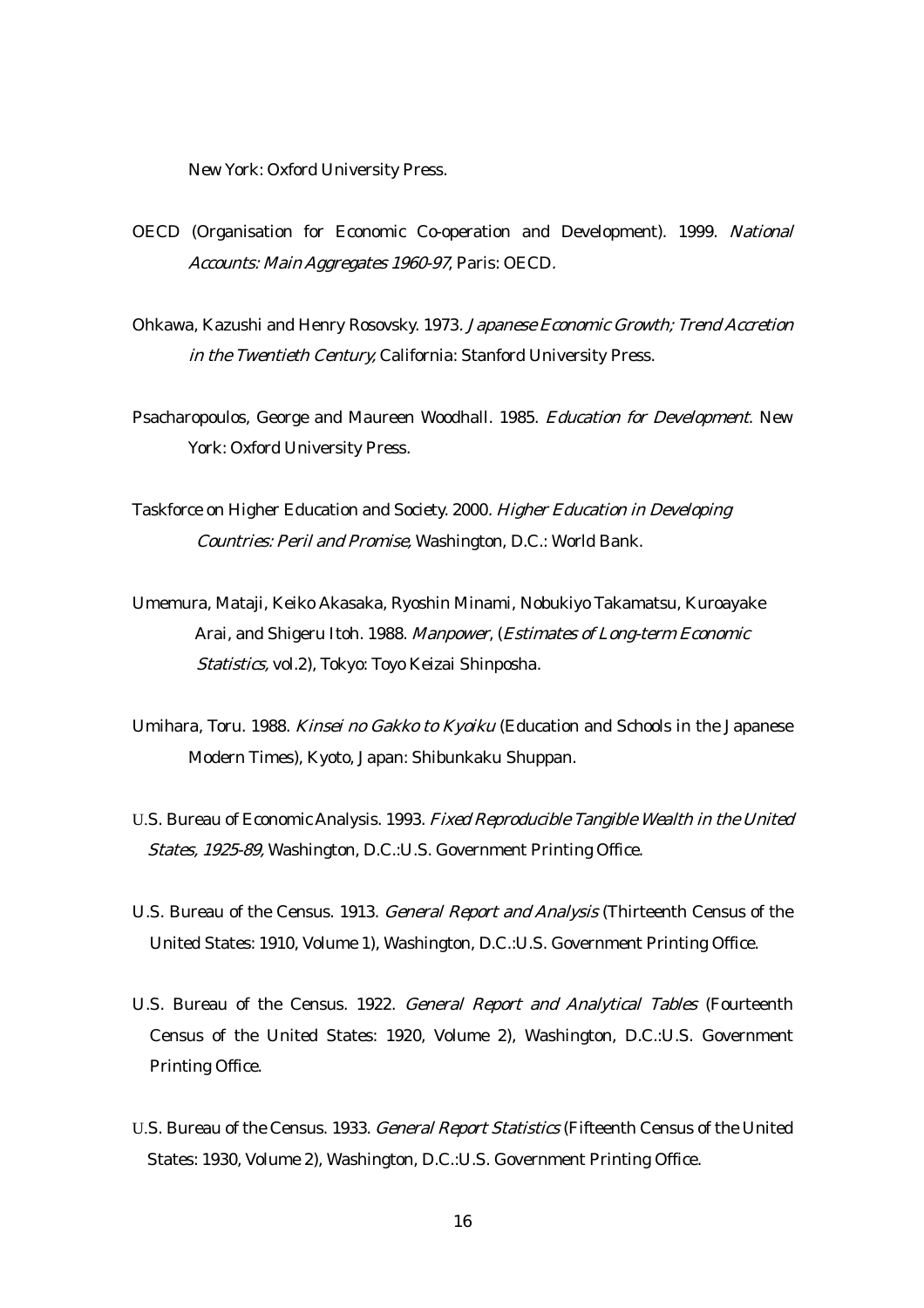- U.S. Bureau of Census.1943. Characteristics by Age ; United States Summary (Sixteenth Census of the United States: 1940, Volume 4, Part 1), Washington, D.C.:U.S. Government Printing Office.
- U.S. Bureau of the Census. 1953. Characteristics of the Population ; United States Summary (Census of Population: 1950, Volume 1, Part 1), Washington, D.C.:U.S. Government Printing Office.
- U.S. Bureau of the Census. 1961. Characteristics of the Population ; United States Summary (Census of Population: 1960, Volume 1, Part 1), Washington, D.C.:U.S. Government Printing Office.
- U.S. Bureau of the Census. 1973. Characteristics of Population ; United States Summary (1970 Census of Population, Volume 1, Part 1, Section 2),Washington, D.C.:U.S. Government Printing Office.
- U.S. Bureau of the Census. 1975. Historical Statistics of the United States: Colonial Times to 1970, Washington, D.C.: U.S. Government Printing Office.
- U.S. Bureau of the Census.1984. Detailed Population Characteristics ; United States Summary (1980 Census of Population, PC80-1-D1-A), Washington, D.C.:U.S. Government Printing Office.
- U.S. Bureau of the Census.1994. Education in the United States (1990 Census of Population, 1990 CP-3-4), Washington, D.C.:U.S. Government Printing Office.
- U.S. Census Office.1853. Report of the Superintendent of the Census for December 1, 1951 (Seventh Census of the United States: 1850, An Appendix), Washington, D.C.: Robert Armstrong, Public Printer.
- U.S. Census Office.1866. Statistics of the United States (Eighth Census of the United States: 1860), Washington, D.C.:. U.S. Government Printing Office.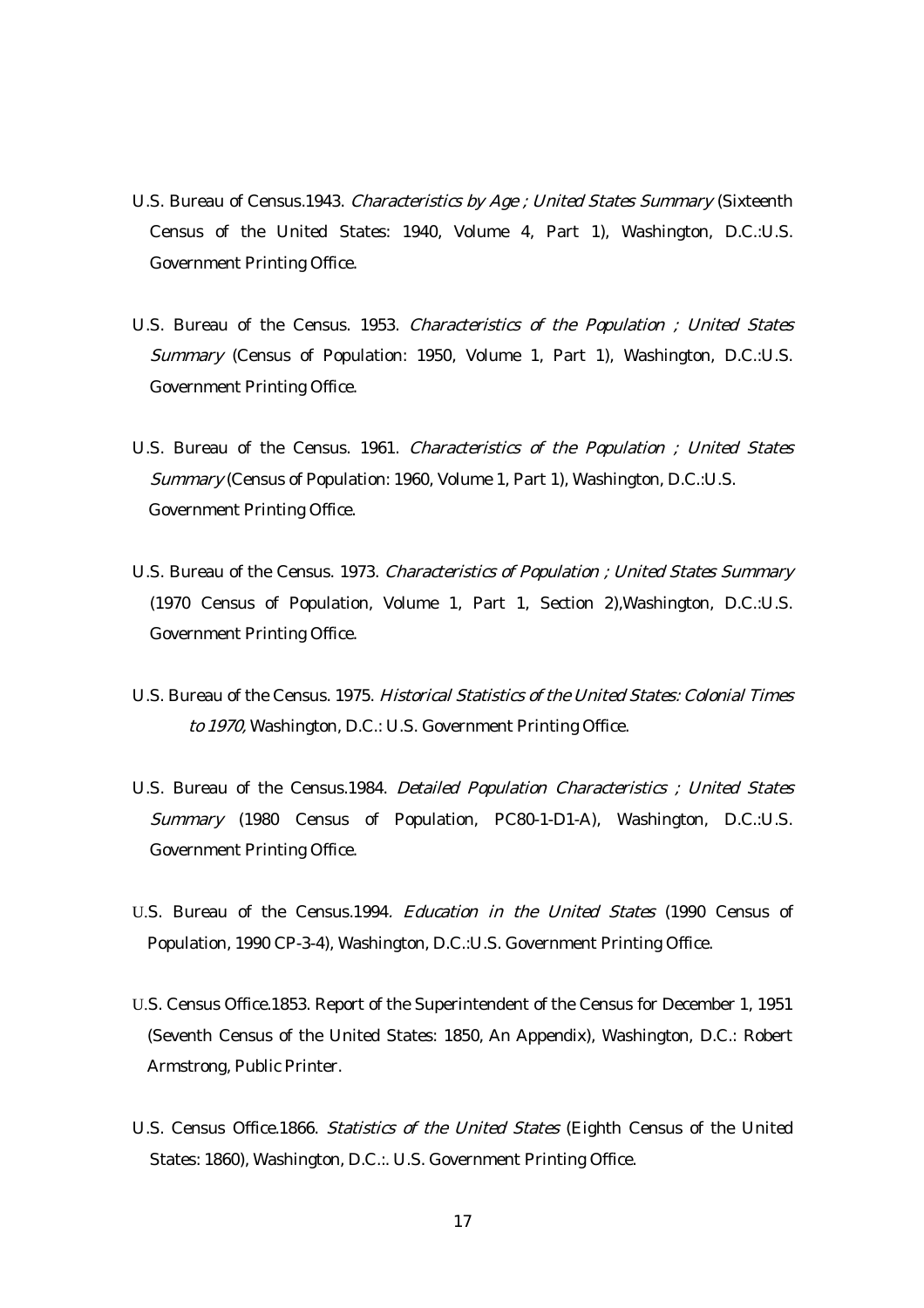- U.S. Census Office.1873. The Statistics of the Population of the United States (Ninth Census of the United States: 1870, Volume 1), Washington, D.C.:U.S. Government Printing Office.
- U.S. Census Office.1883. Statistics of the Population of the United States at the Tenth Census (June 1, 1980) (Tenth Census of the United States: 1880), Washington, D.C.:U.S. Government Printing Office.
- U.S. Census Office.1897. Report on Population of the United States ; Part (Eleventh Census of the United States: 1890, Volume 2), Washington, D.C.:U.S. Government Printing Office.
- U.S. Census Office.1902. Population; Part (Twelfth Census of the United States: 1900, Volume 2), Washington, D.C.:U.S. Government Printing Office.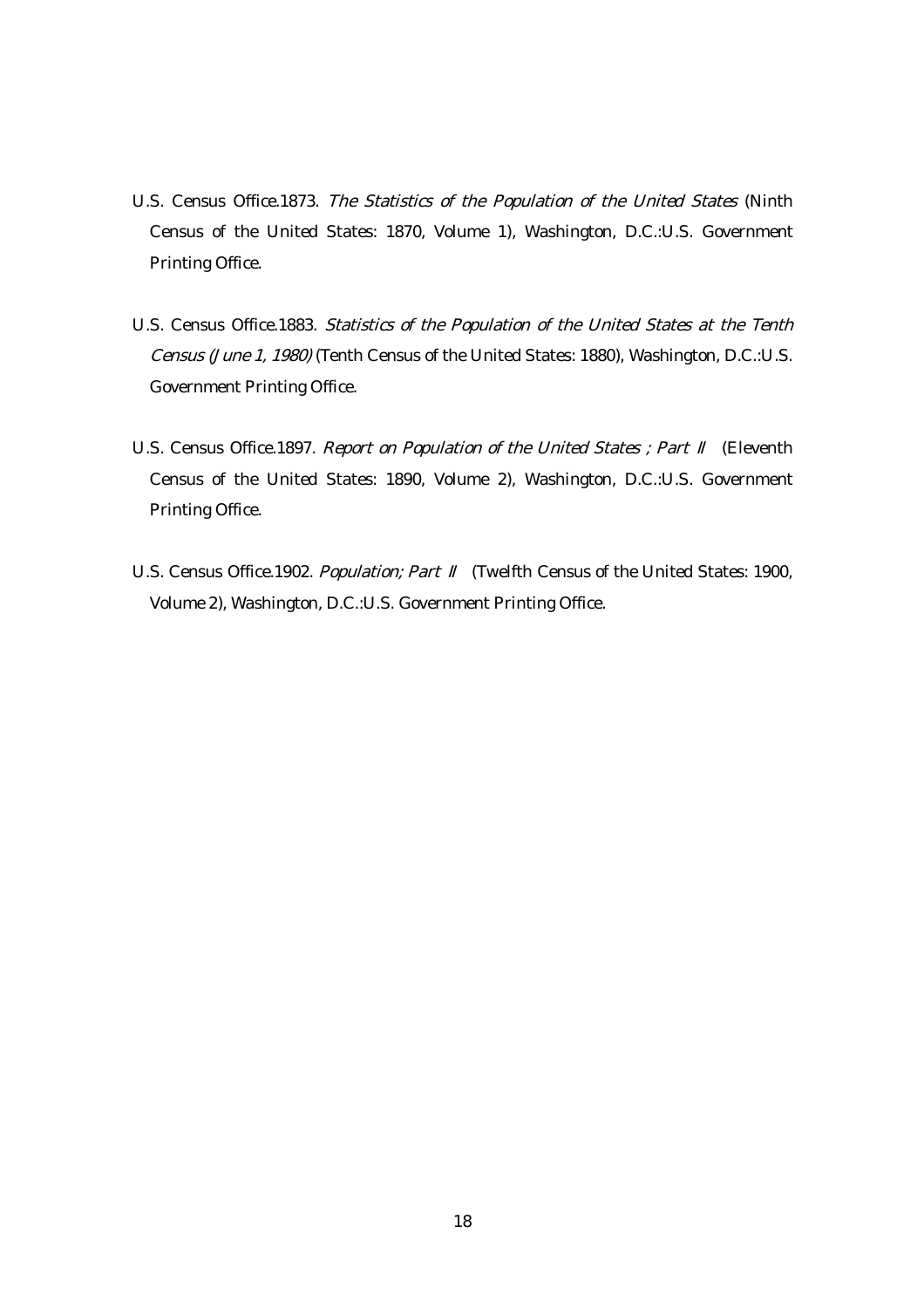## Appendix A: Data Treatment for US Enrollment Statistics

This appendix describes how to estimate enrollment ratio by levels of education by single years of age from 6 to 34 for census years for the United States (i.e., PR, SR, TR in equations (2"), (3"), and (4") in the main text).

#### 1990

In the 1990 census, the total enrollment was reported by age group and by educational level. Age group is classified into: every single years of age from 3 to 24; every 5-year group of age from 25 to 84; and age 85 and over. Educational level is classified into: preprimary school; 1st to 5th grade; 6th to 9th grade; 10th grade; 11th grade; 12th grade; undergraduate of college; and graduate of college.

A problem here is the data treatment of "6th to 9th grade": since grades 1-8 are assumed as primary education in this paper, the enrollment of grades 6-9 must be divided into that of grades 6-8 and that of grade 9. Fortunately, the US Office of Education provides data of the total enrollment by single years of school (grades) (all ages inclusive; however unfortunately, the US Office of Education's data does not provide enough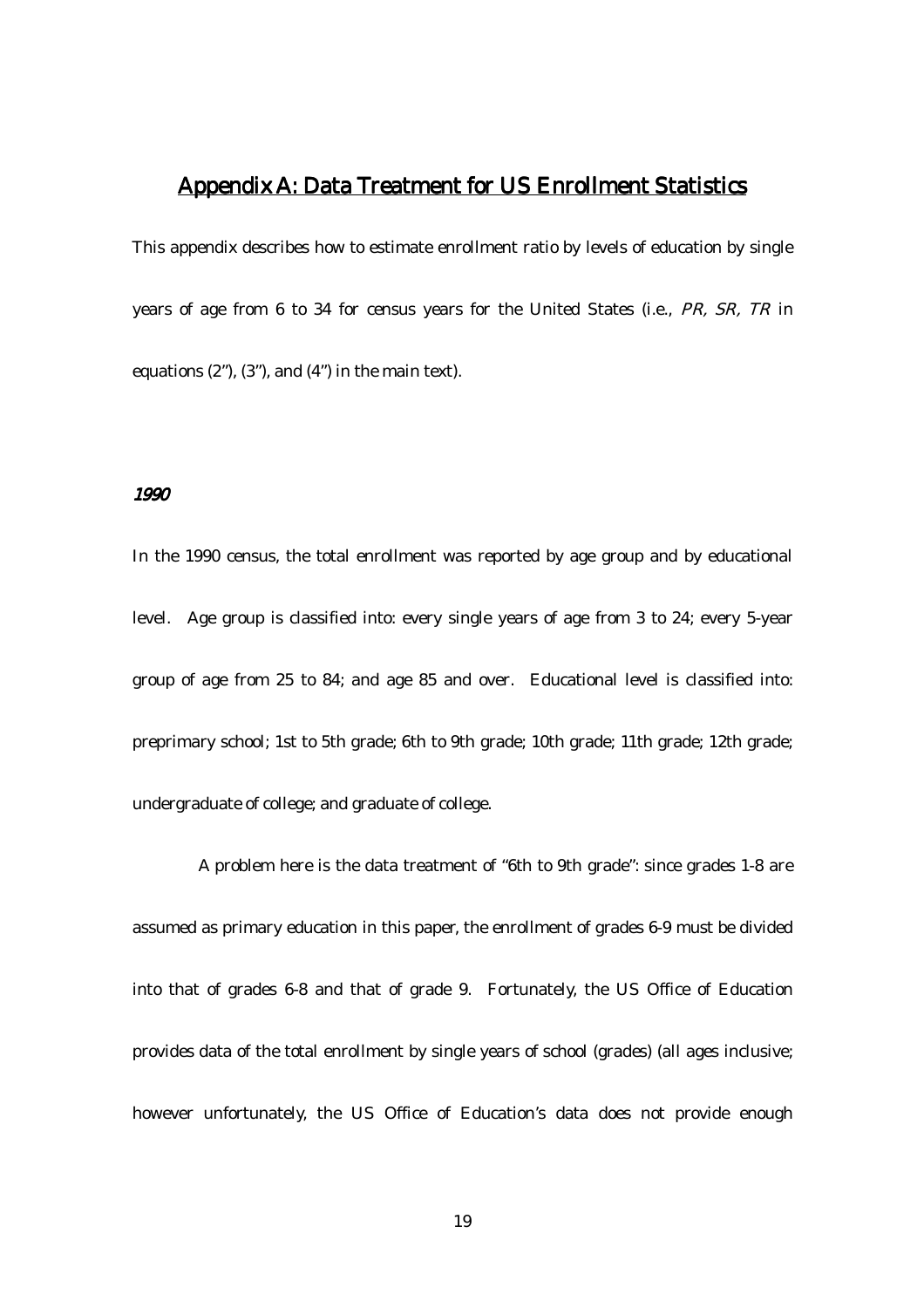information about age-structure of enrollment). According to the US Office of Education, the ratio between the total enrollment of grade 9 and that of grades 6-9 is 0.257. Applying this ratio to the census's data of the total enrollment of grades 6-9 in the 1990 census (13,619,119 persons), the total enrollment of grade 9 in census base (all ages inclusive) is estimated as 3,501,743. Likewise, the total enrollment of grades 6-8 based on the census (all ages inclusive) is estimated as 10,117,376. The next problem is how to assume the age-structure of these enrollments. It would be plausible to assume that no person of age less-than-14 years is enrolled in grade 9. Then, dividing 3,501,743 by the census's total enrollment of grades 6-9 for persons of age 14 years and over (i.e., 4,550,020), the ratio of  $0.770$  (3501743/4550020 =  $0.7696...$ ) is obtained. Multiplying 0.770 with the census's data of the total enrollment of grades 6-9 by age (except age less-than-14 years), the total enrollment of grade 9 by age is estimated. Likewise, the total enrollment of grades 6-8 by age is also estimated.

For persons of age 25-34 years, for which enrollment data is available not by single years of age but by groups of 5 years, it is assumed that each education level shares the same percentage in the total enrollment of each single years of age. For example, let: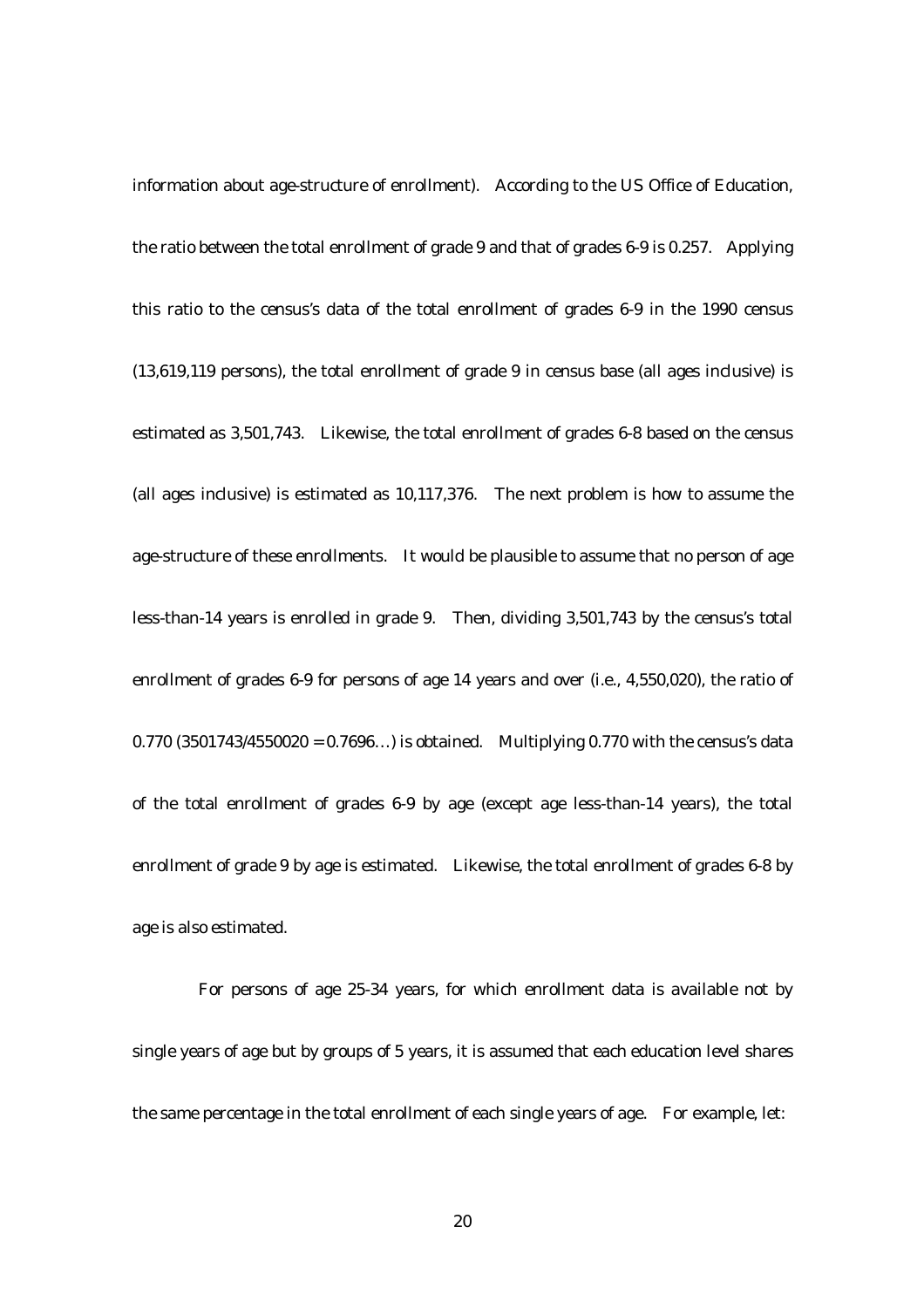$PR_w =$  Enrollment ratio of primary education for persons of age w years (w = 25, ..., 29);

 $E_{25-29}$ = Total enrollment of persons of age 25-29;

 $P_{25-29}$ = Total enrollment of primary education of persons of age 25-29 years; and

 $R_w$  = Enrollment ratio of persons of age w years (w = 25,..., 29).

Then,

$$
(A-1) \t R P_w = \frac{P_{25-29} R_w}{E_{25-29}}
$$

In this way, *average schooling* by levels of education and by single years of age is derived.

## 1950, 60, 70, 80

Total enrollment ratio by age group and by single years of school (grades) is available in the four censuses of 1950, 1960, 1970, and 1980. As in the case of the 1990 census, for some ages, censuses cite enrollment ratio by 5-year age groups instead of by single years of age. In that case, enrollment ratio by single years of age is derived in the same way as Equation (A-1).

Another problem is that enrollment data in the 1950 census is limited to persons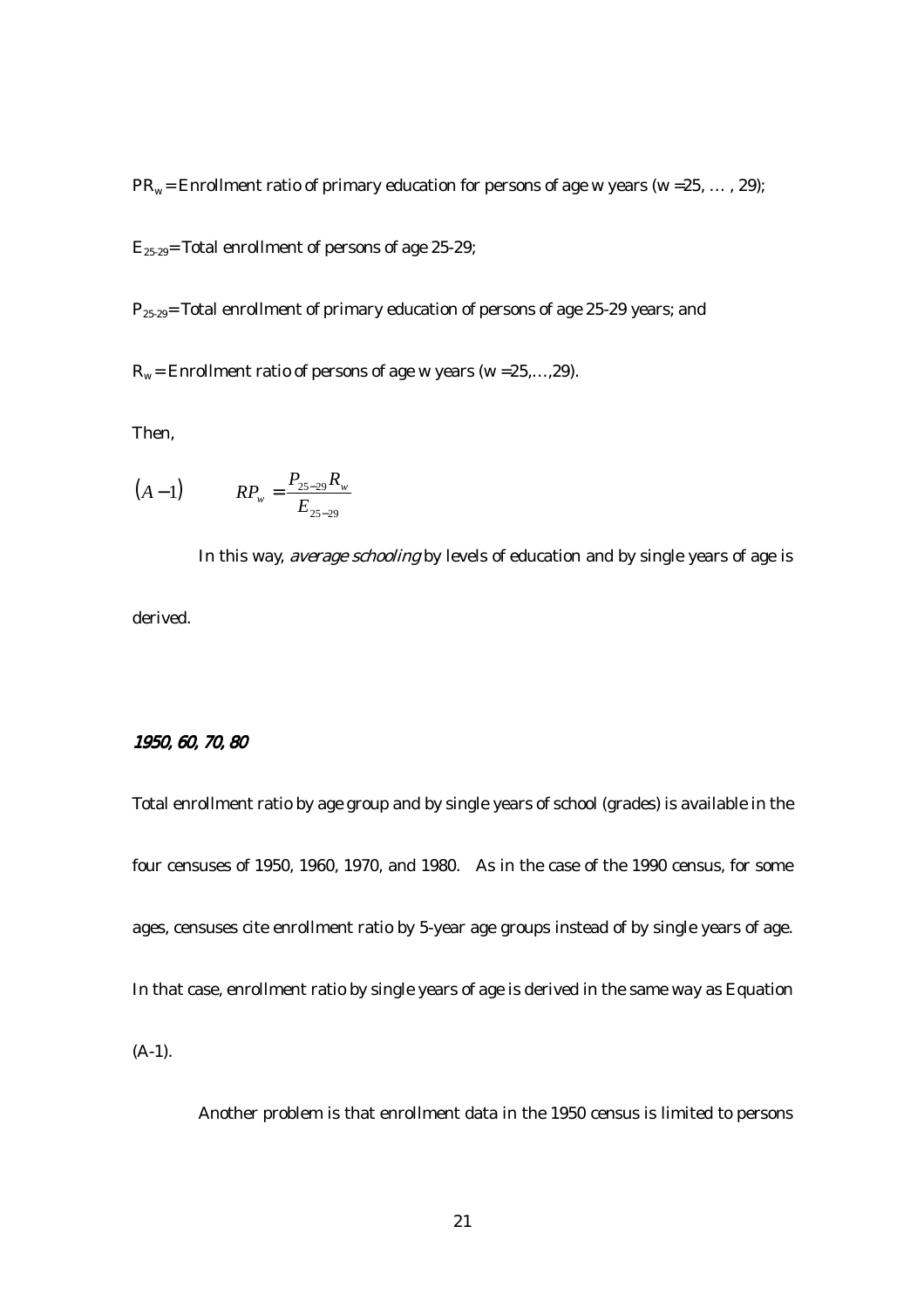of age less-than-30 years. Assuming composition rates of the three levels of education in the total enrollment are constant for all age groups between 29 and 34, enrollment ratio by single years of age from 30 to 34 are derived by the following equations. Let:

 $PR_w =$  Enrollment ratio of primary education for persons of age w years (w = 30,..., 34);

 $E_{29}$ = Total enrollment of persons of age 29 years;

 $P_{29}$ = Total enrollment of primary education of persons of age 29 years; and

 $R_w$  = Enrollment ratio of persons of age w years (w = 30,..., 34).

Then,

$$
(A-2) \t R P_w = \frac{P_{29} R_w}{E_{29}}
$$

#### 1940

In the 1940 census, respondents were not asked "the grade (year of school) in which they are enrolled" but asked "highest grade of school completed". Thus, total enrollment is cited not "by single years of school (i.e. grades) enrolled" but "by single years of school (i.e. grades) completed". However, a considerable number of respondents were supposed to have answered their current enrollment level by mistake. According to Folger and Nam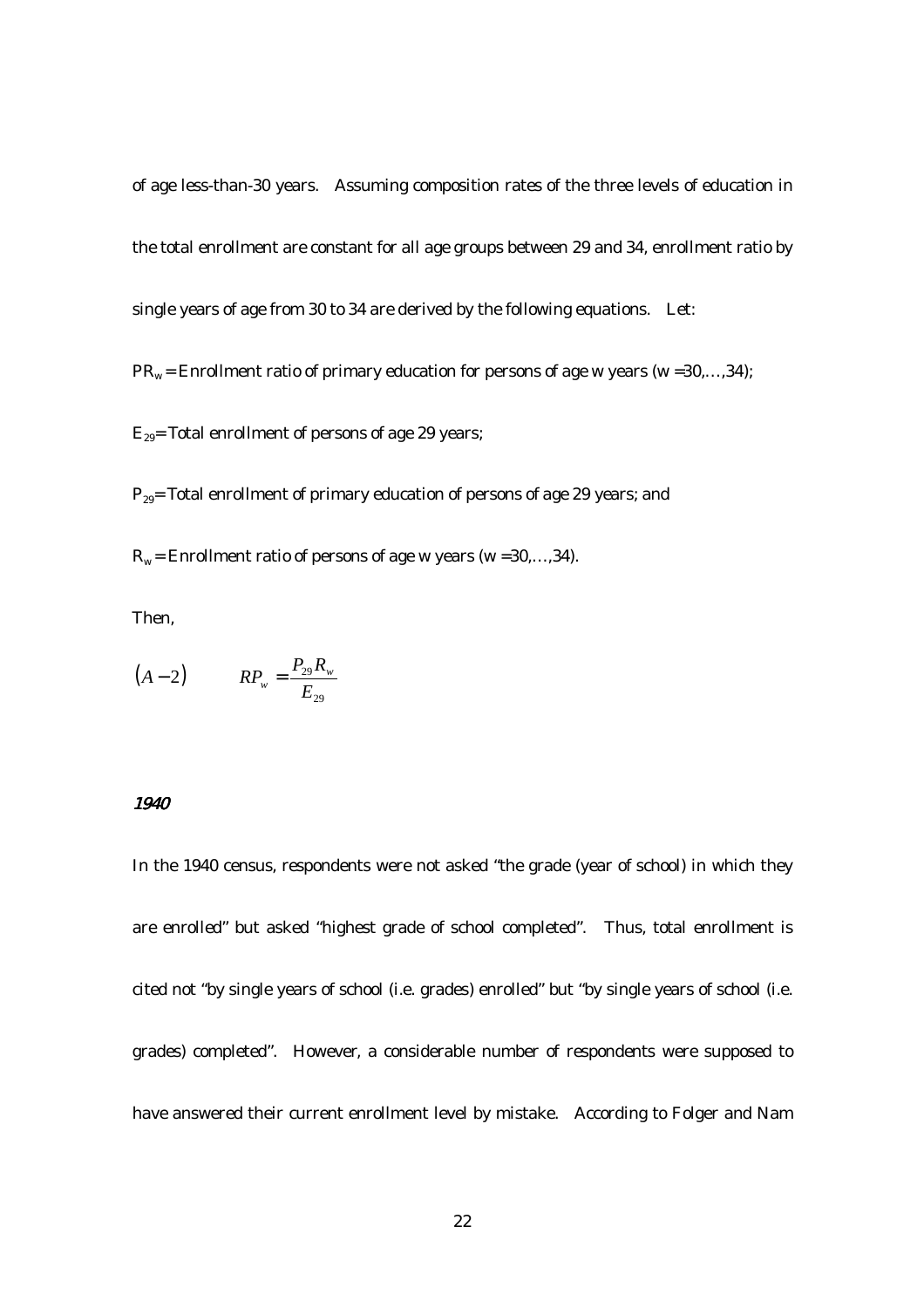(1967), one-third of the people answered their current grade by mistake. So, in this paper, enrollment data in the 1940 census is adjusted by the following equation.

$$
(A-3) \t E_n = \frac{2G_n + G_{n+1}}{3}
$$

Enrollment data in the 1940 census is limited for persons of age less-than-25 years. Using the data for persons of age 24 as a benchmark (i.e., replacing  $E_{29}$  and  $P_{29}$  in equation (A-3) with  $E_{24}$  and  $P_{24}$ ), enrollment by levels of education and by single years of age from 25 to 34 is estimated.

#### Before 1940

## Basic Idea

Because there had been no systematic individual survey conducted on educational level before the 1940 census, data availability is very limited. Before discussing the details of estimation procedure, it would be helpful to outline the basic idea.

First, I estimate the total enrollment of primary, secondary, and tertiary (all ages inclusive) (They are denoted by  $NP$ , NS, and NT respectively hereafter). Then, I solve *i*, *j*,  $x$ , and  $y$  that satisfy the following simultaneous equations (A-4), (A-5), (A-6) and (A-7) (v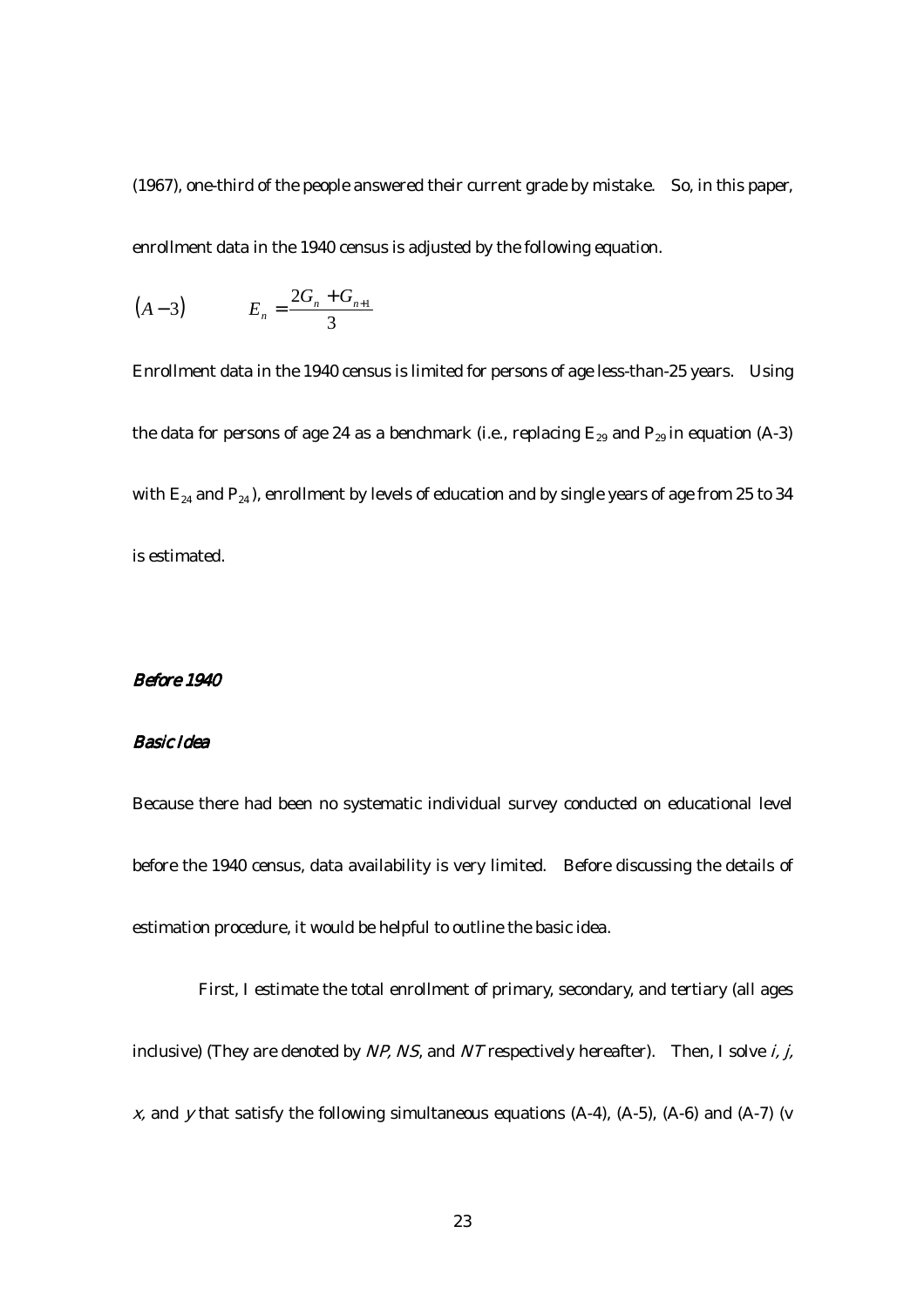and w are national numbers; x and y are real numbers;  $G_v =$  "Total number of persons of age v years"; and  $R_v =$  "Enrollment ratio for persons of age v years" as defined in equations  $(1)$ ,  $(1')$  and  $(1'')$  in the main text).

$$
(A-4) \qquad \qquad \frac{\sum_{\nu=6}^{i-1} G_{\nu} R_{\nu}}{\sum_{\nu=6}^{34} G_{\nu} R_{\nu}} < \frac{NP}{NP + NS + NT} < \frac{\sum_{\nu=6}^{i} G_{\nu} R_{\nu}}{\sum_{\nu=6}^{34} G_{\nu} R_{\nu}}
$$

$$
(A-5) \t\t NP + NS + NT = \frac{G_i x + \sum_{\nu=6}^{i-1} G_{\nu} R_{\nu}}{\sum_{\nu=6}^{34} G_{\nu} R_{\nu}}
$$

$$
(A-6) \qquad \frac{\sum_{i=6}^{j-1} G_{\nu} R_{\nu}}{\sum_{u=6}^{34} G_{\nu} R_{\nu}} < \frac{NP + NS}{NP + NS + NT} < \frac{\sum_{i=6}^{j} G_{\nu} R_{\nu}}{\sum_{v=6}^{34} G_{\nu} R_{\nu}}
$$

$$
(A-7) \t\t NP + NS = \frac{G_y y + \sum_{v=6}^{j-1} G_v R_v}{\sum_{v=6}^{34} G_v R_v}
$$

Then, the enrollment ratio by levels of education and by single years of age from 6 to 34 is estimated as follows ( $PR_{w}$ ,  $SR_{w}$ ,  $TR_{w}$  are "primary school enrollment ratio for persons of age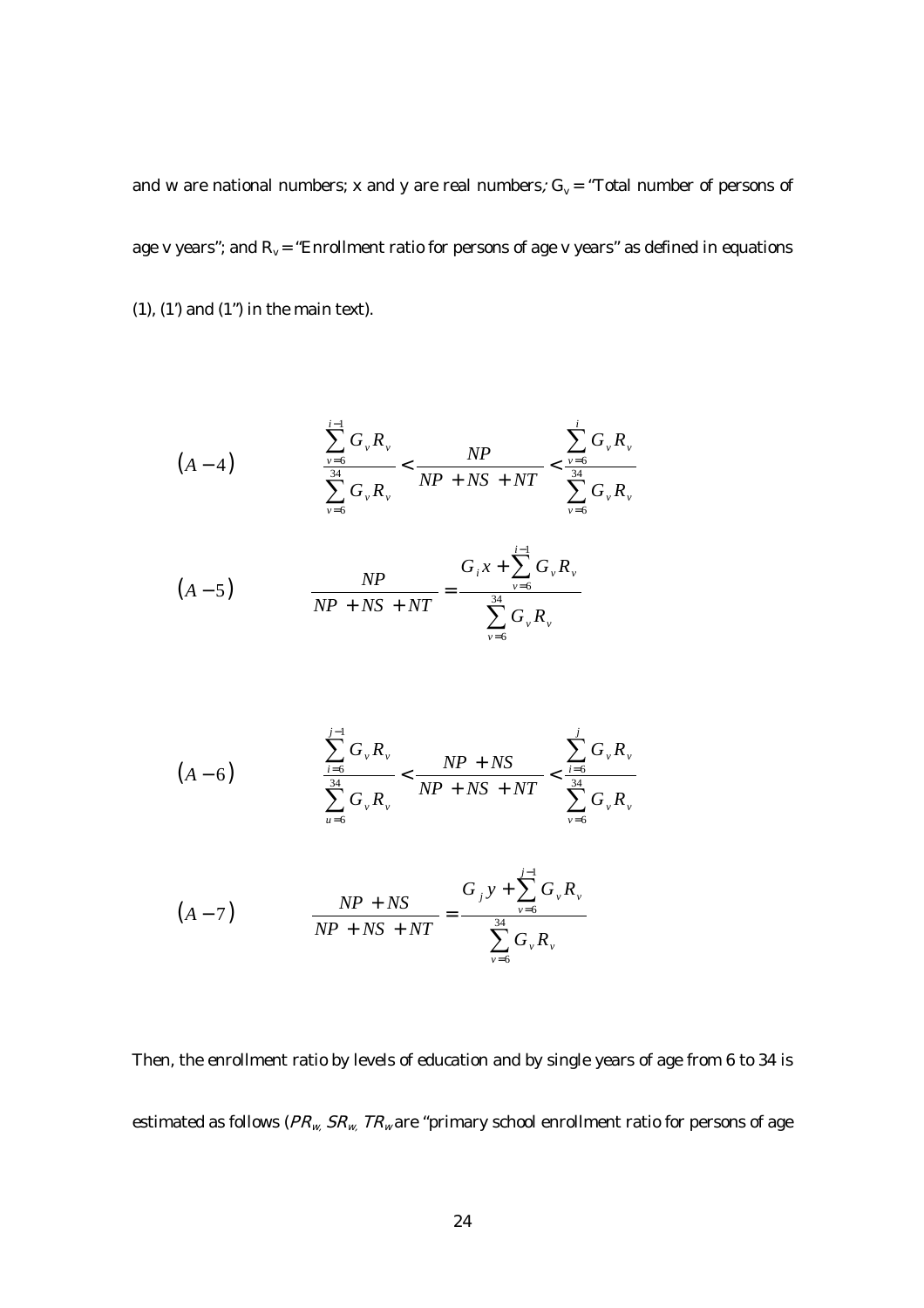w years," "secondary school enrollment ratio for persons of age w years," and "tertiary school enrollment ratio for persons of age w years" respectively as defined in equations (2") and (3") and (4")).

For  $w \lt i$ ,  $PR_w = R_w SR_w = 0$ ,  $TR_w = 0$ ;

For  $w=i$ ,  $PR_w=x$   $SR_w=R_w$ -x,  $TR_w=0$ ;

For  $i$  < w<  $j$ ,  $PR_w$ =0,  $SR_w$ =  $R_w$ ,  $TR_w$ =0;

For  $w=$  j, PR=0, SR<sub>w</sub>=y<sub>,</sub> TR<sub>w</sub>=R<sub>w</sub>-y; and

For  $w > j$ , PR=0, SR<sub>w</sub>=0<sub>,</sub> TR<sub>w</sub>=R<sub>w</sub>.

Now, the next problem is how to estimate NP, NS, and NT. The precise data sources and data processing are given below.

## 1890, 1900, 1910, 1920, 1930

 Enrollment by levels of education (all ages inclusive) is available in various statistics from the US Office of Education. Since there is a small difference in total enrollment between the US Office of Education's statistics and the census's, I take the ratio between the two. Using this ratio as a multiplier, I get NP, NS and NT that are consistent with the total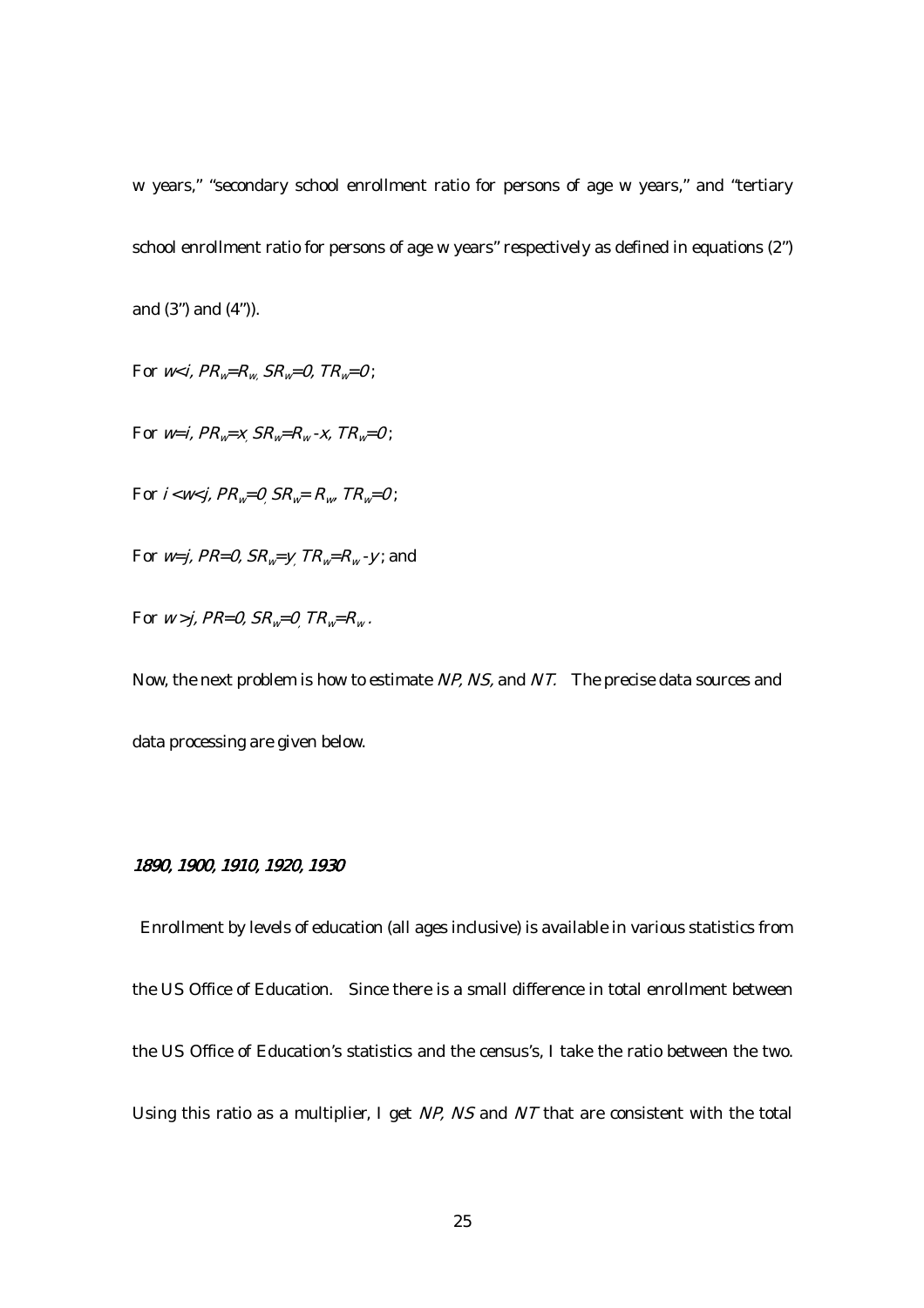enrollment in censuses.

## 1830, 1840, 1850, 1860, 1870, 1880

For these years, data for primary education is very limited. So, the total enrollments of secondary and tertiary education are at first estimated as below.

#### Total enrollment of tertiary education

As for 1870 and 1880, the total enrollment of tertiary education is available from the US Office of Education's statistics. In the 1840, 50, 60 censuses, a school survey was conducted and the total enrollment in university and colleges are available there.

According to Cubberley (1934, p.140), the number of universities increased from 60 in 1930 to 98 in 1940. Assuming that enrollment per school is constant between 1830 and 1840, the total enrollment of tertiary education is estimated for 1830.

## Total enrollment of secondary education

While the US Office of Education's data of the total enrollment of secondary education is available for 1890 and thereafter only, the number of high school graduates is available going back to 1870. So, the total enrollment is estimated by the number of high school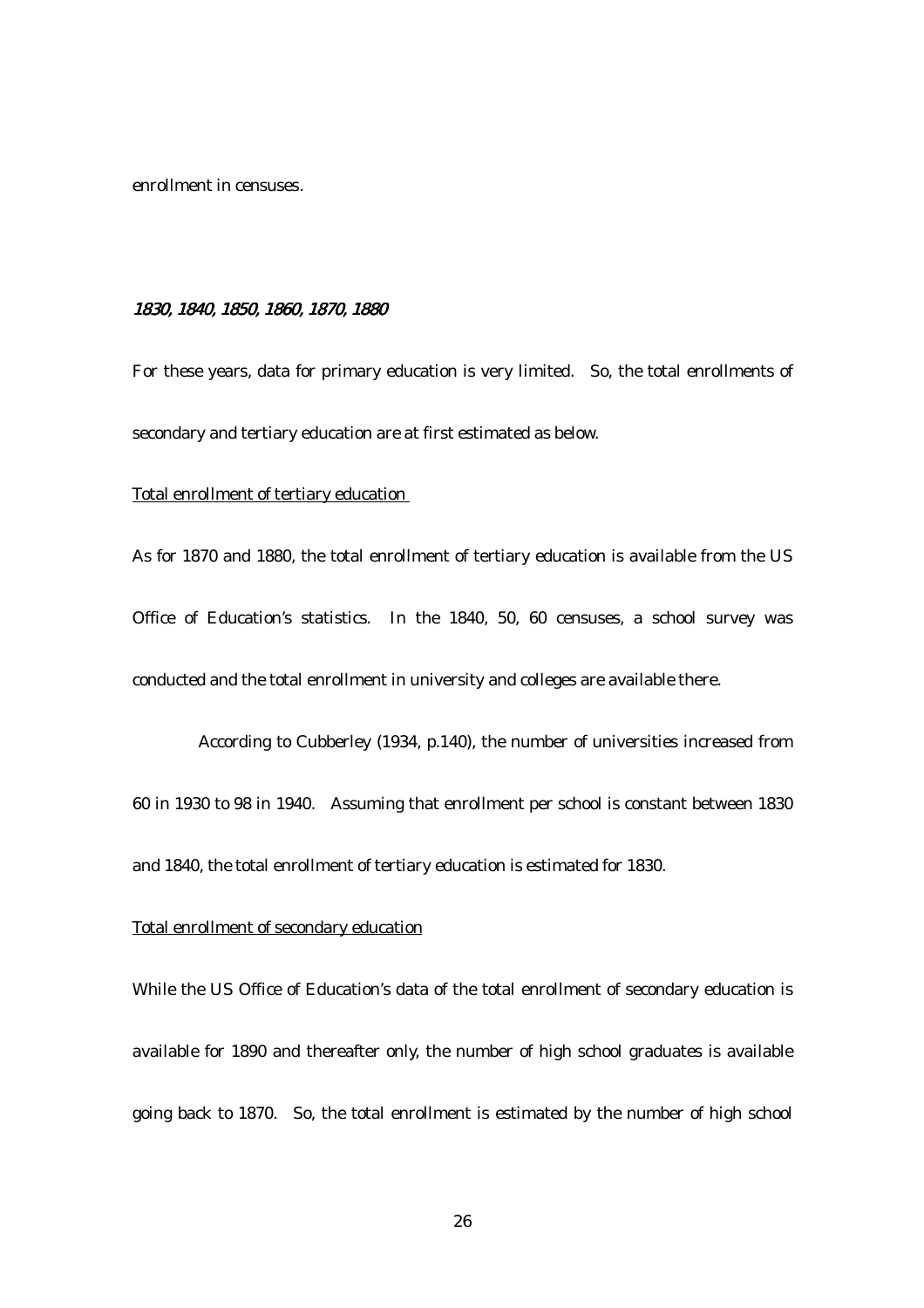graduates. First, the following equation is derived by an OLS regression.

 $Err_t$  0.295+1.021 Grad<sub>t</sub>R .997

(1.41) (32.75)

where,

Grad<sub>t</sub> =Summation of the number of graduates from year t to t+3; and  $Err_t = Enrollment$  of grades 8-12 in year t.

(t= 1890, 1900, 1910, 1920, 1930)

Then, applying this equation for  $Grad_{1870}$  and  $Grad_{1880}$  Enr<sub>1870</sub> and Enr<sub>1880</sub> are estimated.

In 1840 censuses, the total enrollment is reported for three types of school: "universities and colleges," "academies and grammar schools," and "primary schools." According to Cubberley (1980, p.140), English grammar school, Latin grammar school, and academy correspond to grades 4-12. So, four-ninths of enrollment in academies and grammar schools are assumed as secondary education enrollment. For 1830, 1850, 1860, the total enrollment of secondary education is interpolated or extrapolated by a log-linear curve.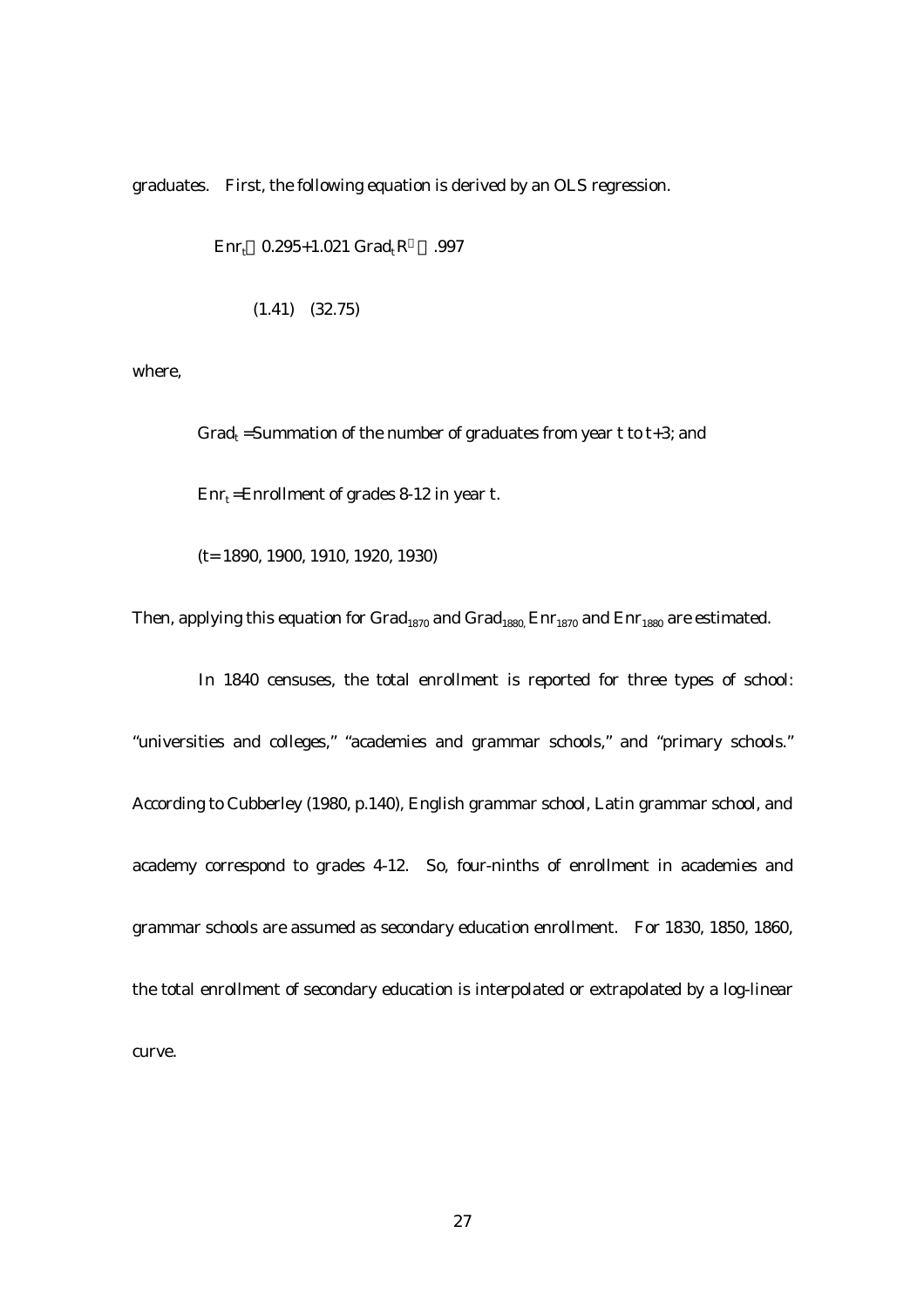## Total enrollment of primary education

Total enrollment of the primary education is derived by subtracting the total enrollment of secondary and tertiary education (obtained above) from the total enrollment (all levels inclusive; prepared in Godo and Hayami (1999)).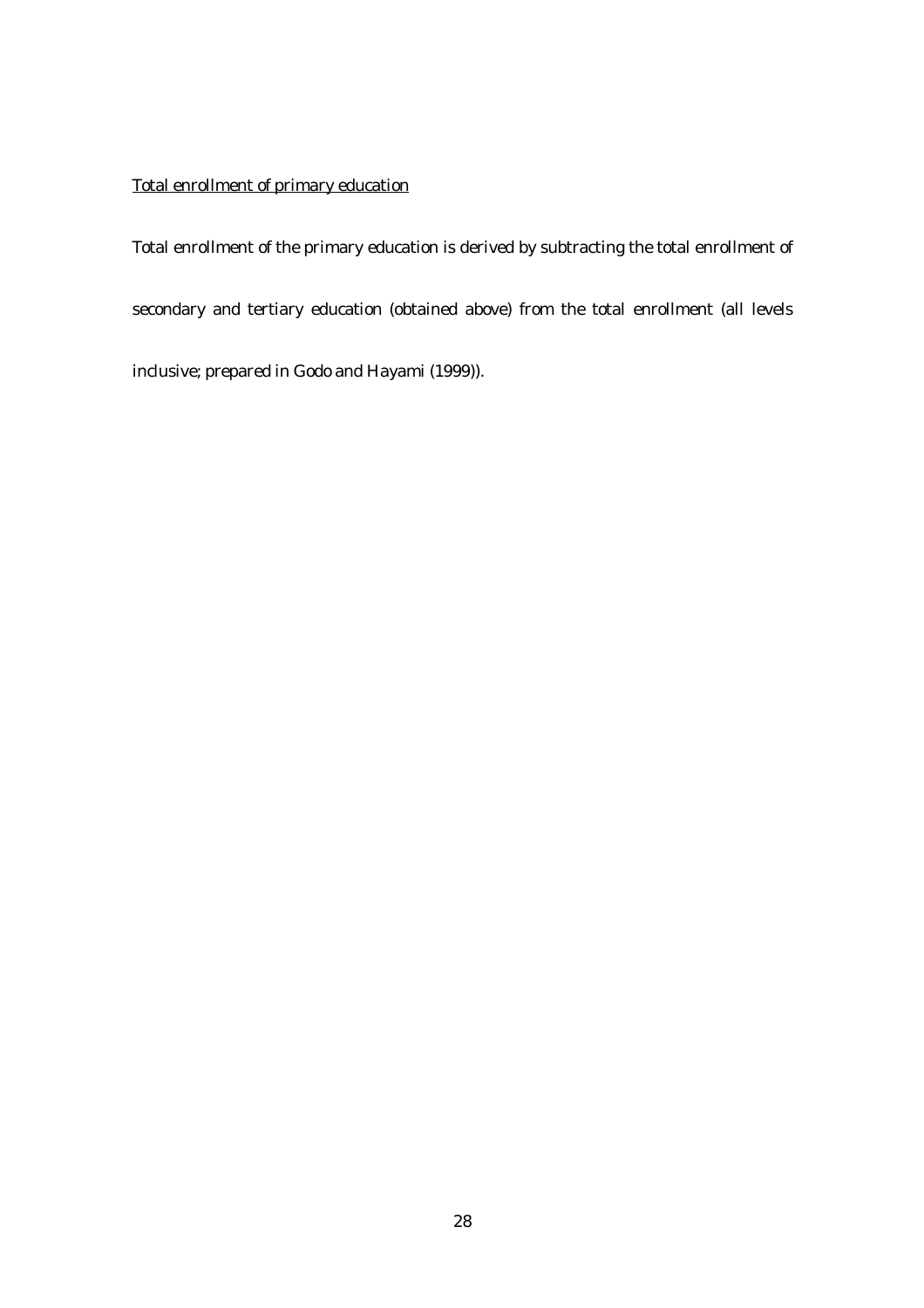# Appendix B: Estimation Procedure for Physical Capital, Labor, GDP, and Candidates of Instrumental Variables

## 1. Physical Capital

Physical capital ('physical capital' is expressed as 'capital' below) in this paper is defined as gross non-residential fixed capital (excluding that for military use) at the beginning of the year measured in 1990 US dollars (PPP exchange rate).<sup>10</sup> The perpetual inventory method is employed. More precisely, annual investment and retirement are accumulated starting in 1832 for which the initial stock level is assumed to be zero as a benchmark.

## 1-1. Japan

 $\overline{a}$ 

#### 1955 and thereafter

Basically, I estimate capital stock "at fiscal year end" and then transform it into that "at the beginning of the calendar year" by the following equation (Japanese fiscal year t starts on April 1 in calendar year t and ends on March 31 in calendar year t+1) .

 $10$  When the physical capital stock is measured at the end of year in the original data sources, I assume it as the physical capital stock at the beginning of the next year.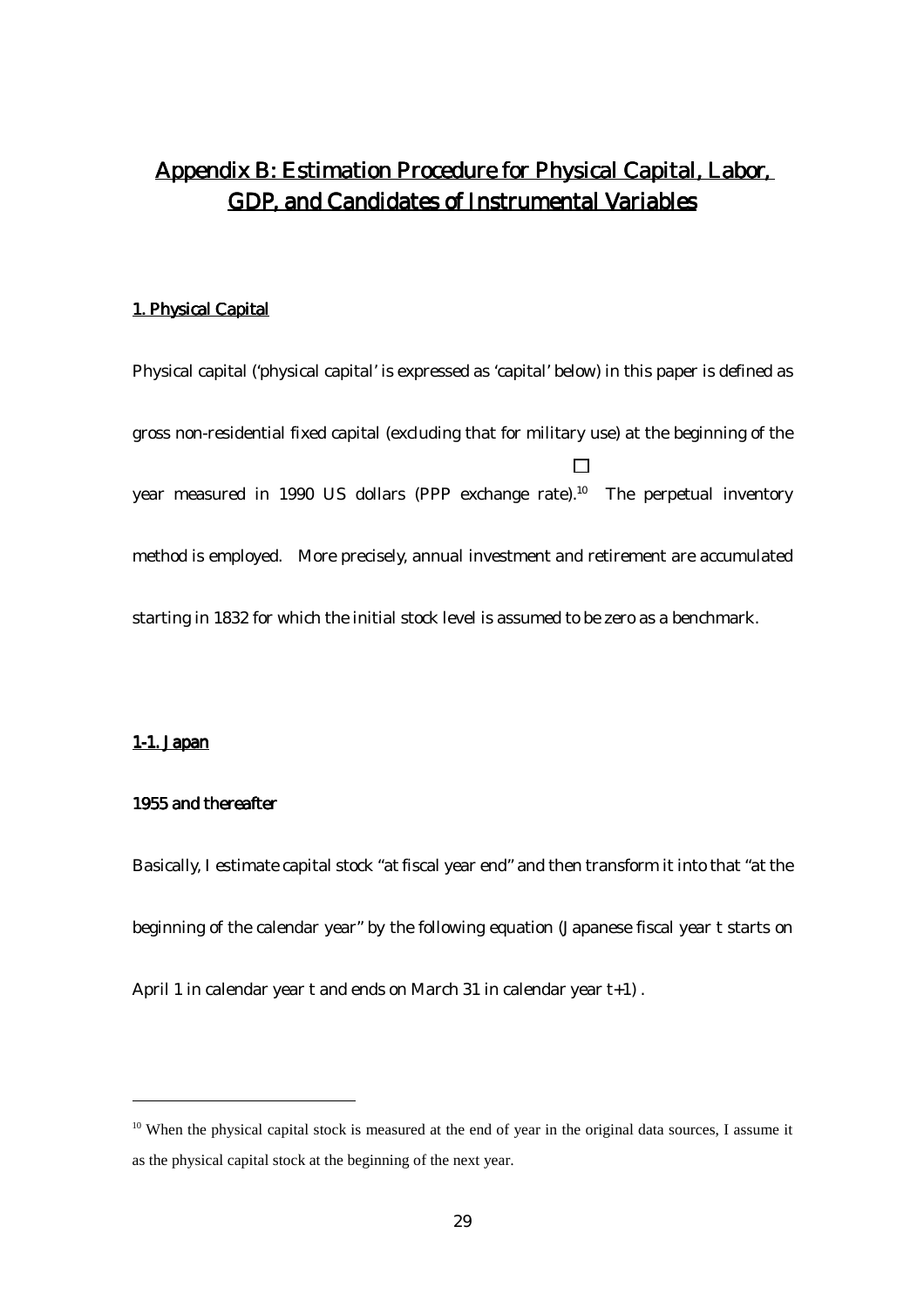$\ln S_t = 0.25 \ln(PRIY_{t-1}+PUBY_{t-1})+0.75 \ln(PRIY_{t-2}+PUBY_{t-2})$ 

where,

 $\overline{a}$ 

 $S_t$ = Total capital at the beginning of calendar year t;

 $PRIY_t$ = Private capital at the end of fiscal year t; and

 $PUBY_t = Public capital at the end of fiscal year t.$ 

Japan Economic Planning Agency (1998a, 2000) provide the data of gross investment and stock of private capital at 1990 prices for 1955-98 fiscal years. Japan Economic Planning Agency (1998b) provides the data of gross investment and stock of public capital at 1990 prices for 1953-93 fiscal years.<sup>11</sup> So, capital stock for 1955-93 fiscal year ends is available by simple summation of private capital in Japan Economic Planning Agency (1998a, 2000) and public capital in Japan Economic Planning Agency (1998b). Since private capital for 1994-97 fiscal year ends are available in Japan Economic Planning

 $11$  The classification between public and private capital in Japan Economic Planning Agency (1998a, 1998b, 2000) is totally consistent. For example, if some national enterprises are privatized (such as the case of Japan Railway in 1987), they are excluded from public capital in Japan Economic Planning Agency (1998b) and simultaneously included in private capital in Japan Economic Planning Agency (1998a, 2000).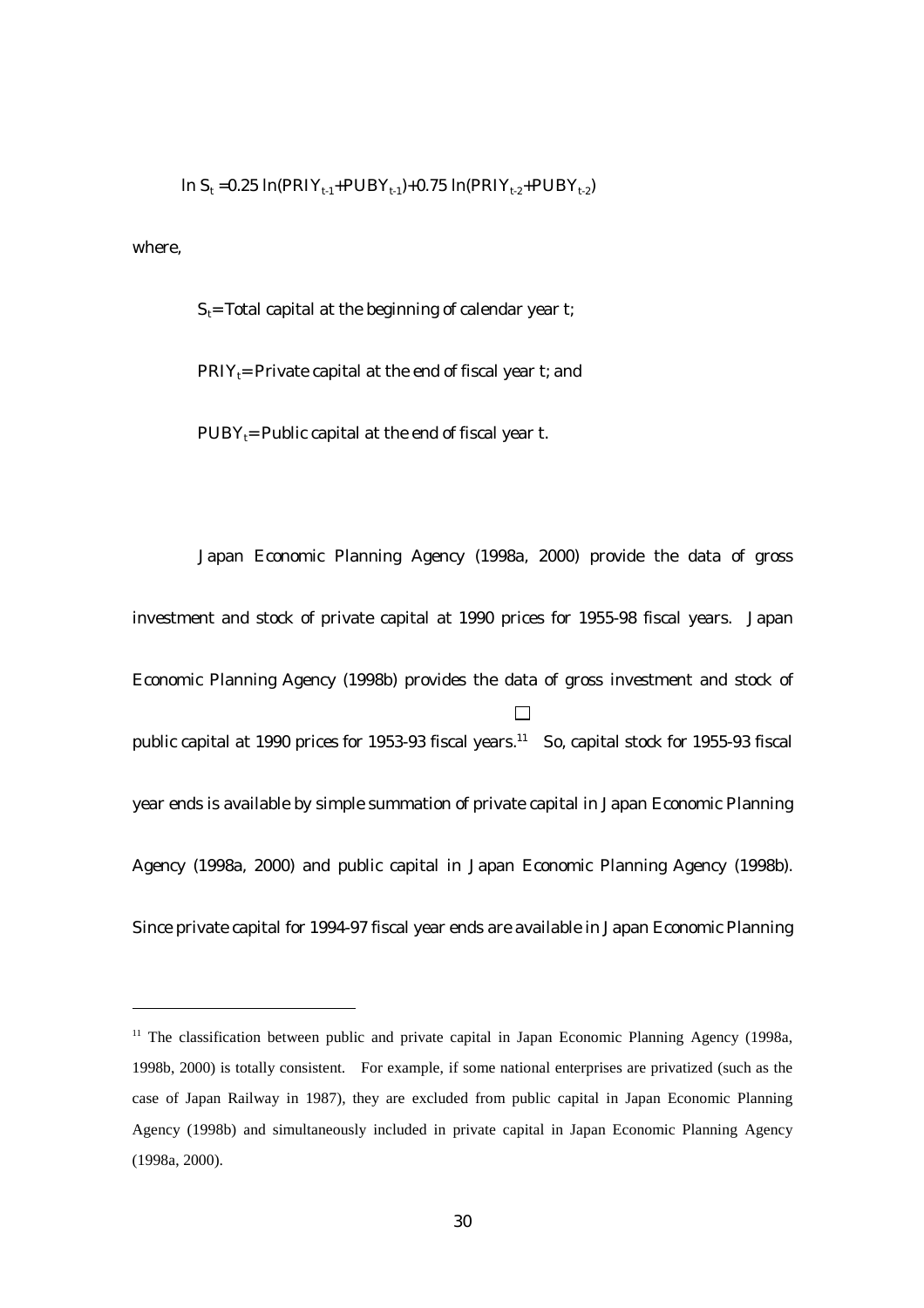Agency (1998a, 2000), all I have to do is to estimate public capital for 1994 fiscal year and thereafter. The following is how I extend the public capital data in Japan Economic Planning Agency (1998b).

First, I splice the public capital investment data of National Account, which are available in Japan Planning Agency (1996, 1999), to that of Japan Economic Planning Agency (1998b). More precisely, in this splicing, the following OLS regression is taken for 1970-93 fiscal years.

ln X -6.12+1.34 lnY+0.161 D -squared .965

 $(-5.42)$   $(20.5)$   $(4.16)$ 

where,

X= Public investment data from Japan Economic Planning Agency (1998b) (the sum of new installment and restoration for natural calamities at 1990 prices); Y= Public investment data from Japan Economic Planning Agency (1996, 1999) (gross capital formation by government at 1990 prices); and D= Dummy (1 for 1970-91 fiscal years ; 0 for 1992-3 fiscal years; in 1992, the railway structure of the new bullet train was sold off from the government to JR group).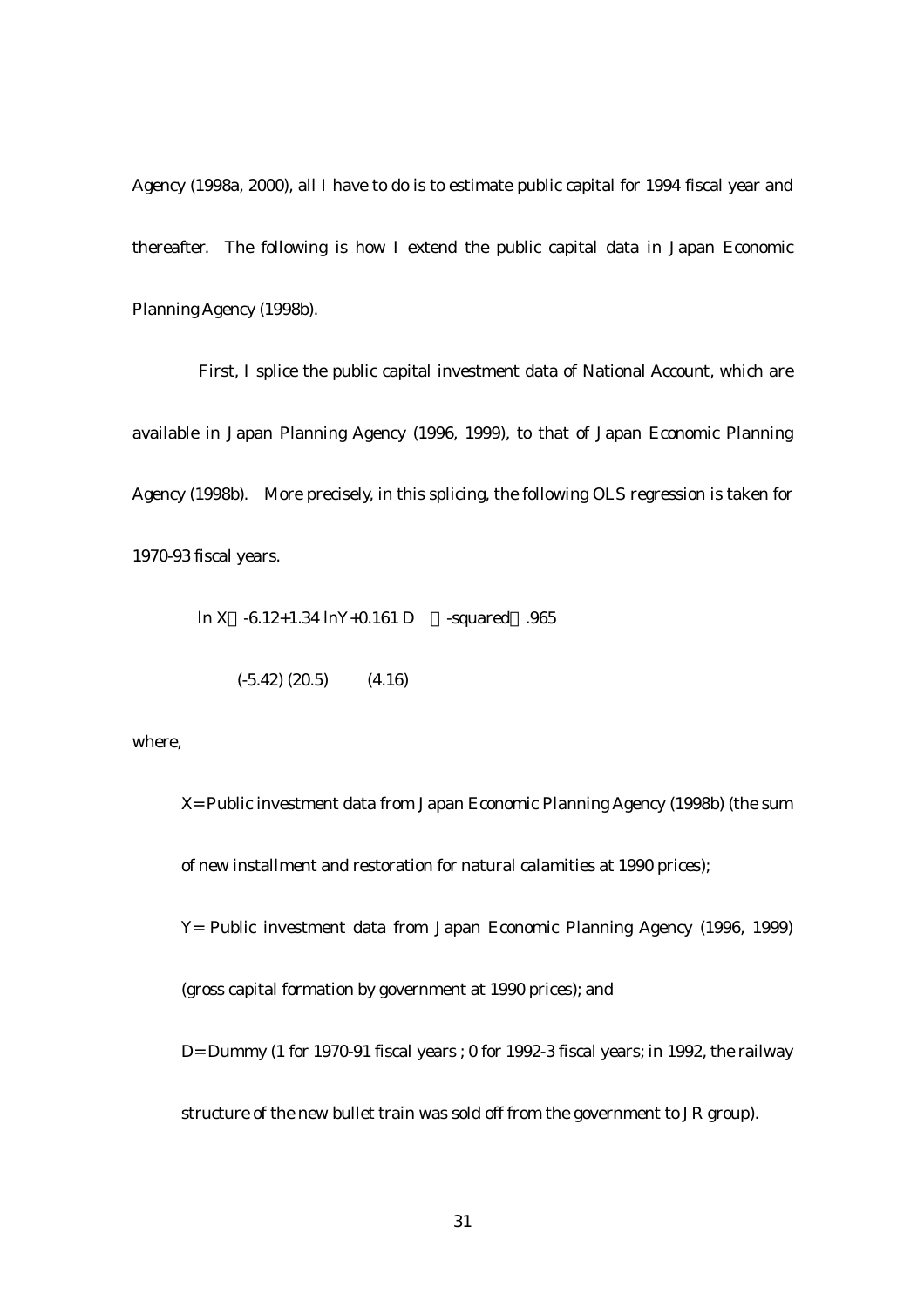Second, I calculate the retirement ratio of 1993 fiscal year by the following equation and use this ratio for all the years between 1994 and 1996.<sup>12</sup>;

Retirement ratio of 1993 fiscal year =  $(PUBYA_{1992} + X_{1993} - PUBYA_{1993})/PUBYA_{1992}$ Now that investment data as well as retirement data are obtained above, public capital

#### Before 1955

In order to calculate physical capital stock for these years, annual investment and retirement ratio data for 1832-1954 need to be estimated.

## Investment data for 1832-1954

stock for 1994 and thereafter can be calculated.

#### From 1935 to 1954

 $\overline{a}$ 

Japan Economic Planning Agency (1965) provides the data of nominal investment and the

1935-base deflator for 1935-44 calendar years and 1946-63 fiscal years.<sup>13</sup>

<sup>&</sup>lt;sup>12</sup> Since there were several privatizations of governmental assets in 1985-91, I use retirement ratio of 1993 fiscal year instead of taking the average of retirement ratio going back to 1980s or 70s. 1993 is the last year Japan Economic Planning Agency (1998b) covers.

<sup>&</sup>lt;sup>13</sup> Precisely speaking, I get investment data by summing up expenditure for producer's durables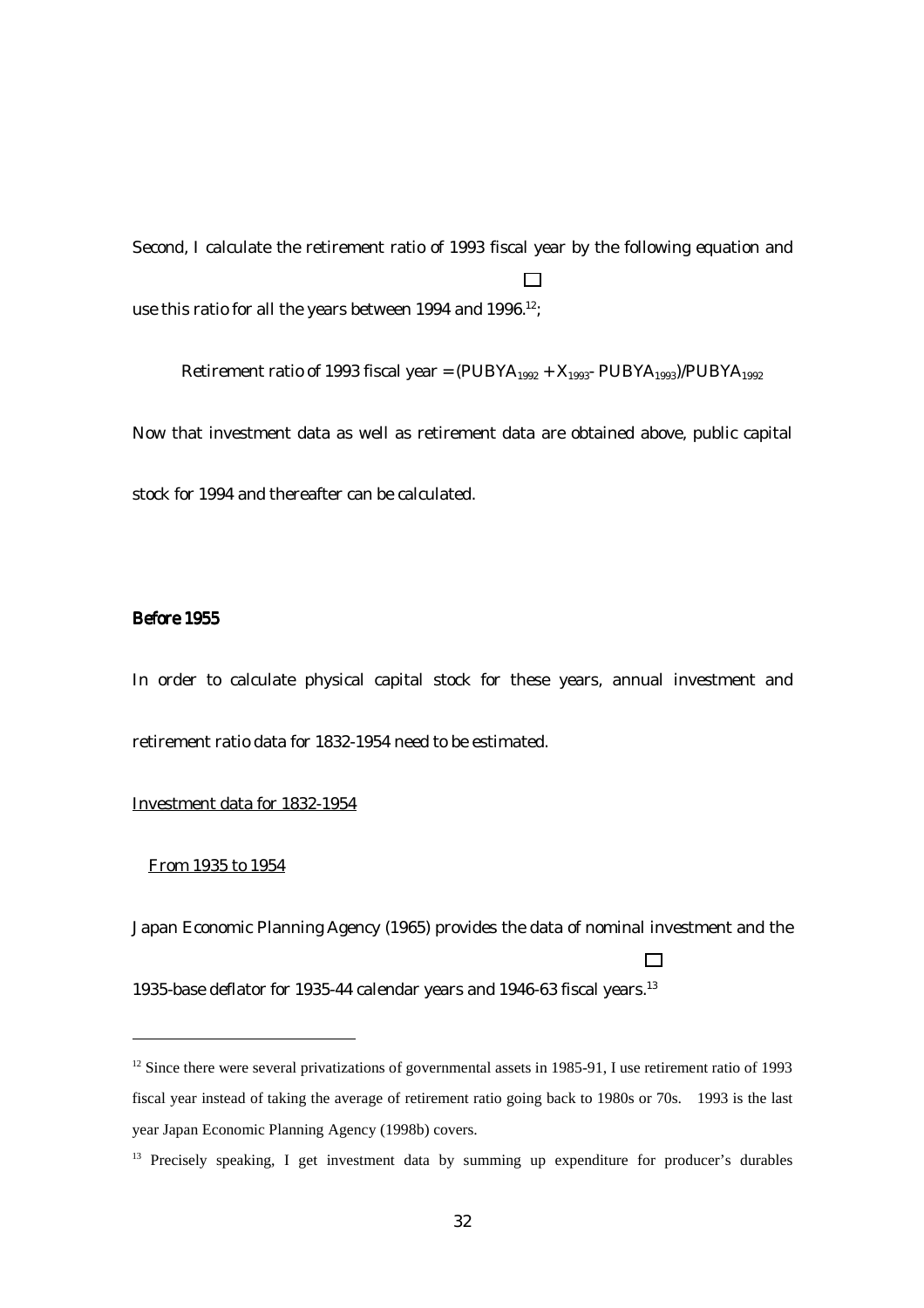First, I need to convert the 1935-base to a 1990-base. The Japan Economic Planning Agency does not publish the 1990-base deflator for pre-1970 years. Instead, they publish the 1985-base deflator for 1955-89 in Japan Economic Planning Agency (1991). I convert the 1935-base real values to the 1990-base real values by the following equation:

$$
S_{90,t} = \frac{S_{35,t} \sum_{i=1963}^{1955} D_{35,i}}{D_{90,1985} \sum_{i=1963}^{1955} D_{85,i}}
$$

where,

 $\overline{a}$ 

 $S_{35,t}$  = Capital stock at 1935 prices;

 $S_{90,t}$ =Capital stock at 1990 prices;

 $D_{35,t}$  = 1935-base deflator for year t (for capital formation expenditure);

 $D_{85,t}= 1985$ -base deflator for year t (for capital formation expenditure); and

 $D_{90,t}$  = 1990-base deflator for year t (for capital formation expenditure).

For 1945, for which no data is available in Japan Economic Planning Agency (1965), I

use the investment data of 1944.

(equipment and structures) and the government's capital formation.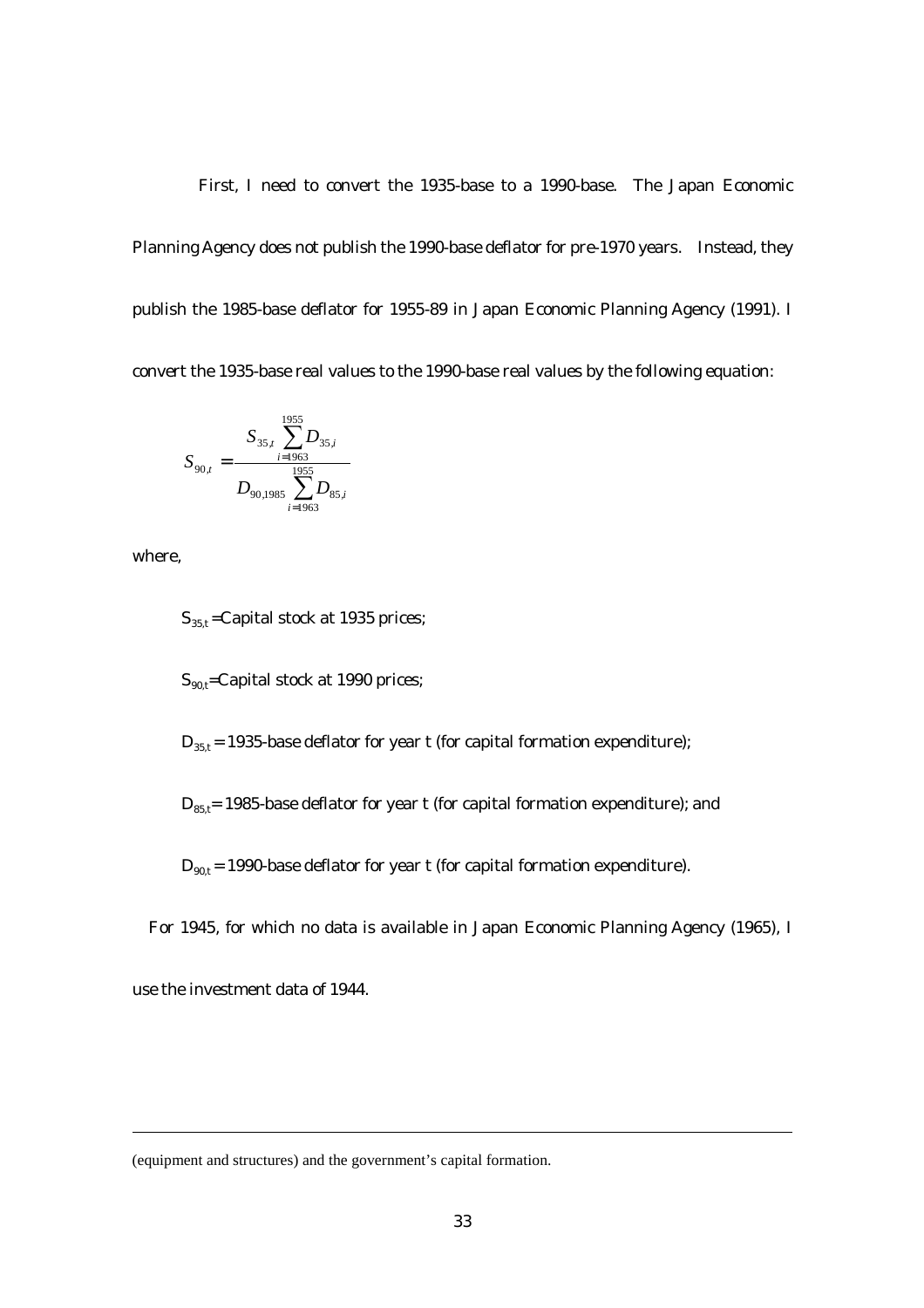#### From 1887 to 1934

Emi (1971) provides the investment data for 1887-1940 at 1935 prices. Splicing Emi's data with my investment data for 1935-54 obtained above, I derive the investment data for 1887-1934.

#### From 1832 through 1886,

I take a semi-log-linear time-trend regression for 1887-1940. Using the result, I extrapolate the investment series for 1832-86.

Second Step: set the retirement ratio for 1832-1955.

 $\overline{\mathfrak{l}}$ 

*t*

1832

The next problem is how to assume the retirement ratio. I at first calculate average retirement ratio for 1832-1924 by solving the following equation for k (here, I assume the war damage as 26.9 percent at the single years of destruction of capital stock in 1945; 26.9 percent comes from Ohkawa and Rosovsky (1973)).

$$
SF_{1957} = 0.731 \left\{ \sum_{t=1832}^{1945} (1-k)^{1955-t} I_t \right\} + 1.25IF_{1946} (1-k)^{1.25} + \sum_{t=1947}^{1955} (1-k)^{1955-t} IF_{1946} (1-k)^{1.25} + \sum_{t=1947}^{1955} (1-k)^{1955-t} IF_{1946} (1-k)^{1.25} + \sum_{t=1947}^{1955} (1-k)^{1955-t} IF_{1946} (1-k)^{1.25} + \sum_{t=1947}^{1955} (1-k)^{1955-t} IF_{1946} (1-k)^{1.25} + \sum_{t=1947}^{1955} (1-k)^{1955-t} IF_{1946} (1-k)^{1.25} + \sum_{t=1947}^{1955} (1-k)^{1955-t} IF_{1946} (1-k)^{1.25} + \sum_{t=1947}^{1955} (1-k)^{1955-t} IF_{1946} (1-k)^{1.25} + \sum_{t=1947}^{1955} (1-k)^{1955-t} FF_{1946} (1-k)^{1.25} + \sum_{t=1947}^{1955} (1-k)^{1955-t} FF_{1946} (1-k)^{1.25} + \sum_{t=1947}^{1955} (1-k)^{1955-t} FF_{1946} (1-k)^{1.25} + \sum_{t=1947}^{1955} (1-k)^{1955-t} FF_{1946} (1-k)^{1.25} + \sum_{t=1947}^{1955} (1-k)^{1955-t} FF_{1946} (1-k)^{1.25} + \sum_{t=1947}^{1955} (1-k)^{1955-t} FF_{1946} (1-k)^{1.25} + \sum_{t=1947}^{1955} (1-k)^{1955-t} FF_{1946} (1-k)^{1955-t} FF_{1946} (1-k)^{1.25} + \sum_{t=1947}^{1955} (1-k)^{1955-t} FF_{1946} (1
$$

=

*t*

1947

−

*t*

where,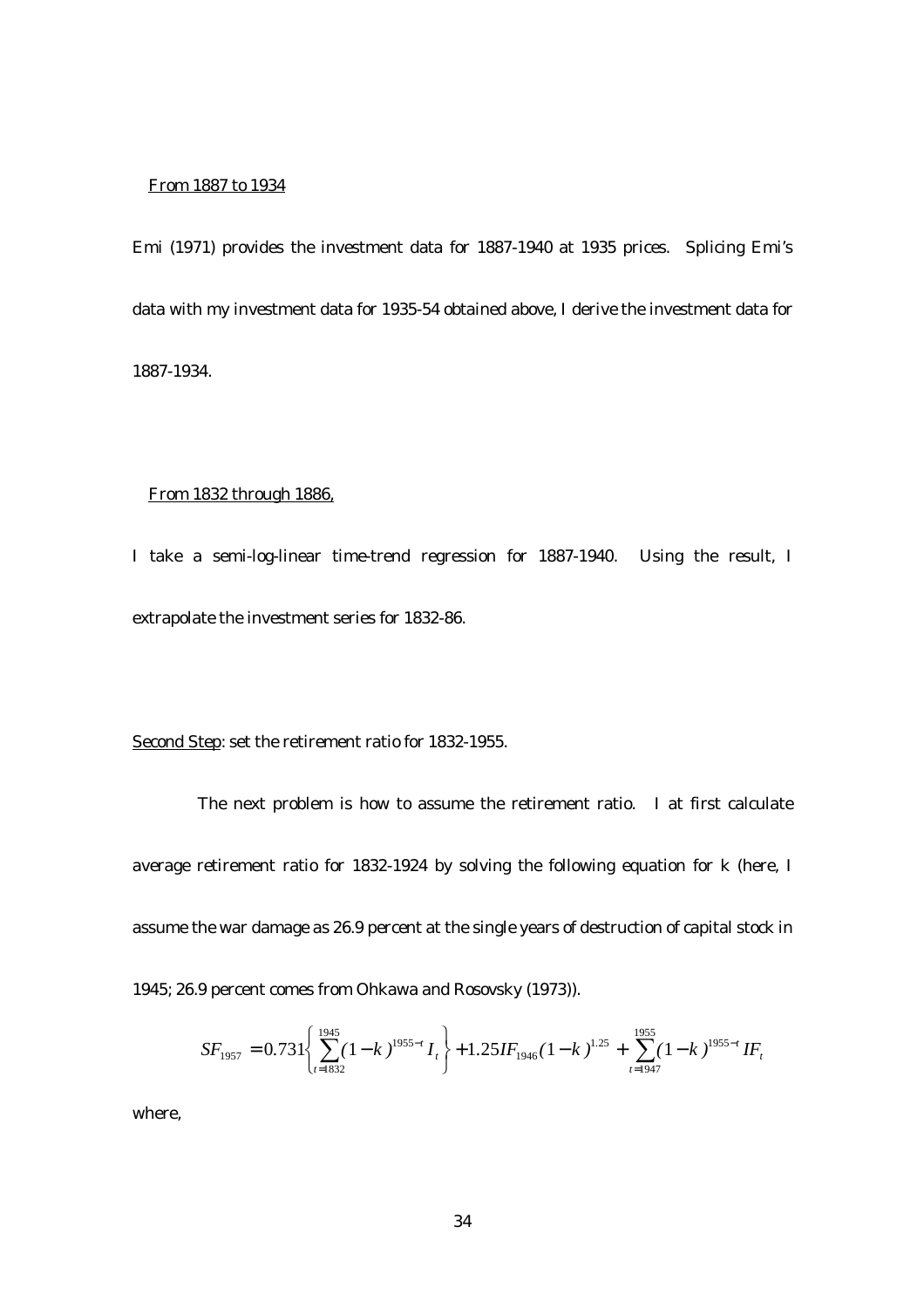$SF<sub>1955</sub> = Capital stock at the end of fiscal year 1955;$ 

k = Retirement ratio;

 $I_t$  = Investment in calendar year t; and

 $IF_t = Investment in calendar year t.$ 

Then, applying this k to all the years between 1832 and 1955, I extrapolate capital stock data for the pre-1955 years.

#### 1.2 United States

 $\overline{a}$ 

For 1926 and thereafter, US Bureau of Economic Analysis (1993) provides satisfactory information on capital for our analysis. There, annual data series of capital stock are calculated by means of the perpetual inventory method.14 More precisely, annual investment and retirement are accumulated starting in 1832 for which the initial stock level is assumed to be zero as a benchmark. I use their estimates as they are for 1926-

<sup>&</sup>lt;sup>14</sup> The data of US Bureau of Economic Analysis (1993) are prepared in two ways in valuation; currentcost valuation and constant-cost evaluation (at 1987 prices). I use the figures of constant-cost evaluation, converting them to 1990 prices based on OECD's deflator for capital formation.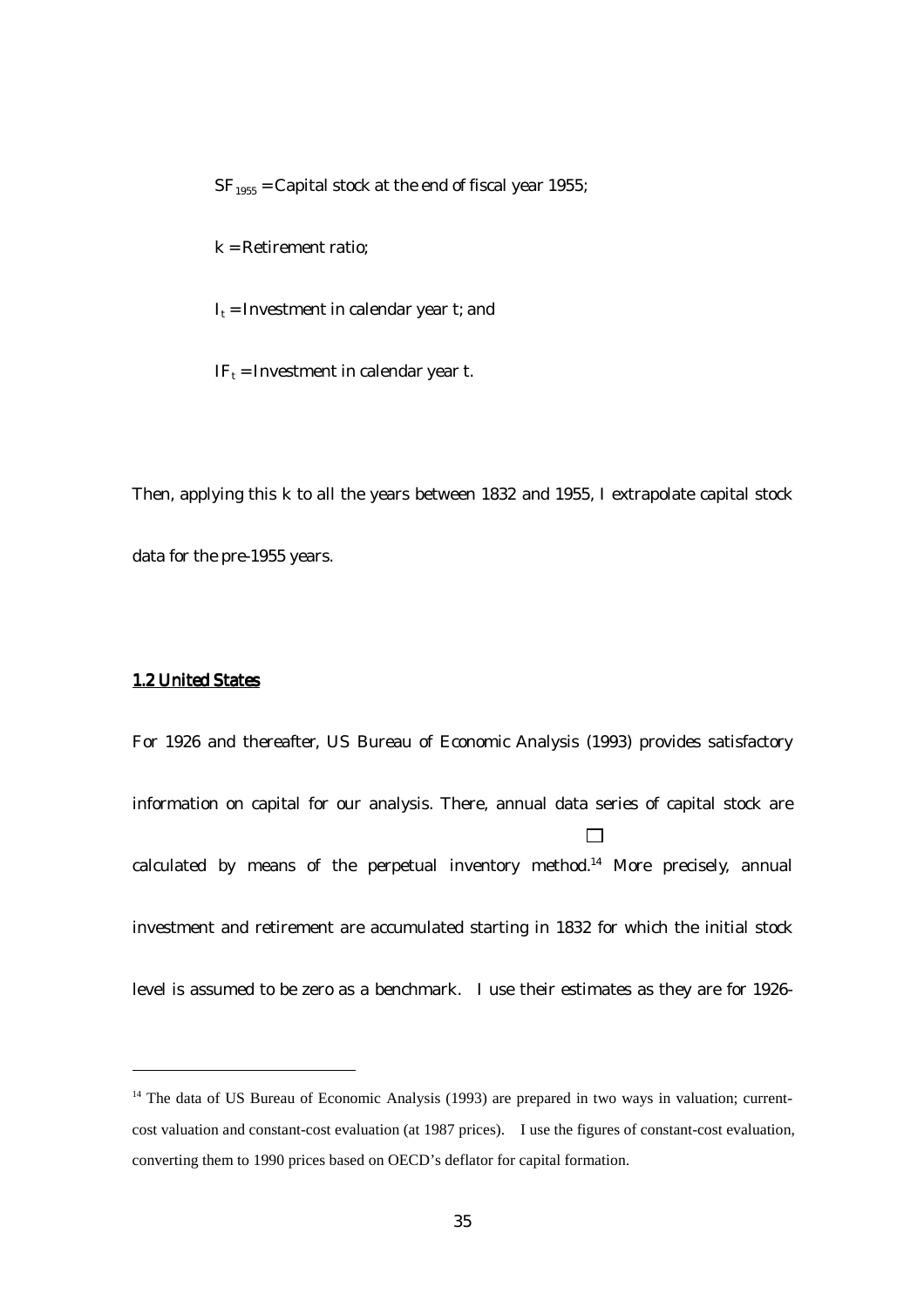1990.

Data for pre-1926 years are somewhat problematic. For these years, US Bureau of Economic Analysis (1993) provides only investment data (nothing about capital stock nor retirement data). This is presumably because the concern of the US Bureau of Economic Analysis is to provide capital stock estimates for 1926 and thereafter and they do not dare to publish entire data series about the earlier period for which their estimates may be less accurate.

In order to obtain capital stock data going back to 1870, I at first calculate average retirement ratio for 1832-1925 by solving the following equation for k.

$$
S_{1926} = \sum_{t=1832}^{1925} (1-k)^{t-1832} I_t
$$

where,

 $S_{1926}$  = Capital stock in 1926;

k = Average retirement ratio for 1832-1925; and

 $I_t$  = Capital investment in year t.

Then, applying this k to all the years between 1832 and 1925, I extrapolate capital stock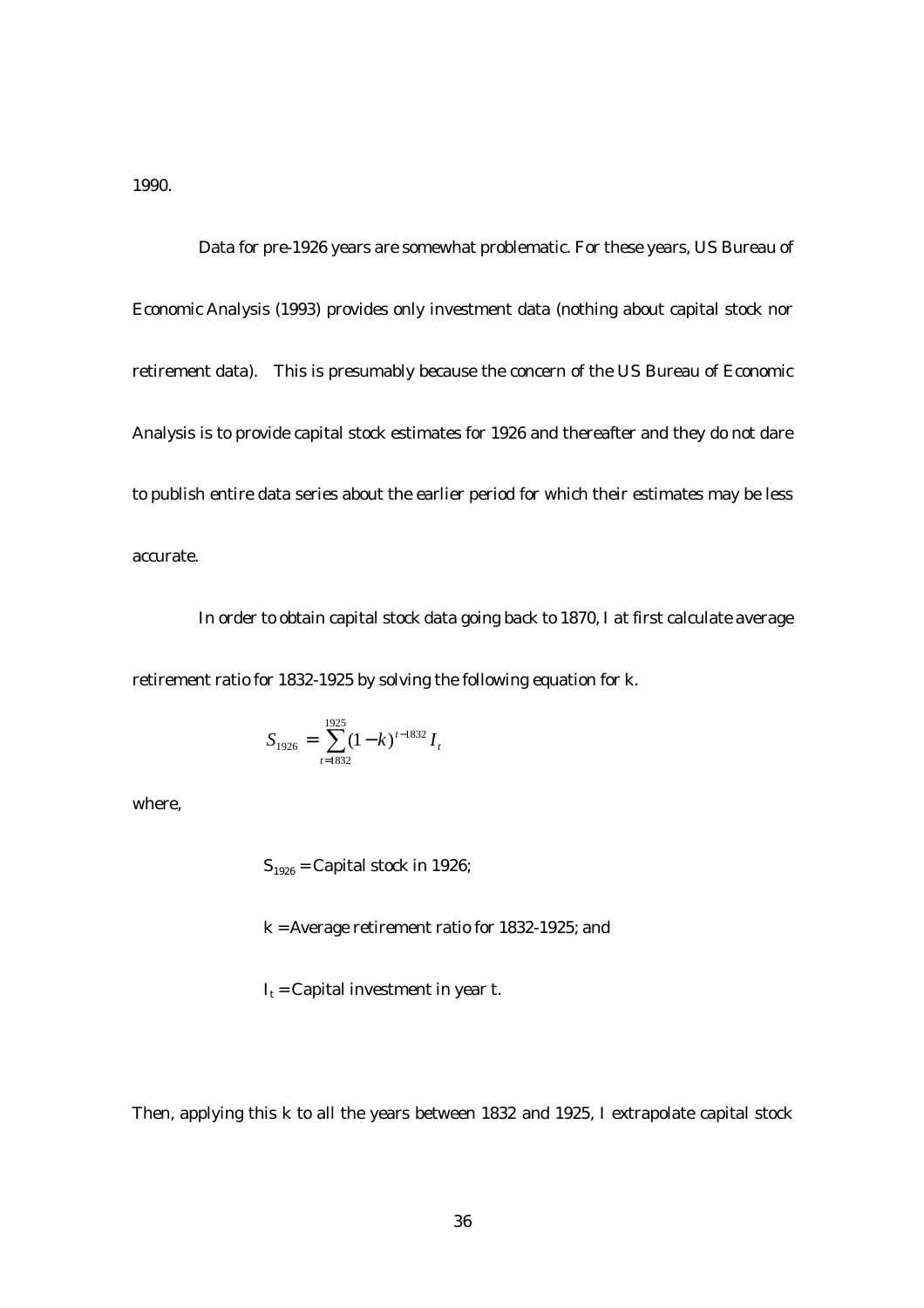data for pre-1926 years by the perpetual inventory method.

#### . Labor

Labor input in this paper is measured both by number of workers and manhours. For 1953 and thereafter, Kim and Lau (1994) have already prepared sufficient data.15 As follows, I construct new data series that cover pre-1953 years so as to splice them into Kim and Lau (1994).

#### 2-1 Japan

 $\overline{a}$ 

While the data of average working hours for the entire economy is unavailable for the prewar period, average working hours per worker per month in the manufacturing industry is available for 1923-40 in Japan Statistical Association (1987). The same kind of data for the postwar period is available from Monthly Labour Survey, a monthly reference book published by the Japan Ministry of Labour, and I obtain the following OLS regression with them.

<sup>&</sup>lt;sup>15</sup> Because some data sources are updated, labor input data for 1953 and thereafter in this paper are not exactly same as that of Kim and Lau (1994).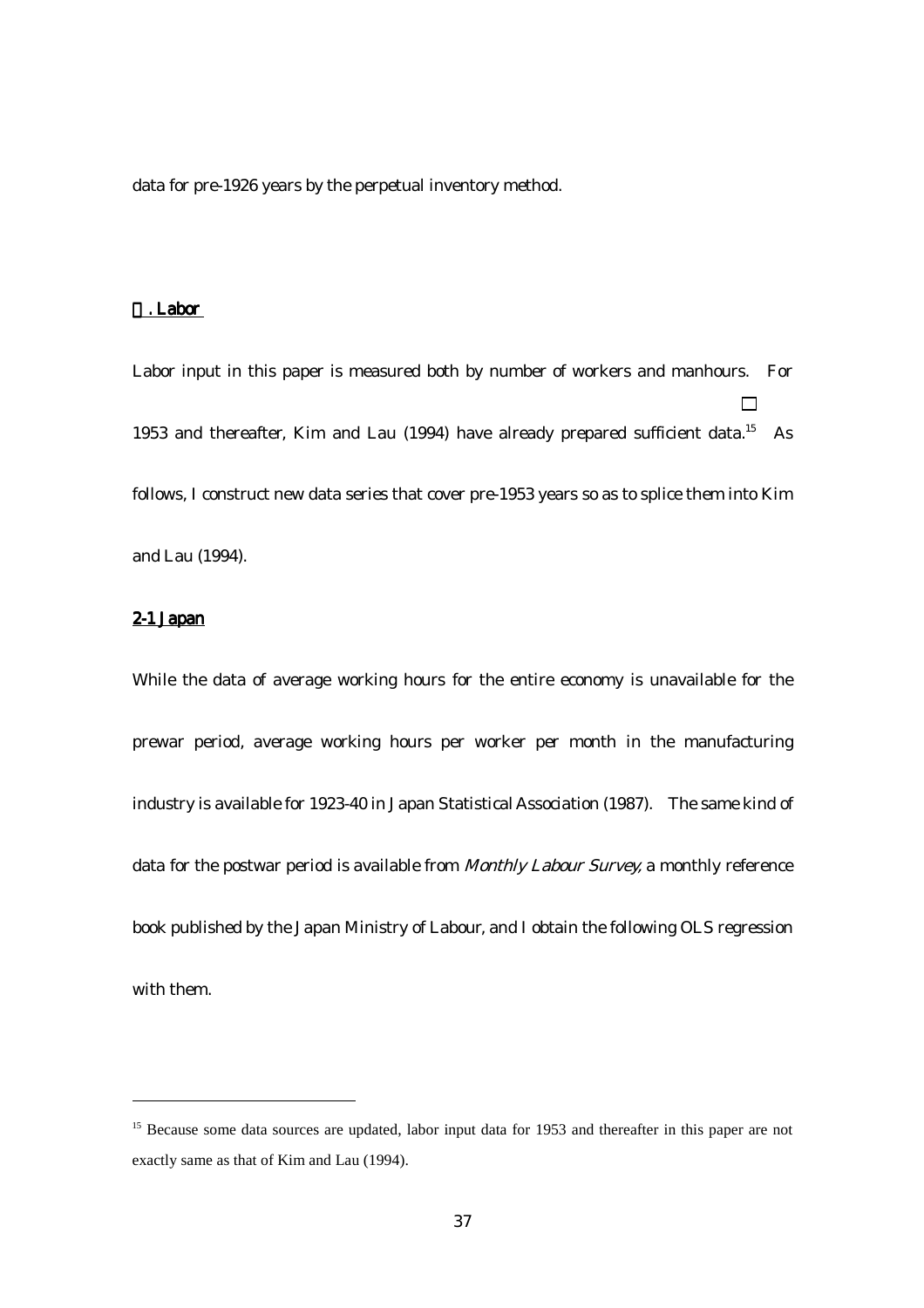ln AL -4.08+0.930lnML -squared .958

(-26.4) (31.3)

AL=Average working hour per person for the overall economy (from Kim and Lau(1994)); and

ML=Average working hour per person for the manufacturing industry (from Monthly Labour Survey).

Applying the data from Japan Statistical Association (1987) for ML, average working hours per worker is estimated for 1923-40. For pre-1923 years, I use the same number as 1923.

The data for number of workers for the prewar period are available in Umemura et. al. (1988). By multiplying the number of workers with the average working hours obtained above, I also get the manhour-base labor input.

## 2.2 United States

Both the number of workers and manhours are available in Kendrick (1965). I splice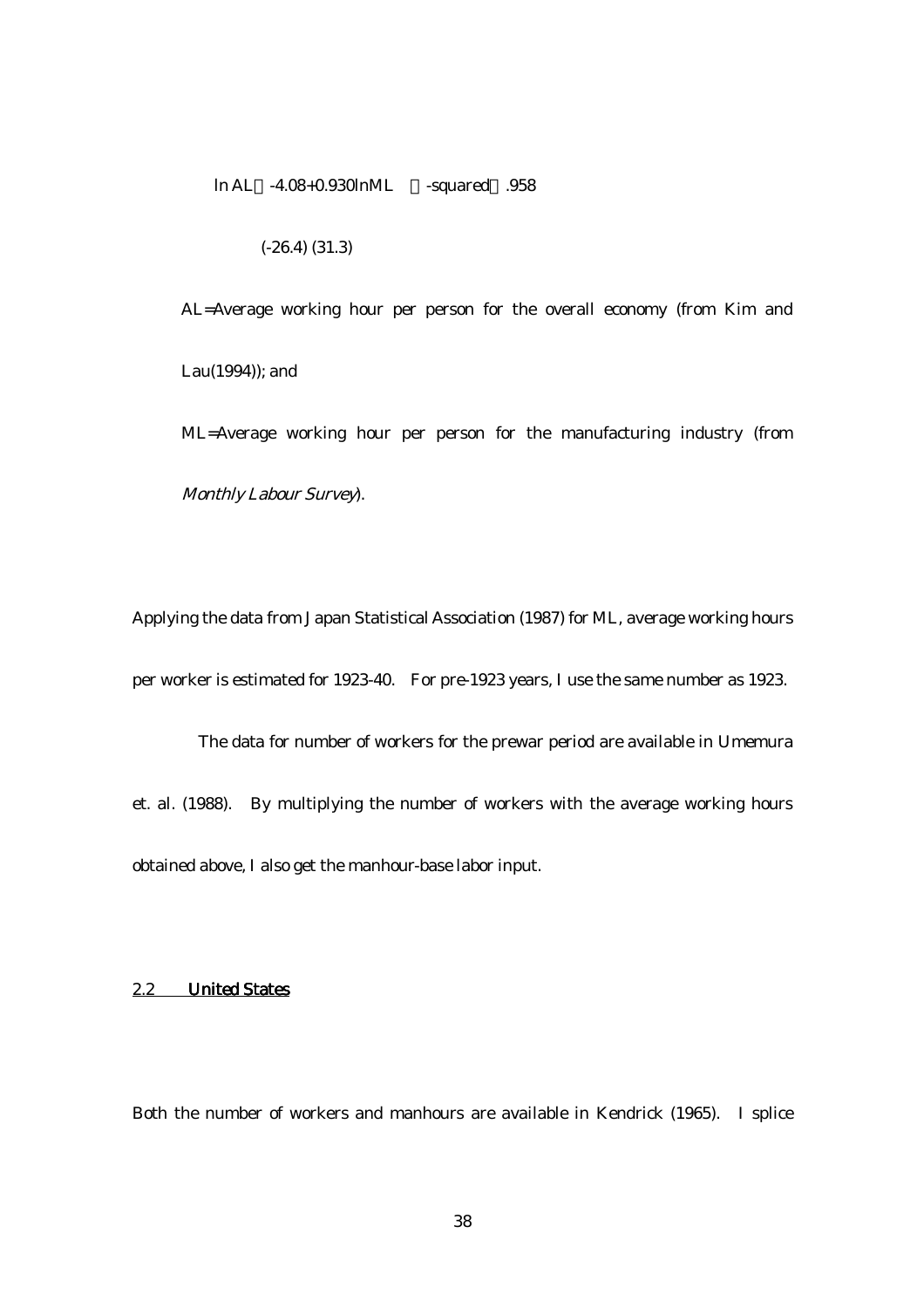them to those of Kim and Lau (1994).

## 3. GDP

Maddison (1994) provides GDP data (measured at 1990 PPP dollars) for 1870-1994 and OECD (1999) does for 1860 and 1869-97. Splicing the former data to the latter data, I obtain GDP data for 1870-1997.

As for Japan, Maddison estimates are constantly 2.36 percent higher than OECD estimates for 1860, 69 and 70 (the reason for the difference is not clarified). So, in splicing, I simply divide Maddison's estimates by 1.0236. As for the United States, I take a loglinear regression to splice the two series.

## 4. Instrumental variables

As my estimates of *average schooling* covers for as long as over-100 years, the data availability for instrumental variables is also limited. I prepare here (in Table C-2) the world prices of major commodities and the total population of 17 advanced capitalist countries as candidates of instrumental variables.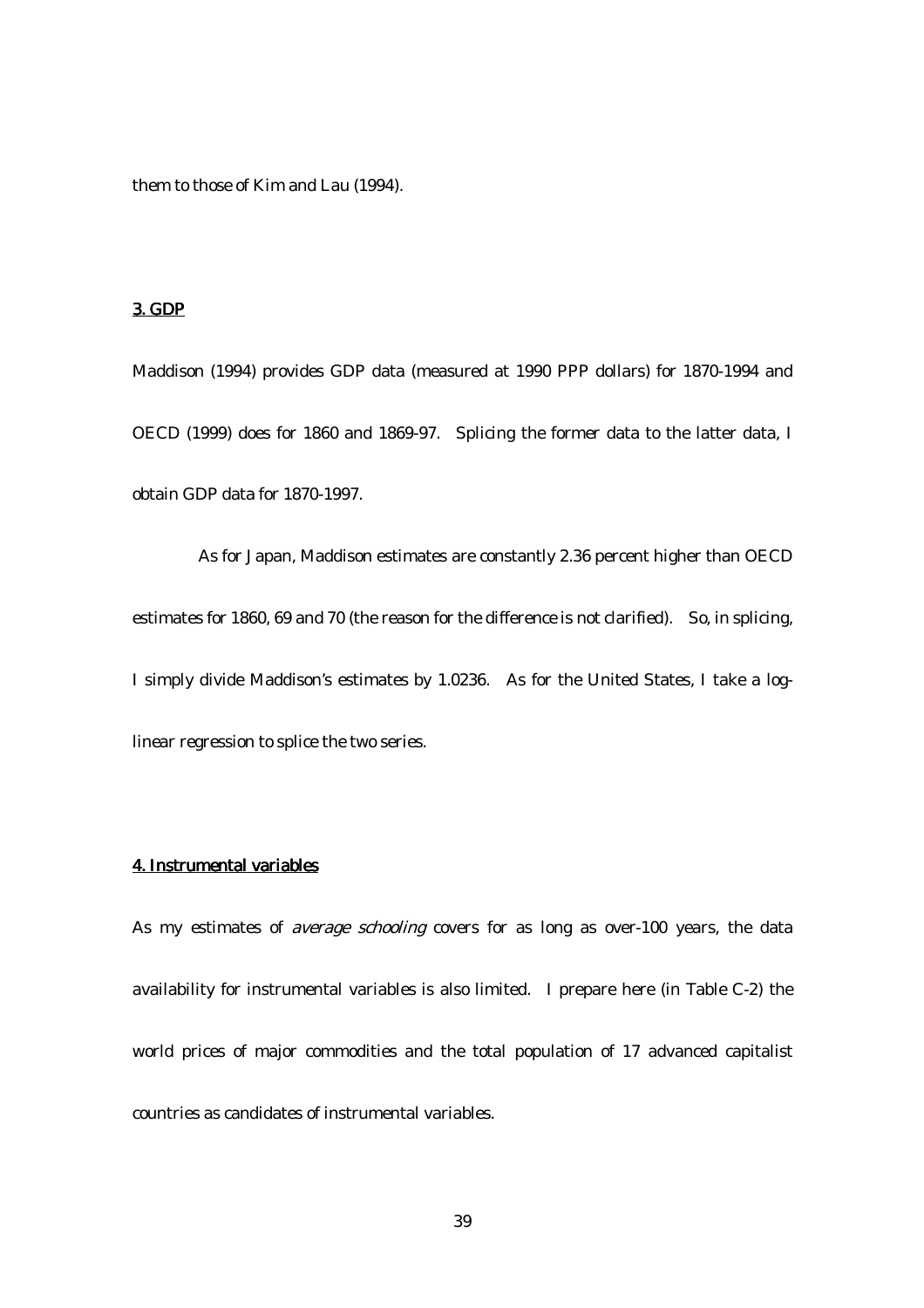Historical oil price data since 1859 is available in *Energy Statistics Sourcebook*. The world prices of wheat, cotton, lead, and copper going back to the nineteenth century are obtained at the Web site from NBER Historical Data ([http://nber.org/databases/macrohistory\)](http://nber.org/databases/macrohistory). I spliced them to more recent price data that are available from CRB Commodity Year Book and Metal Bulletin. The total population in 17 advanced capitalist countries is available in Maddison(1994)<sup>16</sup>

 $\overline{a}$ 

<sup>&</sup>lt;sup>16</sup> The 17 countries are: Austria, Belgium, Finland, France, Germany, Italy, Netherlands, Norway, Sweden, Switzerland, United Kingdom, Australia, Canada, New Zealand, United States, and Japan.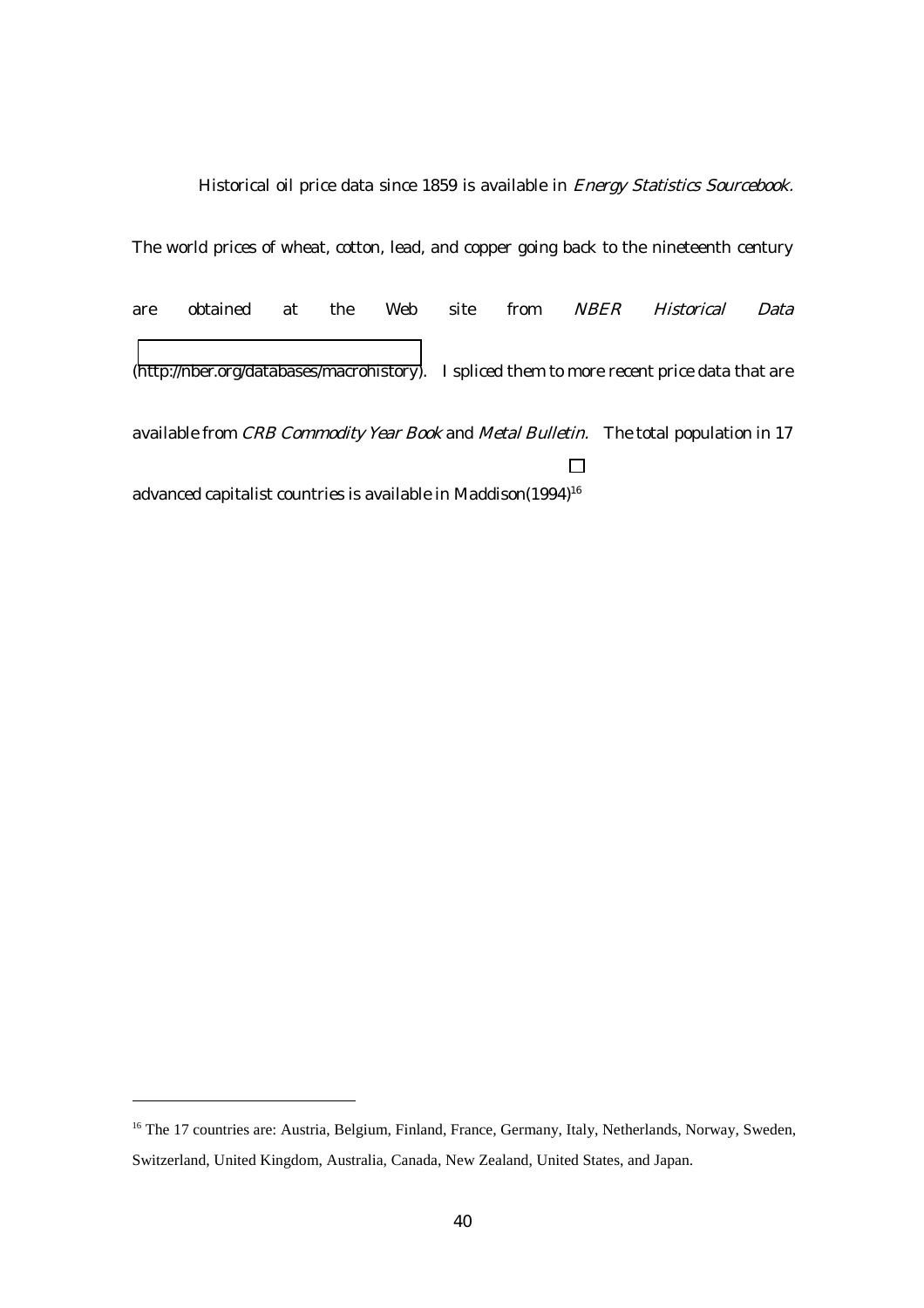

Figure 1. Average schooling<sup>a</sup> by levels of education, Japan

Note a. Average number of years of schooling per person in the working-age population.

b. Schooling of 1st to 8th grades.

 c. Schooling of 9th to 12th grades. d. Schooling of beyond 12th grade.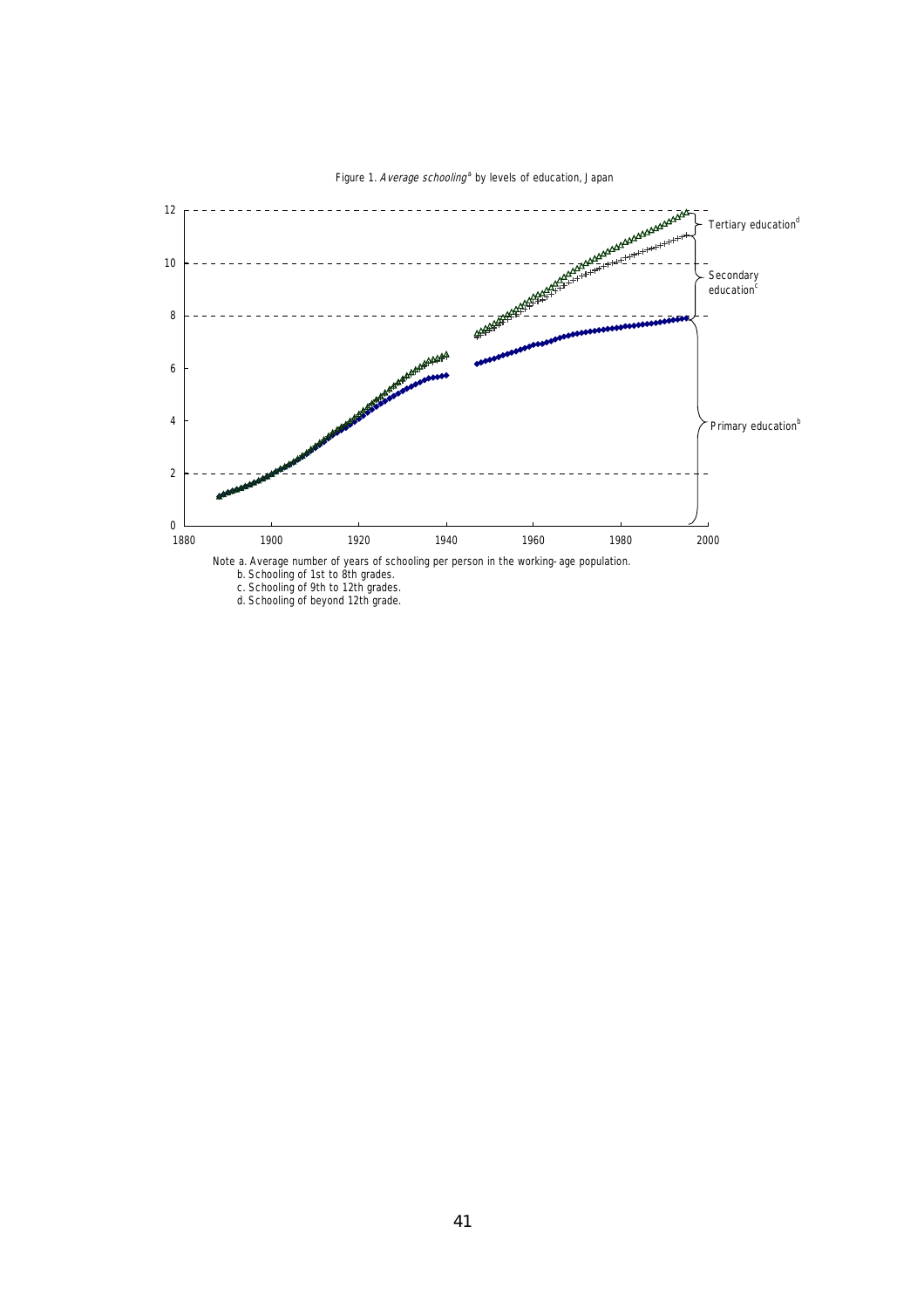

Figure 2. Average schooling<sup>a</sup> by levels of education, United States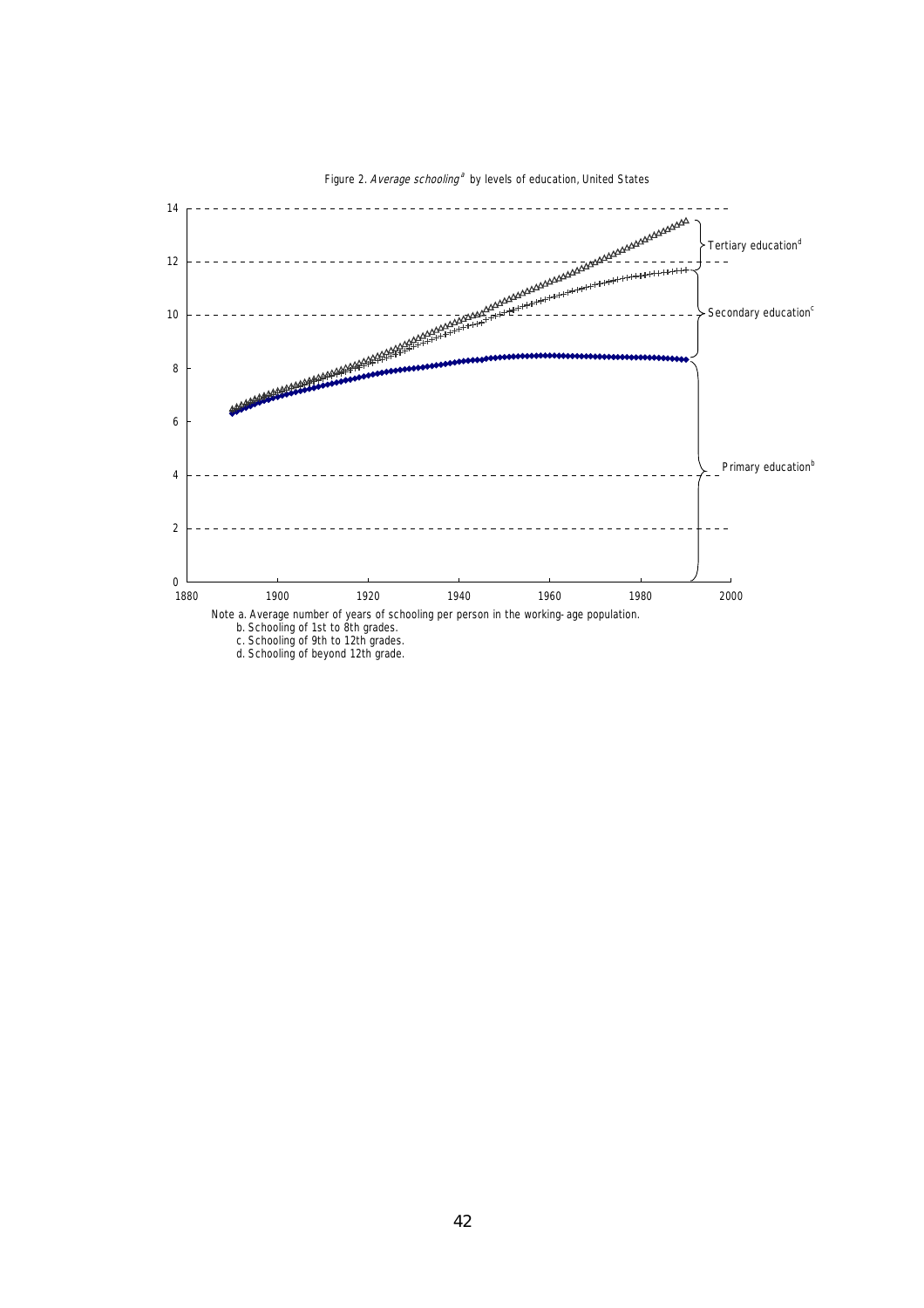

Figure 3. Japan/US ratio in average schooling<sup>a</sup> by levels of education

Note a. Average number of years of schooling per person in the working-age population.

b. Schooling of 1st to 8th grades.

c. Schooling of 9th to 12th grades.

d. Schooling of beyond 12th grade.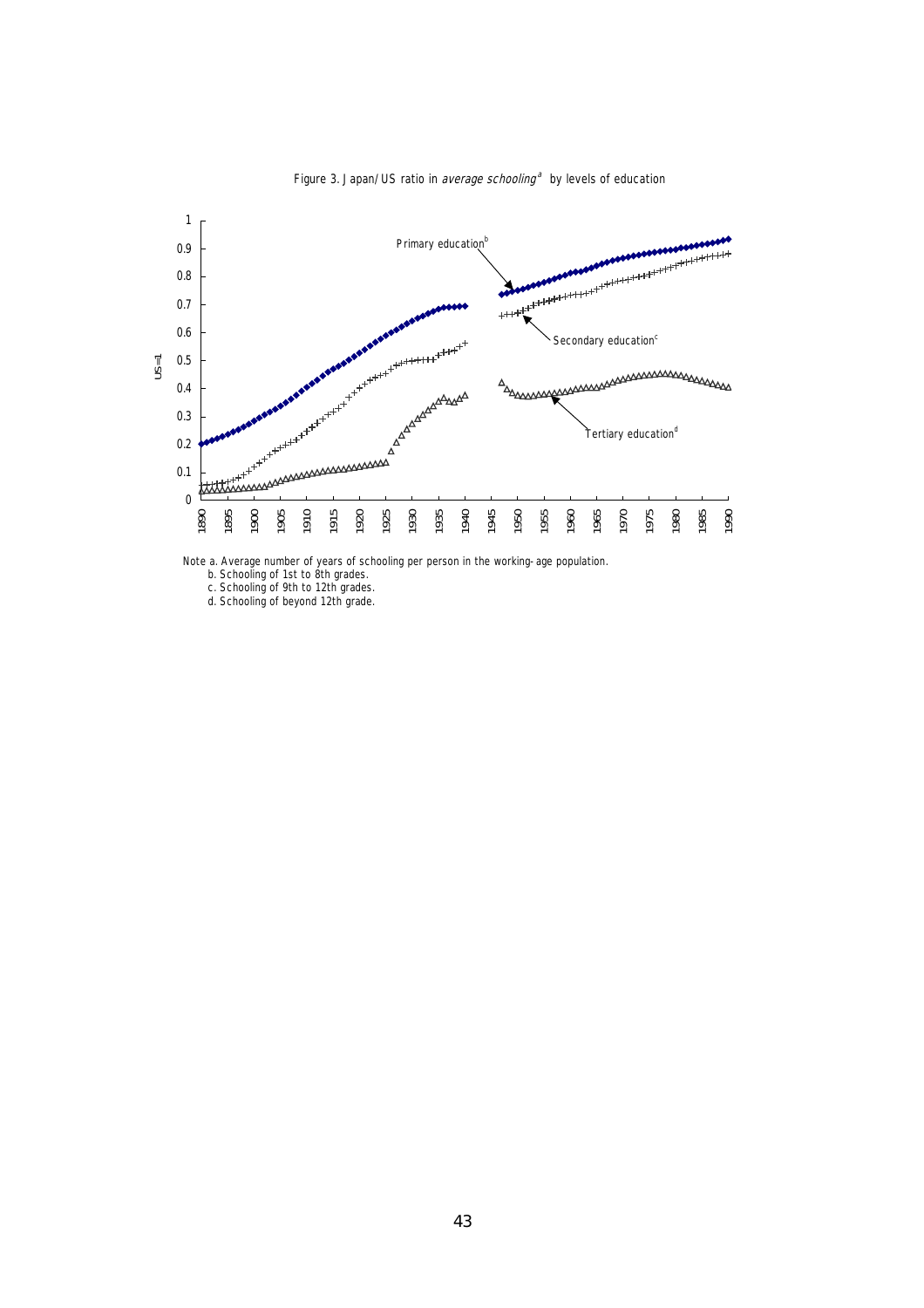#### Appendix C. Data Series

#### Table C-1 GDP, conventional inputs, and *average schooling*<sup>2</sup> by levels of education, Japan and the United States

|      |       |                         |         |                         |                           |                      |       |                      | Average schooling <sup>a</sup> by levels of education (year/person) |            |                        |         |                                               |                        |  |  |
|------|-------|-------------------------|---------|-------------------------|---------------------------|----------------------|-------|----------------------|---------------------------------------------------------------------|------------|------------------------|---------|-----------------------------------------------|------------------------|--|--|
|      |       | <b>Real GDP</b>         |         | <b>Physical capital</b> | <b>Total hours worked</b> |                      |       | Persons engaged      |                                                                     | Japan      |                        |         | <b>United States</b>                          |                        |  |  |
|      |       | (trillion 1990 dollars) |         | (trillion 1990 Dollars) |                           | (billion manhours)   |       | (billion persons)    | Primary                                                             | Secondary  | <b>Tertiary</b>        | Primary | Secondary                                     | <b>Tertiary</b>        |  |  |
|      | Japan | <b>United States</b>    | Japan   | <b>United States</b>    | Japan                     | <b>United States</b> | Japan | <b>United States</b> | education <sup>b</sup>                                              | education' | education <sup>d</sup> |         | education <sup>b</sup> education <sup>c</sup> | education <sup>d</sup> |  |  |
| 1870 | 0.025 | 0.140                   | 0.00069 | 0.0890                  |                           |                      |       |                      |                                                                     |            |                        |         |                                               |                        |  |  |
| 1871 |       | 0.147                   | 0.00074 | 0.102                   |                           |                      |       |                      |                                                                     |            |                        |         |                                               |                        |  |  |
| 1872 |       | 0.152                   | 0.00080 | 0.115                   | 70.0                      |                      | 21.7  |                      |                                                                     |            |                        |         |                                               |                        |  |  |
| 1873 |       | 0.159                   | 0.00085 | 0.130                   | 70.1                      |                      | 21.7  |                      |                                                                     |            |                        |         |                                               |                        |  |  |
| 1874 |       | 0.158                   | 0.00092 | 0.143                   | 70.2                      | 37.6                 | 21.7  | 13.0                 |                                                                     |            |                        |         |                                               |                        |  |  |
| 1875 |       | 0.165                   | 0.00098 | 0.154                   | 70.3                      |                      | 21.8  |                      |                                                                     |            |                        |         |                                               |                        |  |  |
| 1876 |       | 0.167                   | 0.00105 | 0.163                   | 70.6                      |                      | 21.9  |                      |                                                                     |            |                        |         |                                               |                        |  |  |
| 1877 |       | 0.172                   | 0.00113 | 0.173                   | 71.0                      |                      | 22.0  |                      |                                                                     |            |                        |         |                                               |                        |  |  |
| 1878 |       | 0.179                   | 0.00121 | 0.183                   | 71.3                      |                      | 22.1  |                      |                                                                     |            |                        |         |                                               |                        |  |  |
| 1879 |       | 0.199                   | 0.00130 | 0.196                   | 71.5                      |                      | 22.1  |                      |                                                                     |            |                        |         |                                               |                        |  |  |
| 1880 |       | 0.220                   | 0.00140 | 0.208                   | 71.5                      |                      | 22.1  |                      |                                                                     |            |                        |         |                                               |                        |  |  |
| 1881 |       | 0.228                   | 0.00150 | 0.222                   | 71.7                      |                      | 22.2  |                      |                                                                     |            |                        |         |                                               |                        |  |  |
| 1882 |       | 0.240                   | 0.00161 | 0.248                   | 71.8                      |                      | 22.2  |                      |                                                                     |            |                        |         |                                               |                        |  |  |
| 1883 |       | 0.246                   | 0.00172 | 0.273                   | 72.1                      |                      | 22.3  |                      |                                                                     |            |                        |         |                                               |                        |  |  |
| 1884 |       | 0.250                   | 0.00185 | 0.294                   | 72.6                      | 52.1                 | 22.5  | 17.9                 |                                                                     |            |                        |         |                                               |                        |  |  |
| 1885 | 0.031 | 0.251                   | 0.00198 | 0.313                   | 73.0                      |                      | 22.6  |                      |                                                                     |            |                        |         |                                               |                        |  |  |
| 1886 | 0.033 | 0.258                   | 0.00212 | 0.328                   | 73.2                      |                      | 22.7  |                      |                                                                     |            |                        |         |                                               |                        |  |  |
| 1887 | 0.035 | 0.269                   | 0.00228 | 0.342                   | 73.2                      |                      | 22.7  |                      |                                                                     |            |                        |         |                                               |                        |  |  |
| 1888 | 0.033 | 0.268                   | 0.00244 | 0.369                   | 73.8                      |                      | 22.9  |                      | 1.13                                                                | 0.00583    | 0.00197                |         |                                               |                        |  |  |
| 1889 | 0.035 | 0.283                   | 0.00270 | 0.395                   | 74.5                      | 61.2                 | 23.1  | 21.0                 | 1.21                                                                | 0.00608    | 0.00210                |         |                                               |                        |  |  |
| 1890 | 0.038 | 0.287                   | 0.00293 | 0.423                   | 75.1                      | 63.4                 | 23.3  | 21.7                 | 1.27                                                                | 0.00634    | 0.00225                | 6.31    | 0.116                                         | 0.0668                 |  |  |
| 1891 | 0.036 | 0.298                   | 0.00323 | 0.458                   | 75.6                      | 65.0                 | 23.4  | 22.2                 | 1.33                                                                | 0.00664    | 0.00242                | 6.38    | 0.117                                         | 0.0690                 |  |  |
| 1892 | 0.039 | 0.325                   | 0.00362 | 0.489                   | 76.1                      | 67.2                 | 23.5  | 22.9                 | 1.39                                                                | 0.00698    | 0.00258                | 6.46    | 0.119                                         | 0.0712                 |  |  |
| 1893 | 0.039 | 0.310                   | 0.00389 | 0.521                   | 76.5                      | 66.4                 | 23.7  | 22.8                 | 1.45                                                                | 0.00740    | 0.00275                | 6.53    | 0.121                                         | 0.0732                 |  |  |
| 1894 | 0.044 | 0.302                   | 0.00425 | 0.553                   | 76.9                      | 64.2                 | 23.8  | 22.4                 | 1.51                                                                | 0.00787    | 0.00292                | 6.60    | 0.124                                         | 0.0754                 |  |  |
| 1895 | 0.044 | 0.335                   | 0.00475 | 0.583                   | 77.2                      | 68.1                 | 23.9  | 23.5                 | 1.57                                                                | 0.00855    | 0.00311                | 6.66    | 0.127                                         | 0.0776                 |  |  |
| 1896 | 0.042 | 0.329                   | 0.00522 | 0.613                   | 77.7                      | 68.1                 | 24.0  | 23.6                 | 1.65                                                                | 0.00959    | 0.00330                | 6.72    | 0.130                                         | 0.0799                 |  |  |
| 1897 | 0.043 | 0.358                   | 0.00588 | 0.650                   | 78.1                      | 70.2                 | 24.2  | 24.3                 | 1.72                                                                | 0.0109     | 0.00352                | 6.78    | 0.134                                         | 0.0823                 |  |  |
| 1898 | 0.051 | 0.365                   | 0.00676 | 0.688                   | 78.7                      | 70.6                 | 24.4  | 24.5                 | 1.80                                                                | 0.0126     | 0.00373                | 6.84    | 0.138                                         | 0.0848                 |  |  |
| 1899 | 0.047 | 0.395                   | 0.00759 | 0.726                   | 79.0                      | 75.7                 | 24.5  | 26.0                 | 1.88                                                                | 0.0150     | 0.00399                | 6.89    | 0.142                                         | 0.0875                 |  |  |
| 1900 | 0.049 | 0.405                   | 0.00812 | 0.769                   | 79.4                      | 76.6                 | 24.6  | 26.4                 | 1.97                                                                | 0.0175     | 0.00426                | 6.94    | 0.146                                         | 0.0902                 |  |  |
| 1901 | 0.051 | 0.446                   | 0.00870 | 0.817                   | 79.7                      | 80.0                 | 24.7  | 27.6                 | 2.06                                                                | 0.0203     | 0.00453                | 6.98    | 0.152                                         | 0.0929                 |  |  |
| 1902 | 0.048 | 0.450                   | 0.00924 | 0.866                   | 80.1                      | 83.4                 | 24.8  | 28.8                 | 2.16                                                                | 0.0234     | 0.00480                | 7.03    | 0.158                                         | 0.0958                 |  |  |
| 1903 | 0.051 | 0.470                   | 0.00968 | 0.926                   | 80.6                      | 85.9                 | 25.0  | 29.6                 | 2.24                                                                | 0.0271     | 0.00570                | 7.07    | 0.166                                         | 0.0988                 |  |  |
| 1904 | 0.052 | 0.465                   | 0.0102  | 0.992                   | 81.0                      | 84.7                 | 25.1  | 29.5                 | 2.32                                                                | 0.0311     | 0.00661                | 7.12    | 0.175                                         | 0.102                  |  |  |
| 1905 | 0.051 | 0.496                   | 0.0106  | 1.049                   | 81.2                      | 88.9                 | 25.2  | 30.9                 | 2.42                                                                | 0.0349     | 0.00750                | 7.16    | 0.185                                         | 0.105                  |  |  |
| 1906 | 0.058 | 0.548                   | 0.0113  | 1.106                   | 81.6                      | 92.4                 | 25.3  | 32.1                 | 2.52                                                                | 0.0389     | 0.00842                | 7.20    | 0.196                                         | 0.109                  |  |  |
| 1907 | 0.059 | 0.556                   | 0.0120  | 1.172                   | 82.1                      | 94.5                 | 25.4  | 32.8                 | 2.63                                                                | 0.0433     | 0.00915                | 7.24    | 0.208                                         | 0.112                  |  |  |
| 1908 | 0.060 | 0.514                   | 0.0129  | 1.244                   | 82.3                      | 90.6                 | 25.5  | 32.1                 | 2.74                                                                | 0.0479     | 0.00995                | 7.28    | 0.221                                         | 0.116                  |  |  |
| 1909 | 0.060 | 0.572                   | 0.0139  | 1.303                   | 82.5                      | 95.5                 | 25.5  | 33.7                 | 2.86                                                                | 0.0547     | 0.0107                 | 7.32    | 0.235                                         | 0.120                  |  |  |
| 1910 | 0.061 | 0.577                   | 0.0147  | 1.368                   | 82.7                      | 98.1                 | 25.6  | 34.6                 | 2.98                                                                | 0.0619     | 0.0115                 | 7.36    | 0.250                                         | 0.124                  |  |  |
|      |       |                         |         |                         |                           | (continued)          |       |                      |                                                                     |            |                        |         |                                               |                        |  |  |

Note a. Average number of years of schooling per person in the working age population b. Schooling of 1st to 8th grades. c. Schooling of 9th to 12th grades. d. Schooling of beyond 12th grade.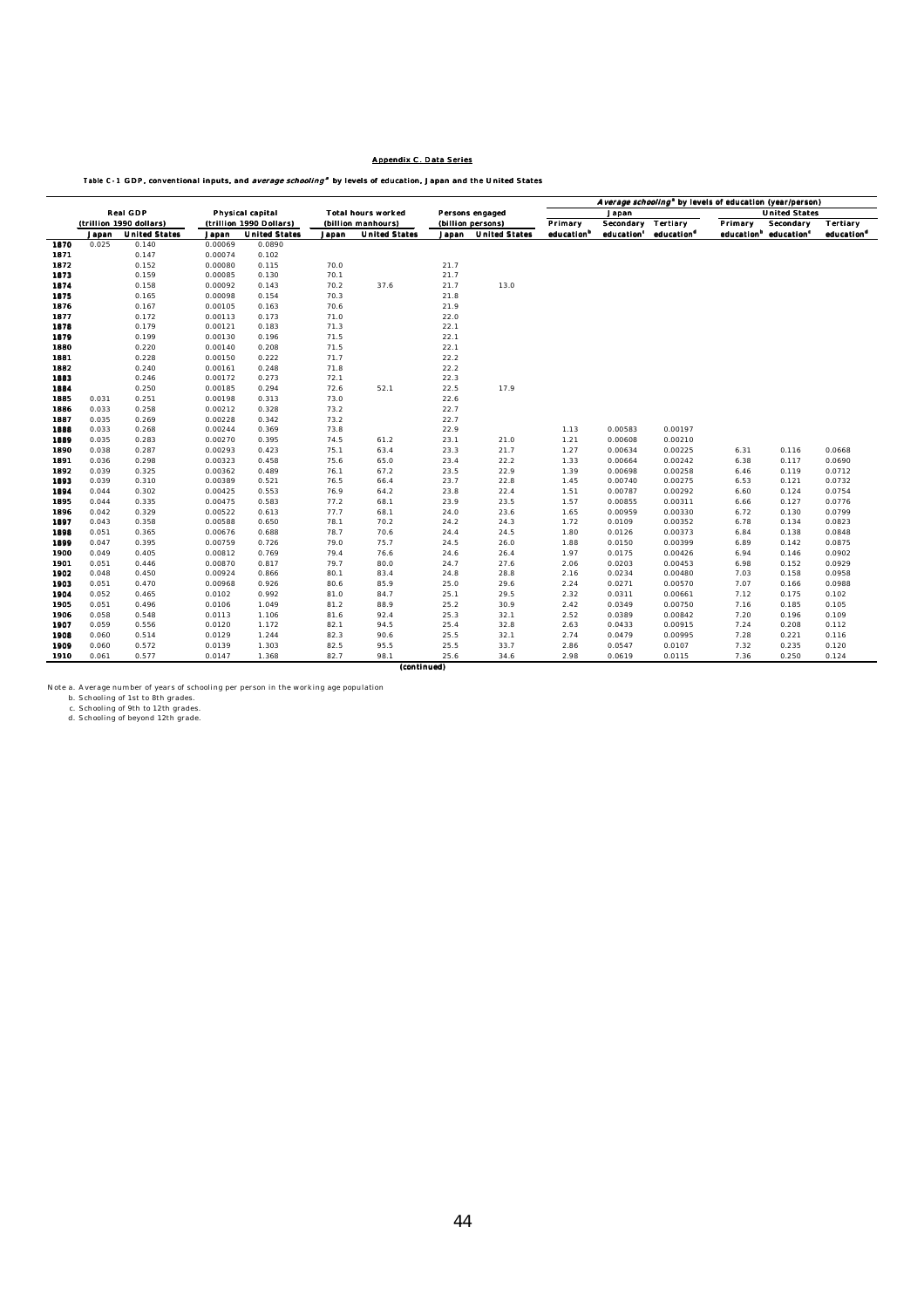|  | Table C-1 (continued) |
|--|-----------------------|
|  |                       |

|      |       |                         |        |                         |       |                           |       |                      | Average schooling <sup>a</sup> by levels of education (year/person) |                        |                        |                      |                                   |                        |  |  |  |
|------|-------|-------------------------|--------|-------------------------|-------|---------------------------|-------|----------------------|---------------------------------------------------------------------|------------------------|------------------------|----------------------|-----------------------------------|------------------------|--|--|--|
|      |       | <b>Real GDP</b>         |        | Physical capital        |       | <b>Total hours worked</b> |       | Persons engaged      |                                                                     | Japan                  |                        | <b>United States</b> |                                   |                        |  |  |  |
|      |       | (trillion 1990 dollars) |        | (trillion 1990 Dollars) |       | (billion manhours)        |       | (billion persons)    | Primary                                                             | Secondary              | <b>Tertiary</b>        | Primary              | Secondary                         | <b>Tertiary</b>        |  |  |  |
|      | Japan | <b>United States</b>    | Japan  | <b>United States</b>    | Japan | <b>United States</b>      | Japan | <b>United States</b> | education <sup>b</sup>                                              | education <sup>c</sup> | education <sup>d</sup> |                      | education <sup>b</sup> education' | education <sup>d</sup> |  |  |  |
| 1911 | 0.064 | 0.594                   | 0.0161 | 1.442                   | 83.1  | 100.0                     | 25.7  | 35.2                 | 3.09                                                                | 0.0696                 | 0.0125                 | 7.40                 | 0.265                             | 0.128                  |  |  |  |
| 1912 | 0.066 | 0.620                   | 0.0181 | 1.512                   | 83.7  | 103.2                     | 25.9  | 36.2                 | 3.20                                                                | 0.0778                 | 0.0134                 | 7.44                 | 0.281                             | 0.133                  |  |  |  |
| 1913 | 0.067 | 0.642                   | 0.0195 | 1.586                   | 84.3  | 104.1                     | 26.1  | 36.7                 | 3.33                                                                | 0.0866                 | 0.0144                 | 7.48                 | 0.297                             | 0.138                  |  |  |  |
| 1914 | 0.065 | 0.597                   | 0.0208 | 1.662                   | 84.9  | 102.3                     | 26.3  | 36.3                 | 3.45                                                                | 0.0958                 | 0.0153                 | 7.51                 | 0.313                             | 0.143                  |  |  |  |
| 1915 | 0.071 | 0.612                   | 0.0220 | 1.720                   | 85.5  | 101.5                     | 26.5  | 36.5                 | 3.55                                                                | 0.105                  | 0.0162                 | 7.55                 | 0.330                             | 0.149                  |  |  |  |
| 1916 | 0.082 | 0.689                   | 0.0229 | 1.772                   | 86.4  | 108.7                     | 26.7  | 38.9                 | 3.65                                                                | 0.115                  | 0.0171                 | 7.59                 | 0.347                             | 0.154                  |  |  |  |
| 1917 | 0.085 | 0.673                   | 0.0241 | 1.835                   | 87.0  | 111.0                     | 26.9  | 39.6                 | 3.74                                                                | 0.126                  | 0.0181                 | 7.63                 | 0.364                             | 0.160                  |  |  |  |
| 1918 | 0.086 | 0.728                   | 0.0261 | 1.900                   | 87.6  | 110.9                     | 27.1  | 39.9                 | 3.85                                                                | 0.139                  | 0.0191                 | 7.66                 | 0.377                             | 0.165                  |  |  |  |
| 1919 | 0.095 | 0.734                   | 0.0287 | 1.958                   | 87.6  | 107.3                     | 27.1  | 40.0                 | 3.96                                                                | 0.153                  | 0.0204                 | 7.70                 | 0.399                             | 0.173                  |  |  |  |
| 1920 | 0.089 | 0.728                   | 0.0324 | 2.017                   | 88.1  | 108.5                     | 27.3  | 40.0                 | 4.08                                                                | 0.169                  | 0.0217                 | 7.74                 | 0.420                             | 0.180                  |  |  |  |
| 1921 | 0.099 | 0.713                   | 0.0364 | 2.091                   | 88.5  | 98.0                      | 27.4  | 38.0                 | 4.19                                                                | 0.185                  | 0.0233                 | 7.78                 | 0.444                             | 0.187                  |  |  |  |
| 1922 | 0.098 | 0.749                   | 0.0391 | 2.153                   | 89.2  | 105.2                     | 27.6  | 40.0                 | 4.31                                                                | 0.202                  | 0.0249                 | 7.81                 | 0.470                             | 0.194                  |  |  |  |
| 1923 | 0.099 | 0.839                   | 0.0420 | 2.226                   | 89.9  | 113.4                     | 27.8  | 42.5                 | 4.43                                                                | 0.220                  | 0.0265                 | 7.84                 | 0.500                             | 0.202                  |  |  |  |
| 1924 | 0.101 | 0.862                   | 0.0437 | 2.317                   | 89.2  | 111.0                     | 28.1  | 41.9                 | 4.54                                                                | 0.239                  | 0.0280                 | 7.87                 | 0.534                             | 0.210                  |  |  |  |
| 1925 | 0.105 | 0.880                   | 0.0462 | 2.405                   | 90.1  | 115.0                     | 28.3  | 43.1                 | 4.65                                                                | 0.258                  | 0.0299                 | 7.90                 | 0.570                             | 0.218                  |  |  |  |
| 1926 | 0.106 | 0.933                   | 0.0491 | 2.495                   | 91.3  | 119.0                     | 28.6  | 44.3                 | 4.75                                                                | 0.287                  | 0.0400                 | 7.93                 | 0.610                             | 0.227                  |  |  |  |
| 1927 | 0.108 | 0.941                   | 0.0527 | 2.576                   | 90.9  | 118.6                     | 28.8  | 44.4                 | 4.85                                                                | 0.315                  | 0.0490                 | 7.95                 | 0.653                             | 0.236                  |  |  |  |
| 1928 | 0.117 | 0.951                   | 0.0565 | 2.652                   | 91.0  | 119.7                     | 29.1  | 44.9                 | 4.95                                                                | 0.343                  | 0.0572                 | 7.97                 | 0.699                             | 0.245                  |  |  |  |
| 1929 | 0.120 | 1.004                   | 0.0599 | 2.726                   | 91.5  | 122.1                     | 29.3  | 46.1                 | 5.04                                                                | 0.371                  | 0.0649                 | 7.99                 | 0.748                             | 0.255                  |  |  |  |
| 1930 | 0.112 | 0.922                   | 0.0635 | 2.811                   | 90.4  | 114.2                     | 29.6  | 44.0                 | 5.14                                                                | 0.398                  | 0.0728                 | 8.01                 | 0.799                             | 0.265                  |  |  |  |
| 1931 | 0.113 | 0.857                   | 0.0667 | 2.880                   | 90.7  | 105.2                     | 30.0  | 41.2                 | 5.23                                                                | 0.425                  | 0.0803                 | 8.03                 | 0.848                             | 0.274                  |  |  |  |
| 1932 | 0.122 | 0.753                   | 0.0699 | 2.914                   | 91.9  | 93.6                      | 30.2  | 38.0                 | 5.31                                                                | 0.449                  | 0.0869                 | 8.05                 | 0.895                             | 0.283                  |  |  |  |
| 1933 | 0.134 | 0.738                   | 0.0748 | 2.916                   | 95.4  | 93.8                      | 30.7  | 38.3                 | 5.39                                                                | 0.473                  | 0.0940                 | 8.07                 | 0.940                             | 0.291                  |  |  |  |
| 1934 | 0.134 | 0.790                   | 0.0810 | 2.903                   | 96.8  | 93.9                      | 31.1  | 41.4                 | 5.47                                                                | 0.496                  | 0.101                  | 8.09                 | 0.984                             | 0.298                  |  |  |  |
| 1935 | 0.138 | 0.845                   | 0.0899 | 2.901                   | 98.8  | 99.1                      | 31.6  | 42.8                 | 5.55                                                                | 0.533                  | 0.108                  | 8.12                 | 1.03                              | 0.305                  |  |  |  |
| 1936 | 0.148 | 0.955                   | 0.0983 | 2.905                   | 100.4 | 108.3                     | 32.1  | 45.5                 | 5.61                                                                | 0.566                  | 0.114                  | 8.14                 | 1.07                              | 0.310                  |  |  |  |
| 1937 | 0.155 | 0.992                   | 0.107  | 2.936                   | 101.3 | 113.0                     | 32.2  | 46.6                 | 5.64                                                                | 0.589                  | 0.112                  | 8.17                 | 1.11                              | 0.315                  |  |  |  |
| 1938 | 0.165 | 0.956                   | 0.119  | 2.969                   | 102.1 | 105.1                     | 32.3  | 44.8                 | 5.67                                                                | 0.616                  | 0.112                  | 8.20                 | 1.15                              | 0.319                  |  |  |  |
| 1939 | 0.192 | 1.025                   | 0.136  | 2.987                   | 103.1 | 109.9                     | 32.7  | 46.2                 | 5.70                                                                | 0.653                  | 0.118                  | 8.22                 | 1.19                              | 0.323                  |  |  |  |
| 1940 | 0.197 | 1.098                   | 0.159  | 3.013                   | 104.7 | 114.1                     | 32.9  | 47.7                 | 5.73                                                                | 0.689                  | 0.123                  | 8.25                 | 1.23                              | 0.326                  |  |  |  |
| 1941 | 0.200 | 1.279                   | 0.178  | 3.041                   |       | 123.3                     |       | 51.0                 |                                                                     |                        |                        | 8.28                 | 1.26                              | 0.332                  |  |  |  |
| 1942 | 0.199 | 1.511                   | 0.195  | 3.093                   |       | 132.2                     |       | 53.4                 |                                                                     |                        |                        | 8.30                 | 1.30                              | 0.339                  |  |  |  |
| 1943 | 0.202 | 1.784                   | 0.209  | 3.154                   |       | 137.8                     |       | 54.3                 |                                                                     |                        |                        | 8.31                 | 1.33                              | 0.348                  |  |  |  |
| 1944 | 0.193 | 1.921                   | 0.227  | 3.199                   |       | 136.0                     |       | 53.2                 |                                                                     |                        |                        | 8.32                 | 1.35                              | 0.358                  |  |  |  |
| 1945 | 0.096 | 1.850                   | 0.244  | 3.231                   |       | 128.4                     |       | 51.6                 |                                                                     |                        |                        | 8.33                 | 1.39                              | 0.370                  |  |  |  |
| 1946 | 0.105 | 1.497                   | 0.199  | 3.264                   |       | 127.7                     |       | 54.0                 |                                                                     |                        |                        | 8.37                 | 1.47                              | 0.382                  |  |  |  |
| 1947 | 0.113 | 1.477                   | 0.203  | 3.259                   |       | 129.9                     |       | 56.1                 | 6.17                                                                | 1.00                   | 0.167                  | 8.39                 | 1.52                              | 0.396                  |  |  |  |
| 1948 | 0.130 | 1.528                   | 0.211  | 3.306                   |       | 130.8                     |       | 57.2                 | 6.23                                                                | 1.04                   | 0.164                  | 8.40                 | 1.57                              | 0.411                  |  |  |  |
| 1949 | 0.139 | 1.533                   | 0.219  | 3.373                   |       | 125.9                     |       | 55.6                 | 6.28                                                                | 1.08                   | 0.165                  | 8.41                 | 1.62                              | 0.428                  |  |  |  |
| 1950 | 0.153 | 1.654                   | 0.226  | 3.445                   |       | 128.2                     |       | 57.2                 | 6.33                                                                | 1.12                   | 0.168                  | 8.43                 | 1.67                              | 0.446                  |  |  |  |
| 1951 | 0.172 | 1.803                   | 0.229  | 3.539                   |       | 132.8                     |       | 59.4                 | 6.38                                                                | 1.16                   | 0.173                  | 8.43                 | 1.71                              | 0.464                  |  |  |  |
| 1952 | 0.192 | 1.873                   | 0.234  | 3.644                   |       | 133.8                     |       | 60.0                 | 6.43                                                                | 1.21                   | 0.179                  | 8.44                 | 1.76                              | 0.481                  |  |  |  |
| 1953 | 0.206 | 1.937                   | 0.242  | 3.751                   | 90.0  | 134.6                     | 39.1  | 61.0                 | 6.49                                                                | 1.26                   | 0.186                  | 8.45                 | 1.81                              | 0.498                  |  |  |  |
| 1954 | 0.218 | 1.925                   | 0.253  | 3.869                   | 91.7  | 125.7                     | 39.6  | 60.0                 | 6.55                                                                | 1.31                   | 0.195                  | 8.46                 | 1.86                              | 0.515                  |  |  |  |
| 1955 | 0.236 | 2.024                   | 0.264  | 3.994                   | 94.2  | 135.6                     | 40.9  | 62.0                 | 6.60                                                                | 1.35                   | 0.203                  | 8.47                 | 1.91                              | 0.532                  |  |  |  |
| 1956 | 0.254 | 2.061                   | 0.276  | 4.117                   | 97.9  | 139.5                     | 41.7  | 63.8                 | 6.65                                                                | 1.39                   | 0.210                  | 8.47                 | 1.96                              | 0.549                  |  |  |  |
| 1957 | 0.273 | 2.097                   | 0.289  | 4.256                   | 100.1 | 137.5                     | 42.8  | 64.1                 | 6.72                                                                | 1.44                   | 0.217                  | 8.48                 | 2.00                              | 0.565                  |  |  |  |
| 1958 | 0.289 | 2.088                   | 0.307  | 4.395                   | 100.3 | 132.8                     | 43.0  | 63.0                 | 6.77                                                                | 1.49                   | 0.224                  | 8.48                 | 2.05                              | 0.579                  |  |  |  |
| 1959 | 0.315 | 2.192                   | 0.328  | 4.508                   | 102.1 | 135.5                     | 43.4  | 64.6                 | 6.83                                                                | 1.54                   | 0.231                  | 8.48                 | 2.11                              | 0.595                  |  |  |  |
| 1960 | 0.356 | 2.232                   | 0.352  | 4.634                   | 105.7 | 136.5                     | 44.4  | 65.8                 | 6.89                                                                | 1.59                   | 0.240                  | 8.48                 | 2.17                              | 0.611                  |  |  |  |
|      |       |                         |        |                         |       | (continued)               |       |                      |                                                                     |                        |                        |                      |                                   |                        |  |  |  |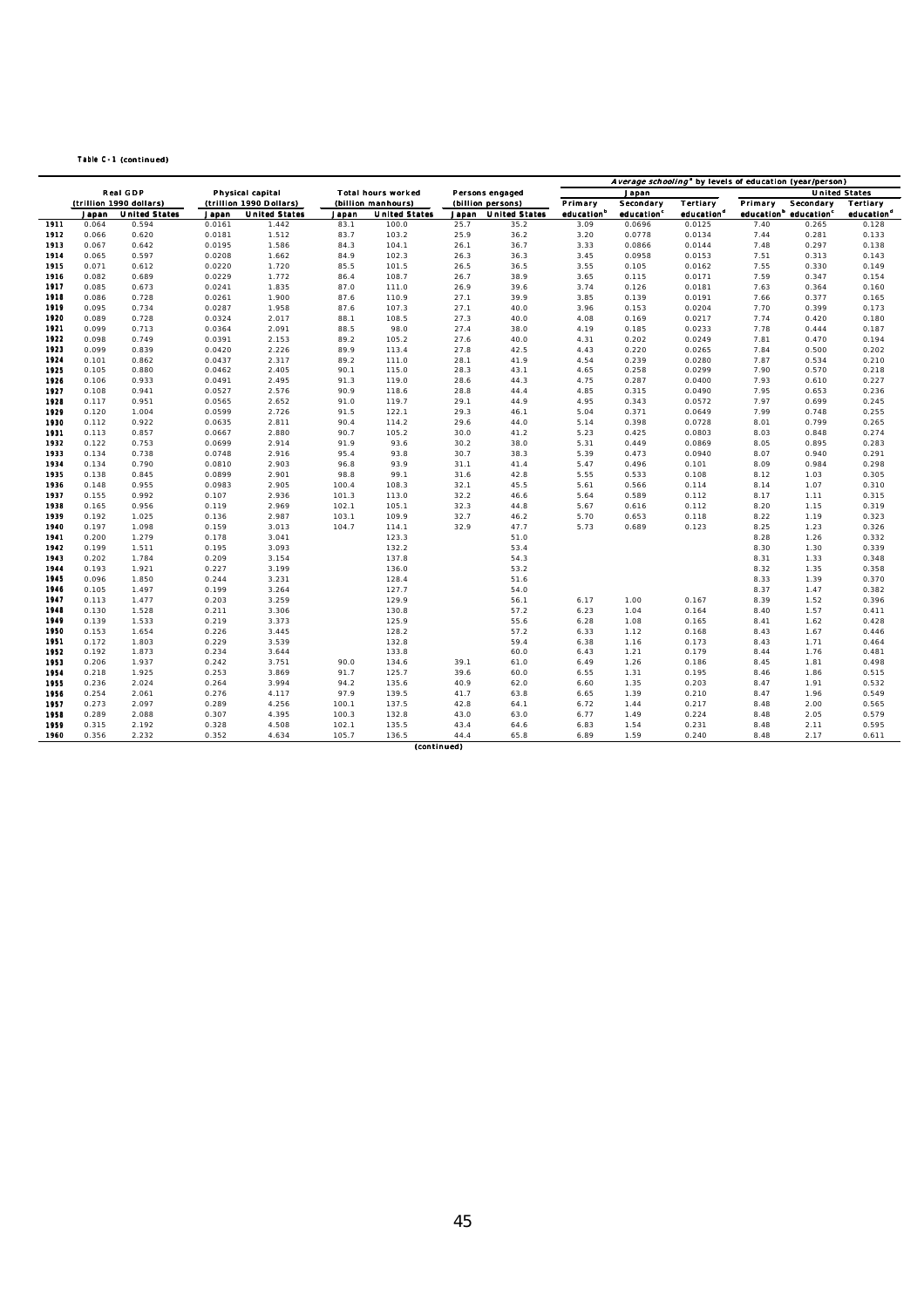Table C-1 (concluded)

|      |                 |                         |                  |                         |       |                           |      |                        | Average schooling <sup>2</sup> by levels of education (year/person) |                           |                                               |                      |                                               |                        |  |  |
|------|-----------------|-------------------------|------------------|-------------------------|-------|---------------------------|------|------------------------|---------------------------------------------------------------------|---------------------------|-----------------------------------------------|----------------------|-----------------------------------------------|------------------------|--|--|
|      | <b>Real GDP</b> |                         | Physical capital |                         |       | <b>Total hours worked</b> |      | <b>Persons engaged</b> |                                                                     | Japan                     |                                               | <b>United States</b> |                                               |                        |  |  |
|      |                 | (trillion 1990 dollars) |                  | (trillion 1990 Dollars) |       | (billion manhours)        |      | (billion persons)      | Primary                                                             | <b>Secondary Tertiary</b> |                                               | Primary              | Secondary                                     | <b>Tertiary</b>        |  |  |
|      | Japan           | <b>United States</b>    | Japan            | <b>United States</b>    | Japan | <b>United States</b>      |      | Japan United States    | educationb                                                          |                           | education <sup>c</sup> education <sup>d</sup> |                      | education <sup>b</sup> education <sup>c</sup> | education <sup>d</sup> |  |  |
| 1961 | 0.399           | 2.284                   | 0.385            | 4.770                   | 106.3 | 136.5                     | 45.0 | 65.7                   | 6.92                                                                | 1.63                      | 0.251                                         | 8.48                 | 2.22                                          | 0.630                  |  |  |
| 1962 | 0.435           | 2.412                   | 0.426            | 4.904                   | 106.3 | 138.8                     | 45.5 | 66.7                   | 6.93                                                                | 1.67                      | 0.259                                         | 8.48                 | 2.27                                          | 0.645                  |  |  |
| 1963 | 0.472           | 2.508                   | 0.477            | 5.051                   | 106.6 | 141.4                     | 45.9 | 67.8                   | 6.99                                                                | 1.72                      | 0.267                                         | 8.47                 | 2.32                                          | 0.664                  |  |  |
| 1964 | 0.527           | 2.646                   | 0.536            | 5.216                   | 107.6 | 144.2                     | 46.6 | 69.3                   | 7.04                                                                | 1.77                      | 0.275                                         | 8.47                 | 2.38                                          | 0.684                  |  |  |
| 1965 | 0.557           | 2.797                   | 0.601            | 5.412                   | 107.9 | 148.3                     | 47.3 | 71.1                   | 7.10                                                                | 1.84                      | 0.286                                         | 8.46                 | 2.43                                          | 0.707                  |  |  |
| 1966 | 0.617           | 2.963                   | 0.670            | 5.648                   | 110.3 | 151.3                     | 48.3 | 72.9                   | 7.16                                                                | 1.90                      | 0.300                                         | 8.46                 | 2.49                                          | 0.732                  |  |  |
| 1967 | 0.685           | 3.033                   | 0.745            | 5.910                   | 112.4 | 152.0                     | 49.2 | 74.4                   | 7.20                                                                | 1.96                      | 0.316                                         | 8.46                 | 2.54                                          | 0.760                  |  |  |
| 1968 | 0.773           | 3.158                   | 0.836            | 6.167                   | 114.1 | 154.3                     | 50.0 | 75.9                   | 7.25                                                                | 2.01                      | 0.334                                         | 8.46                 | 2.59                                          | 0.790                  |  |  |
| 1969 | 0.870           | 3.247                   | 0.945            | 6.435                   | 113.6 | 157.9                     | 50.4 | 77.9                   | 7.29                                                                | 2.06                      | 0.353                                         | 8.45                 | 2.64                                          | 0.822                  |  |  |
| 1970 | 0.963           | 3.254                   | 1.075            | 6.711                   | 113.0 | 157.0                     | 50.9 | 78.7                   | 7.31                                                                | 2.11                      | 0.371                                         | 8.45                 | 2.69                                          | 0.856                  |  |  |
| 1971 | 1.008           | 3.348                   | 1.228            | 6.969                   | 112.7 | 157.5                     | 51.2 | 79.4                   | 7.34                                                                | 2.16                      | 0.391                                         | 8.44                 | 2.74                                          | 0.893                  |  |  |
| 1972 | 1.093           | 3.519                   | 1.389            | 7.217                   | 112.1 | 163.4                     | 51.3 | 82.2                   | 7.37                                                                | 2.21                      | 0.412                                         | 8.44                 | 2.78                                          | 0.930                  |  |  |
| 1973 | 1.181           | 3.701                   | 1.563            | 7.473                   | 114.0 | 168.8                     | 52.6 | 85.1                   | 7.40                                                                | 2.25                      | 0.431                                         | 8.43                 | 2.82                                          | 0.968                  |  |  |
| 1974 | 1.166           | 3.687                   | 1.737            | 7.773                   | 110.0 | 170.3                     | 52.4 | 86.8                   | 7.42                                                                | 2.30                      | 0.451                                         | 8.43                 | 2.86                                          | 1.01                   |  |  |
| 1975 | 1.203           | 3.672                   | 1.907            | 8.072                   | 107.8 | 166.6                     | 52.2 | 85.8                   | 7.45                                                                | 2.35                      | 0.472                                         | 8.43                 | 2.90                                          | 1.05                   |  |  |
| 1976 | 1.250           | 3.851                   | 2.074            | 8.314                   | 110.2 | 172.3                     | 52.7 | 88.8                   | 7.47                                                                | 2.39                      | 0.494                                         | 8.42                 | 2.94                                          | 1.09                   |  |  |
| 1977 | 1.305           | 4.015                   | 2.238            | 8.552                   | 111.8 | 178.1                     | 53.4 | 92.0                   | 7.50                                                                | 2.44                      | 0.516                                         | 8.42                 | 2.97                                          | 1.14                   |  |  |
| 1978 | 1.374           | 4.214                   | 2.409            | 8.814                   | 113.5 | 184.9                     | 54.1 | 96.0                   | 7.52                                                                | 2.48                      | 0.537                                         | 8.42                 | 3.00                                          | 1.19                   |  |  |
| 1979 | 1.449           | 4.319                   | 2.595            | 9.127                   | 115.7 | 189.7                     | 54.8 | 98.8                   | 7.53                                                                | 2.52                      | 0.557                                         | 8.42                 | 3.03                                          | 1.23                   |  |  |
| 1980 | 1.490           | 4.295                   | 2.793            | 9.453                   | 116.6 | 188.5                     | 55.4 | 99.3                   | 7.55                                                                | 2.56                      | 0.576                                         | 8.42                 | 3.06                                          | 1.28                   |  |  |
| 1981 | 1.537           | 4.367                   | 3.003            | 9.763                   | 117.0 | 190.0                     | 55.8 | 100.4                  | 7.60                                                                | 2.62                      | 0.598                                         | 8.42                 | 3.09                                          | 1.34                   |  |  |
| 1982 | 1.584           | 4.279                   | 3.218            | 10.072                  | 118.0 | 186.2                     | 56.4 | 99.5                   | 7.60                                                                | 2.65                      | 0.616                                         | 8.41                 | 3.12                                          | 1.39                   |  |  |
| 1983 | 1.621           | 4.424                   | 3.427            | 10.336                  | 120.1 | 189.8                     | 57.3 | 100.8                  | 7.62                                                                | 2.69                      | 0.634                                         | 8.41                 | 3.15                                          | 1.45                   |  |  |
| 1984 | 1.685           | 4.692                   | 3.635            | 10.558                  | 121.9 | 198.7                     | 57.7 | 105.0                  | 7.65                                                                | 2.73                      | 0.651                                         | 8.40                 | 3.17                                          | 1.51                   |  |  |
| 1985 | 1.759           | 4.846                   | 3.855            | 10.882                  | 121.8 | 201.1                     | 58.1 | 107.1                  | 7.67                                                                | 2.77                      | 0.669                                         | 8.39                 | 3.20                                          | 1.56                   |  |  |
| 1986 | 1.810           | 4.987                   | 4.066            | 11.225                  | 122.2 | 205.1                     | 58.5 | 109.6                  | 7.68                                                                | 2.81                      | 0.685                                         | 8.38                 | 3.23                                          | 1.62                   |  |  |
| 1987 | 1.885           | 5.121                   | 4.302            | 11.529                  | 124.0 | 210.4                     | 59.1 | 112.4                  | 7.70                                                                | 2.85                      | 0.701                                         | 8.37                 | 3.26                                          | 1.68                   |  |  |
| 1988 | 2.002           | 5.314                   | 4.536            | 11.822                  | 126.1 | 214.5                     | 60.1 | 115.0                  | 7.73                                                                | 2.89                      | 0.717                                         | 8.36                 | 3.30                                          | 1.74                   |  |  |
| 1989 | 2.099           | 5.489                   | 4.813            | 12.126                  | 127.4 | 218.3                     | 61.3 | 117.3                  | 7.75                                                                | 2.92                      | 0.733                                         | 8.34                 | 3.33                                          | 1.80                   |  |  |
| 1990 | 2.205           | 5.554                   | 5.128            | 12.444                  | 128.0 | 218.7                     | 62.5 | 117.9                  | 7.78                                                                | 2.96                      | 0.752                                         | 8.33                 | 3.36                                          | 1.86                   |  |  |
| 1991 | 2.289           | 5.499                   | 5.472            |                         | 128.4 | 215.6                     | 63.7 | 116.9                  | 7.81                                                                | 3.00                      | 0.774                                         |                      |                                               |                        |  |  |
| 1992 | 2.312           | 5.653                   | 5.876            |                         | 127.1 | 217.4                     | 64.4 | 117.5                  | 7.83                                                                | 3.04                      | 0.798                                         |                      |                                               |                        |  |  |
| 1993 | 2.320           | 5.790                   | 6.226            |                         | 124.1 | 221.3                     | 64.5 | 119.3                  | 7.86                                                                | 3.08                      | 0.824                                         |                      |                                               |                        |  |  |
| 1994 | 2.335           | 6.005                   | 6.538            |                         | 123.6 | 225.9                     | 64.5 | 121.1                  | 7.88                                                                | 3.11                      | 0.852                                         |                      |                                               |                        |  |  |
| 1995 | 2.369           | 6.159                   | 6.835            |                         | 124.0 | 228.0                     | 64.6 | 122.9                  | 7.90                                                                | 3.15                      | 0.883                                         |                      |                                               |                        |  |  |
| 1996 | 2.462           | 6.379                   |                  |                         | 124.8 | 230.6                     | 64.9 | 124.7                  |                                                                     |                           |                                               |                      |                                               |                        |  |  |
| 1997 | 2.483           | 6.630                   |                  |                         | 125.3 | 237.2                     | 65.6 | 127.5                  |                                                                     |                           |                                               |                      |                                               |                        |  |  |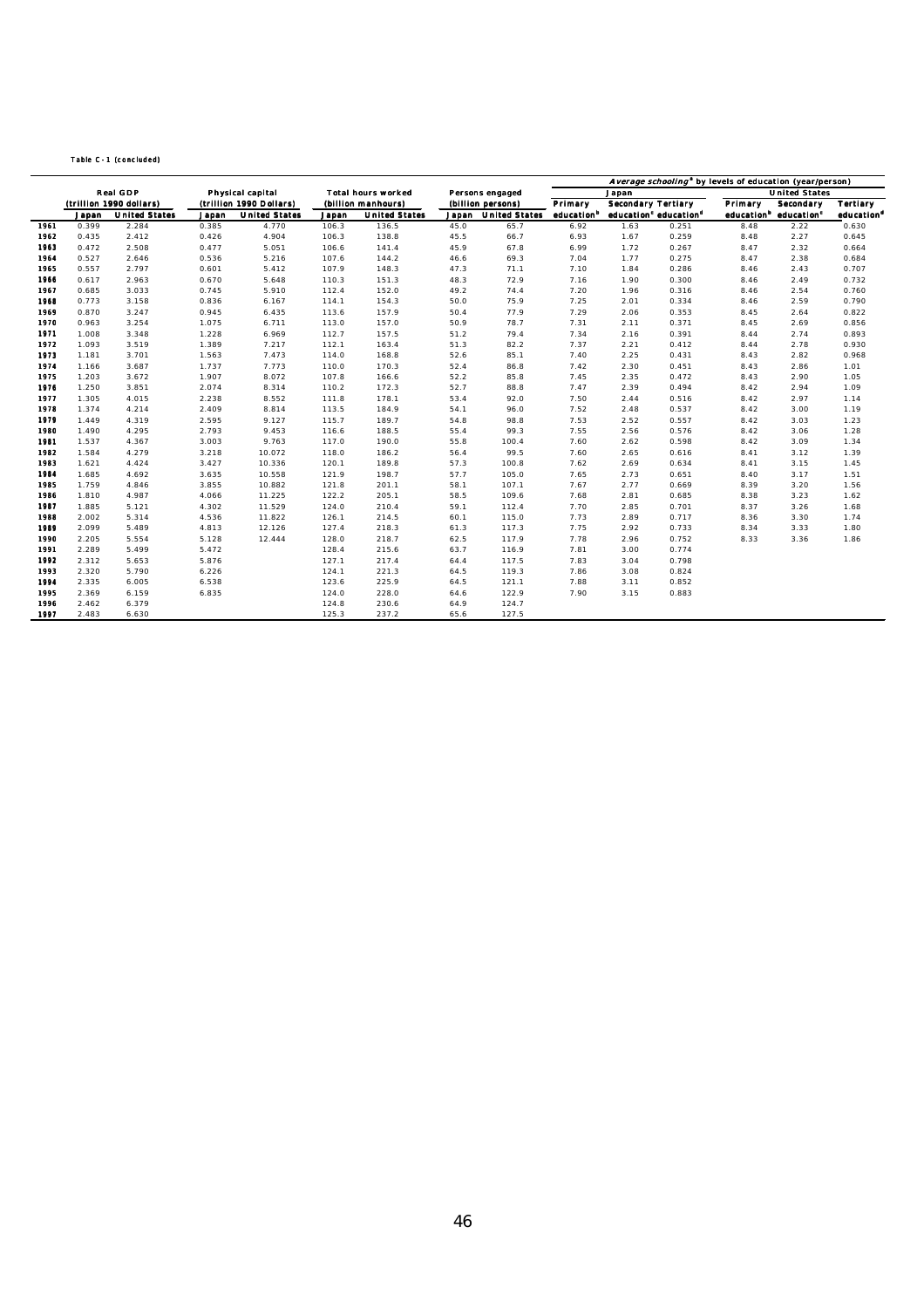#### Table C-2 Candidates of instrumental variables

|      |               |              |            |      |       |                                                        | Total Population (thousand persons) |                      |        |        |        |                      |        | Working-age Population (thousand persons) |        |
|------|---------------|--------------|------------|------|-------|--------------------------------------------------------|-------------------------------------|----------------------|--------|--------|--------|----------------------|--------|-------------------------------------------|--------|
|      |               |              |            |      |       |                                                        | Advanced                            | <b>United States</b> |        |        | Japan  | <b>United States</b> |        |                                           | Japan  |
|      | W heat price  | Cotton price | Iron price |      |       | Lead price Copper price Crude oil price 17 capitalist  |                                     | male                 | female | male   | female | male                 | female | male                                      | female |
|      | (cent/bushel) | (cent/pound) |            |      |       | (dollar/long t(cent/pound (cent/pound) (dollar/barrel) | countries <sup>a</sup>              |                      |        |        |        |                      |        |                                           |        |
| 1870 | 96.04         | 15.19        | 33.23      | 6.26 | 20.68 | 3.90                                                   | 224,276                             | 20,174               | 19,731 |        |        | 12,054               | 10,764 |                                           |        |
| 1871 | 122.38        | 17.95        | 35.08      | 6.08 | 22.63 | 4.40                                                   | 225,599                             | 20,710               | 20,228 | 17,211 | 17,058 | 12,312               | 11,090 |                                           |        |
| 1872 | 124.71        | 22.18        | 48.94      | 6.31 | 32.99 | 3.75                                                   | 227,766                             | 21,246               | 20,726 | 17,303 | 17,148 | 12,607               | 11,448 |                                           |        |
| 1873 | 117.00        | 19.16        | 42.80      | 6.32 | 28.91 | 1.80                                                   | 230,231                             | 21,784               | 21,222 | 17,388 | 17,237 | 12,888               | 11,817 |                                           |        |
| 1874 | 108.63        | 16.47        | 30.19      | 6.01 | 23.23 | 1.15                                                   | 232,687                             | 22,322               | 21,718 | 17,471 | 17,321 | 13,238               | 12,163 |                                           |        |
| 1875 | 101.75        | 14.93        | 25.54      | 5.85 | 22.52 | 0.97                                                   | 235,210                             | 22,860               | 22,213 | 17,593 | 17,443 | 13,457               | 12,522 |                                           |        |
| 1876 | 103.00        | 12.24        | 22.19      | 6.13 | 20.93 | 2.52                                                   | 237,963                             | 23,399               | 22,708 | 17,757 | 17,602 | 13,788               | 12,912 |                                           |        |
| 1877 | 127.50        | 11.71        | 18.92      | 5.49 | 18.65 | 2.38                                                   | 240,795                             | 23,939               | 23,202 | 17,904 | 17,759 | 14,088               | 13,318 |                                           |        |
| 1878 | 97.17         | 10.79        | 17.67      | 3.61 | 16.40 | 1.17                                                   | 243,548                             | 24,479               | 23,695 | 18,056 | 17,913 | 14,434               | 13,718 |                                           |        |
| 1879 | 99.46         | 11.42        | 21.72      | 4.14 | 17.16 | 0.86                                                   | 246,223                             | 25,021               | 24,187 | 18,151 | 18,014 | 14,791               | 14,144 |                                           |        |
| 1880 | 105.71        | 12.04        | 28.48      | 5.04 | 20.18 | 0.94                                                   | 248,734                             | 25,573               | 24,689 | 18,311 | 18,179 | 15,129               | 14,523 |                                           |        |
| 1881 | 115.04        | 11.54        | 25.17      | 4.81 | 18.20 | 0.92                                                   | 251,463                             | 26,241               | 25,301 | 18,460 | 18,333 | 15,556               | 14,877 |                                           |        |
| 1882 | 117.83        | 11.88        | 25.77      | 4.91 | 18.52 | 0.78                                                   | 254,206                             | 26,910               | 25,911 | 18,620 | 18,492 | 15,995               | 15,252 | 11,513                                    | 11,014 |
| 1883 | 101.70        | 10.35        | 22.42      | 4.32 | 15.87 | 1.10                                                   | 256,997                             | 27,579               | 26,521 | 18,822 | 18,698 | 16,446               | 15,636 | 11,601                                    | 11,101 |
| 1884 | 82.98         | 10.91        | 19.81      | 3.74 | 13.83 | 0.85                                                   | 259,997                             | 28,249               | 27,130 | 18,997 | 18,881 | 16,948               | 16,052 | 11,670                                    | 11,175 |
| 1885 | 83.66         | 10.46        | 17.99      | 3.95 | 11.13 | 0.88                                                   | 262,846                             | 28,920               | 27,738 | 19,118 | 19,058 | 17,296               | 16,374 | 11,754                                    | 11,272 |
| 1886 | 76.72         | 9.26         | 18.71      | 4.63 | 11.03 | 0.71                                                   | 265,588                             | 29,593               | 28,345 | 19,202 | 19,088 | 17,795               | 16,812 | 11,721                                    | 11,230 |
| 1887 | 75.71         | 10.18        | 20.93      | 4.49 | 11.23 | 0.67                                                   | 268,291                             | 30,266               | 28,951 | 19,373 | 19,254 | 18,251               | 17,247 | 11,788                                    | 11,291 |
| 1888 | 89.76         | 10.23        | 18.88      | 4.44 | 16.54 | 0.65                                                   | 271,146                             | 30,939               | 29,557 | 19,605 | 19,476 | 18,740               | 17,697 | 11,941                                    | 11,446 |
| 1889 | 85.00         | 10.66        | 17.76      | 3.92 | 13.70 | 0.77                                                   | 274,145                             | 31,614               | 30,161 | 19,823 | 19,693 | 19,182               | 18,129 | 12,084                                    | 11,598 |
| 1890 | 88.96         | 11.09        | 18.41      | 4.48 | 15.66 | 0.77                                                   | 277,028                             | 32,290               | 30,766 | 19,997 | 19,872 | 19,894               | 18,423 | 12,201                                    | 11,732 |
| 1891 | 96.42         | 8.62         | 17.52      | 4.35 | 12.90 | 0.56                                                   | 279,809                             | 32,950               | 31,411 | 20,126 | 20,009 | 20,233               | 18,750 | 12,288                                    | 11,837 |
| 1892 | 79.06         | 7.70         | 15.75      | 4.09 | 11.41 | 0.51                                                   | 282,683                             | 33,609               | 32,057 | 20,312 | 20,188 | 20,585               | 19,086 | 12,415                                    | 11,968 |
| 1893 | 67.38         | 8.33         | 14.52      | 3.73 | 10.85 | 0.60                                                   | 285,523                             | 34,268               | 32,702 | 20,459 | 20,333 | 20,972               | 19,512 | 12,516                                    | 12,087 |
| 1894 | 55.77         | 7.00         | 12.66      | 3.29 | 9.54  | 0.72                                                   | 288,615                             | 34,927               | 33,348 | 20,671 | 20,541 | 21,378               | 19,927 | 12,657                                    | 12,239 |
| 1895 | 60.18         | 7.28         | 13.10      | 3.23 | 10.78 | 1.09                                                   | 291,754                             | 35,585               | 33,995 | 20,878 | 20,772 | 21,803               | 20,343 | 12,797                                    | 12,415 |
| 1896 | 63.81         | 7.93         | 12.96      | 2.98 | 10.98 | 0.96                                                   | 294,954                             | 36,243               | 34,642 | 21,083 | 20,984 | 22,238               | 20,805 | 12,934                                    | 12,570 |
| 1897 | 81.30         | 7.15         | 12.10      | 3.58 | 11.29 | 0.68                                                   | 298,389                             | 36,901               | 35,288 | 21,326 | 21,234 | 22,686               | 21,276 | 13,095                                    | 12,756 |
| 1898 | 88.78         | 5.98         | 11.66      | 3.78 | 12.03 | 0.80                                                   | 301,871                             | 37,558               | 35,936 | 21,569 | 21,506 | 23,145               | 21,764 | 13,197                                    | 12,958 |
| 1899 | 70.62         | 6.59         | 19.36      | 4.47 | 17.60 | 1.13                                                   | 305,259                             | 38,215               | 36,584 | 21,779 | 21,741 | 23,613               | 22,254 | 13,341                                    | 13,117 |
| 1900 | 70.43         | 9.64         | 19.98      | 4.37 | 16.53 | 1.19                                                   | 308,549                             | 38,867               | 37,227 | 22,035 | 22,022 | 24,094               | 22,754 | 13,474                                    | 13,263 |
| 1901 | 71.55         | 8.62         | 15.87      | 4.33 | 16.54 | 0.96                                                   | 312,210                             | 39,649               | 37,935 | 22,340 | 22,322 | 24,666               | 23,250 | 13,604                                    | 13,388 |
| 1902 | 73.71         | 8.94         | 22.19      | 4.07 | 11.88 | 0.80                                                   | 316,163                             | 40,483               | 38,680 | 22,632 | 22,614 | 25,276               | 23,769 | 13,763                                    | 13,541 |
| 1903 | 77.45         | 11.20        | 19.92      | 4.24 | 13.43 | 0.94                                                   | 319,991                             | 41,262               | 39,370 | 22,934 | 22,922 | 25,864               | 24,264 | 13,941                                    | 13,710 |
| 1904 | 100.45        | 12.11        | 15.57      | 4.32 | 12.98 | 0.86                                                   | 323,871                             | 42,089               | 40,077 | 23,160 | 23,184 | 26,488               | 24,776 | 14,083                                    | 13,886 |
| 1905 | 97.08         | 9.57         | 17.89      | 4.71 | 15.68 | 0.62                                                   | 327,713                             | 42,965               | 40,857 | 23,338 | 23,409 | 27,148               | 25,337 | 14,174                                    | 14,011 |
| 1906 | 76.94         | 11.03        | 20.98      | 5.66 | 19.61 | 0.73                                                   | 331,535                             | 43,841               | 41,609 | 23,522 | 23,609 | 27,813               | 25,883 | 14,241                                    | 14,100 |
| 1907 | 87.21         | 11.88        | 23.90      | 5.33 | 20.68 | 0.72                                                   | 335,488                             | 44,682               | 42,326 | 23,774 | 23,880 | 28,456               | 26,409 | 14,349                                    | 14,226 |
| 1908 | 97.26         | 10.46        | 17.70      | 4.20 | 13.42 | 0.72                                                   | 339,732                             | 45,594               | 43,116 | 24,056 | 24,170 | 29,141               | 26,986 | 14,444                                    | 14,332 |
| 1909 | 113.03        | 12.08        | 17.81      | 4.27 | 13.33 | 0.70                                                   | 344,025                             | 46,545               | 43,945 | 24,385 | 24,466 | 29,851               | 27,582 | 14,595                                    | 14,459 |
| 1910 | 102.63        | 15.06        | 17.36      | 4.45 | 13.05 | 0.61                                                   | 348,501                             | 47,554               | 44,853 | 24,720 | 24,769 | 30,580               | 28,220 | 14,760                                    | 14,593 |
|      |               |              |            |      |       |                                                        | (continued)                         |                      |        |        |        |                      |        |                                           |        |

Note a. Austria, Belguim , D enm ark, Finland, France, Germany, Italy, Netherlands, Norway, Sweden, Sw itzerland, United Kingdom , Australia, Canada, New Zealand, United States, and Japan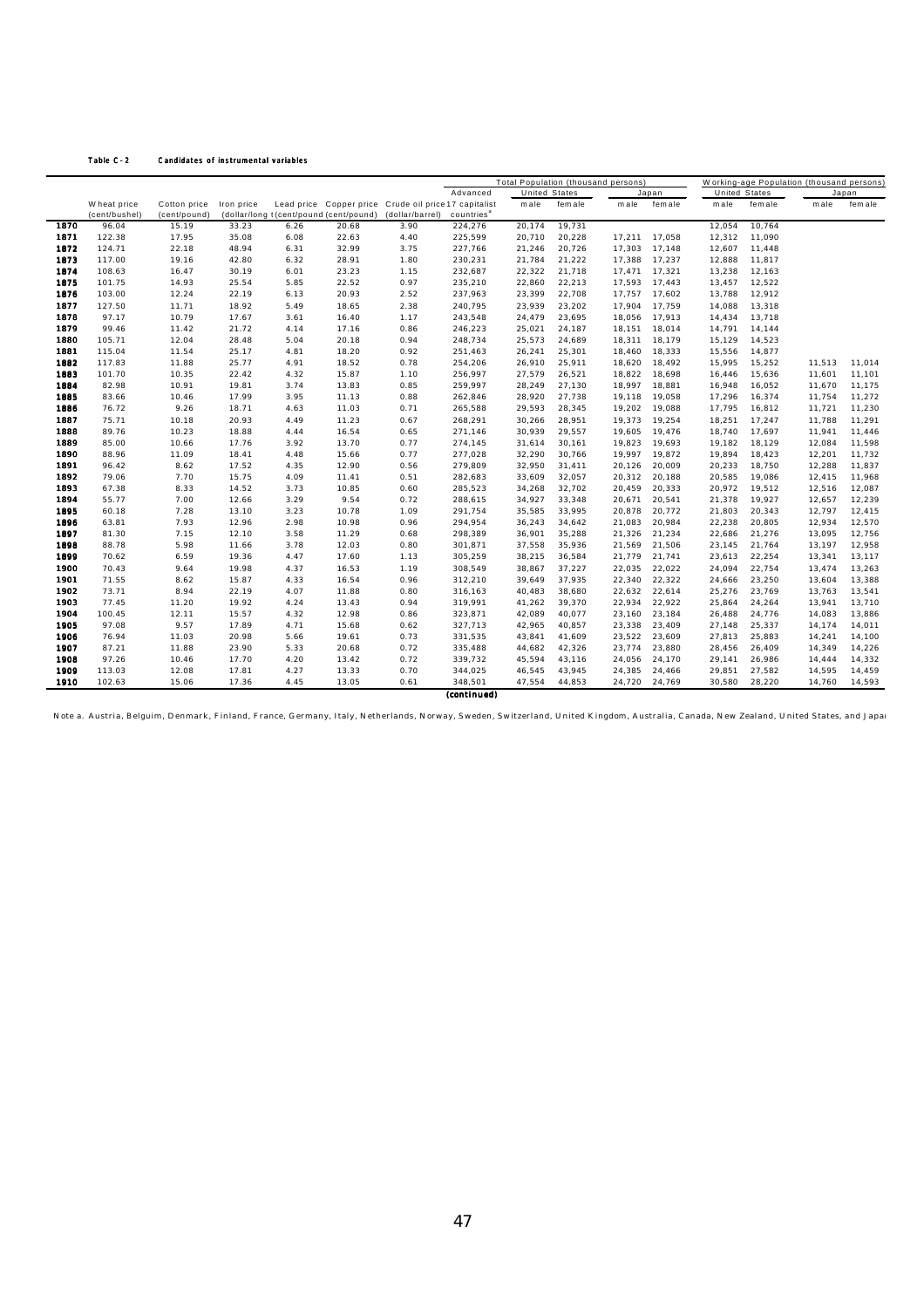#### Table C-2 (continued)

|      |               |              |            |       |                                         |                                                       | Total Population (thousand persons) |                      |         |        |        |        |               | Working-age Population (thousand persons) |         |
|------|---------------|--------------|------------|-------|-----------------------------------------|-------------------------------------------------------|-------------------------------------|----------------------|---------|--------|--------|--------|---------------|-------------------------------------------|---------|
|      |               |              |            |       |                                         |                                                       | Advanced                            | <b>United States</b> |         |        | Japan  |        | United States |                                           | Japan   |
|      | W heat price  | Cotton price | Iron price |       |                                         | Lead price Copper price Crude oil price 17 capitalist |                                     | male                 | fem ale | male   | female | male   | female        | male                                      | fem ale |
|      | (cent/bushel) | (cent/pound) |            |       | (dollar/long t (cent/pound (cent/pound) | (dollar/barrel)                                       | countries <sup>a</sup>              |                      |         |        |        |        |               |                                           |         |
| 1911 | 91.98         | 13.01        | 15.71      | 4.42  | 12.63                                   | 0.61                                                  | 352,613                             | 48,290               | 45,573  | 25,080 | 25,099 | 31,074 | 28,705        | 14,930                                    | 14,757  |
| 1912 | 97.90         | 11.51        | 16.56      | 4.47  | 16.55                                   | 0.74                                                  | 356,461                             | 49,025               | 46,310  | 25,469 | 25,457 | 31,556 | 29,192        | 15,104                                    | 14,911  |
| 1913 | 88.43         | 12.80        | 17.07      | 4.37  | 15.47                                   | 0.95                                                  | 360,788                             | 49,957               | 47,268  | 25,850 | 25,823 | 32,145 | 29,813        | 15,281                                    | 15,094  |
| 1914 | 98.76         | 11.19        | 15.33      | 3.86  | 13.36                                   | 0.81                                                  | 365,274                             | 50,883               | 48,228  | 26,215 | 26,173 | 32,721 | 30,429        | 15,432                                    | 15,240  |
| 1915 | 128.83        | 10.13        | 16.10      | 4.67  | 17.50                                   | 0.64                                                  | 367,959                             | 51,573               | 48,973  | 26,585 | 26,524 | 33,133 | 30,905        | 15,644                                    | 15,442  |
| 1916 | 133.70        | 14.45        | 21.13      | 6.86  | 27.56                                   | 1.10                                                  | 369,659                             | 52,234               | 49,727  | 26,919 | 26,849 | 33,521 | 31,437        | 15,860                                    | 15,660  |
| 1917 | 221.75        | 23.48        | 34.16      | 8.79  | 27.55                                   | 1.56                                                  | 371,128                             | 52,728               | 50,480  | 27,217 | 27,148 | 33,772 | 31,847        | 16,043                                    | 15,857  |
| 1918 | 220.23        | 31.70        | 30.79      | 7.40  | 25.02                                   | 1.98                                                  | 371,398                             | 52,034               | 51,234  | 27,400 | 27,311 | 32,721 | 32,361        | 16,152                                    | 15,963  |
| 1919 | 231.98        | 32.26        | 27.89      | 5.76  | 19.09                                   | 2.01                                                  | 372,501                             | 53,103               | 51,411  | 27,554 | 27,479 | 33,779 | 32,464        | 16,244                                    | 16,064  |
| 1920 | 243.76        | 33.90        | 37.65      | 7.96  | 17.52                                   | 3.07                                                  | 376,014                             | 54,291               | 52,170  | 28,044 | 27,919 | 34,739 | 33,004        | 16,433                                    | 16,173  |
| 1921 | 136.17        | 15.06        | 23.40      | 4.54  | 12.67                                   | 1.73                                                  | 380,688                             | 55,292               | 53,246  | 28,412 | 28,254 | 35,365 | 33,699        | 16,590                                    | 16,286  |
| 1922 | 120.17        | 21.22        | 24.09      | 5.73  | 13.57                                   | 1.61                                                  | 384,626                             | 55,886               | 54,163  | 28,800 | 28,590 | 35,675 | 34,324        | 16,831                                    | 16,460  |
| 1923 | 111.10        | 29.39        | 25.47      | 7.27  | 14.61                                   | 1.34                                                  | 389,129                             | 56,861               | 55,086  | 29,177 | 28,942 | 36,358 | 34,970        | 17,073                                    | 16,663  |
| 1924 | 123.78        | 28.68        | 21.24      | 8.10  | 13.19                                   | 1.43                                                  | 393,996                             | 57,985               | 56,124  | 29,569 | 29,307 | 37,164 | 35,709        | 17,352                                    | 16,914  |
| 1925 | 163.04        | 23.44        | 21.97      | 9.02  | 14.24                                   | 1.68                                                  | 398,280                             | 58,813               | 57,016  | 30,013 | 29,724 | 37,744 | 36,369        | 17,631                                    | 17,161  |
| 1926 | 150.89        | 17.53        | 21.66      | 8.42  | 13.99                                   | 1.88                                                  | 402,507                             | 59,588               | 57,809  | 30,521 | 30,220 | 38,341 | 37,001        | 17,948                                    | 17,463  |
| 1927 | 135.05        | 17.51        | 20.64      | 6.76  | 13.10                                   | 1.30                                                  | 406,543                             | 60,397               | 58,638  | 30,982 | 30,678 | 38,982 | 37,663        | 18,269                                    | 17,773  |
| 1928 | 129.11        | 20.02        | 19.76      | 6.31  | 14.75                                   | 1.17                                                  | 410,442                             | 61,101               | 59,408  | 31,449 | 31,146 | 39,579 | 38,333        | 18,589                                    | 18,085  |
| 1929 | 121.20        | 19.13        | 20.24      | 6.83  | 18.37                                   | 1.27                                                  | 413,977                             | 61,680               | 60,087  | 31,891 | 31,570 | 40,111 | 38,978        | 18,892                                    | 18,362  |
| 1930 | 94.02         | 13.61        | 19.18      | 5.52  | 13.16                                   | 1.19                                                  | 418,023                             | 62,297               | 60,780  | 32,390 | 32,060 | 40,692 | 39,678        | 19,177                                    | 18,630  |
| 1931 | 66.47         | 8.57         | 17.75      | 4.24  | 8.23                                    | 0.65                                                  | 421,557                             | 62,726               | 61,314  | 32,899 | 32,559 | 41,128 | 40,174        | 19,468                                    | 18,909  |
| 1932 | 52.43         | 6.43         | 16.15      | 3.18  | 5.63                                    | 0.87                                                  | 424,618                             | 63,070               | 61,770  | 33,355 | 33,079 | 41,526 | 40,651        | 19,680                                    | 19,182  |
| 1933 | 73.58         | 8.70         | 17.01      | 3.87  | 7.14                                    | 0.67                                                  | 427,571                             | 63,384               | 62,195  | 33,845 | 33,587 | 41,934 | 41,143        | 19,903                                    | 19,413  |
| 1934 | 94.89         | 12.39        | 19.83      | 3.86  | 8.56                                    | 1.00                                                  | 430,497                             | 63,726               | 62,648  | 34,294 | 34,015 | 42,383 | 41,679        | 20,122                                    | 19,635  |
| 1935 | 96.50         | 11.88        | 20.24      | 4.06  | 8.77                                    | 0.97                                                  | 433,736                             | 64,110               | 63,140  | 34,734 | 34,520 | 42,840 | 42,223        | 20,466                                    | 20,018  |
| 1936 | 109.25        | 12.12        | 21.00      | 4.71  | 9.61                                    | 1.09                                                  | 436,643                             | 64,460               | 63,593  | 35,103 | 35,011 | 43,276 | 42,764        | 20,680                                    | 20,321  |
| 1937 | 120.67        | 11.44        | 23.97      | 6.01  | 13.34                                   | 1.18                                                  | 439,782                             | 64,790               | 64,035  | 35,128 | 35,503 | 43,708 | 43,288        | 20,474                                    | 20,641  |
| 1938 | 77.08         | 8.65         | 23.01      | 4.74  | 10.14                                   | 1.13                                                  | 442,849                             | 65,235               | 64,590  | 35,125 | 35,888 | 44,167 | 43,828        | 20,343                                    | 20,929  |
| 1939 | 77.33         | 9.48         | 22.57      | 5.05  | 11.11                                   | 1.02                                                  | 446,077                             | 65,713               | 65,167  | 35,226 | 36,154 | 44,625 | 44,373        | 20,495                                    | 21,201  |
| 1940 | 90.33         | 10.38        | 23.68      | 5.18  | 11.59                                   | 1.02                                                  | 448,344                             | 66,184               | 65,770  | 35,387 | 36,546 | 45,066 | 44,919        | 20,593                                    | 21,503  |
| 1941 | 103.25        | 14.45        | 24.41      | 5.79  | 11.95                                   | 1.14                                                  | 450,267                             | 65,999               | 66,482  | 34,704 | 36,974 | 45,186 | 45,273        | 20,818                                    | 21,848  |
| 1942 | 123.88        | 20.15        | 24.44      | 6.48  | 11.94                                   | 1.19                                                  | 453,827                             | 65,622               | 67,263  | 34,875 | 37,511 | 44,836 | 45,672        | 21,067                                    | 22,208  |
| 1943 | 150.48        | 21.36        | 24.43      | 6.50  | 11.94                                   | 1.20                                                  | 457,047                             | 64,928               | 68,193  | 34,771 | 38,116 | 43,767 | 46,138        | 21,319                                    | 22,567  |
| 1944 | 170.21        | 21.89        | 24.41      | 6.50  | 11.94                                   | 1.21                                                  | 460,378                             | 64,901               | 69,019  | 34,625 | 38,439 | 41,975 | 47,358        | 21,590                                    | 22,935  |
| 1945 | 177.45        | 23.33        | 25.18      | 6.50  | 11.94                                   | 1.22                                                  | 463,845                             | 64,352               | 69,893  | 33,894 | 38,104 | 40,483 | 48,088        | 21,899                                    | 23,324  |
| 1946 | 209.79        | 31.98        | 27.04      | 8.11  | 14.01                                   | 1.41                                                  | 469,439                             | 69,296               | 70,758  | 34,905 | 38,209 | 46,238 | 47,901        | 22,243                                    | 23,734  |
| 1947 | 300.02        | 36.24        | 32.35      | 14.67 | 21.23                                   | 1.93                                                  | 475,862                             | 71,266               | 72,180  | 38,129 | 39,972 | 47,249 | 48,346        | 22,618                                    | 24,167  |
| 1948 | 278.96        | 35.53        | 38.32      | 18.04 | 22.33                                   | 2.60                                                  | 483,924                             | 72,592               | 73,501  | 39,130 | 40,873 | 47,742 | 48,803        | 23,120                                    | 24,613  |
| 1949 | 246.92        | 33.12        | 38.32      | 15.36 | 19.46                                   | 2.54                                                  | 491,259                             | 73,812               | 74,853  | 40,063 | 41,710 | 48,111 | 49,255        | 23,611                                    | 25,050  |
| 1950 | 253.75        | 38.22        | 38.32      | 13.30 | 21.52                                   | 2.51                                                  | 497,885                             | 74,813               | 76,422  | 40,812 | 42,388 | 48,474 | 49,574        | 24,137                                    | 25,521  |
| 1951 | 267.87        | 44.30        | 63.76      | 17.50 | 24.52                                   | 2.53                                                  | 504,287                             | 75,533               | 77,777  | 41,489 | 43,052 | 48,271 | 49,946        | 24,696                                    | 26,082  |
| 1952 | 268.66        | 41.04        | 68.92      | 16.47 | 24.52                                   | 2.53                                                  | 510,423                             | 76,506               | 79,181  | 42,128 | 43,680 | 48,275 | 50,341        | 25,222                                    | 26,613  |
| 1953 | 244.14        | 34.60        | 61.97      | 13.49 | 29.18                                   | 2.68                                                  | 516,461                             | 77,672               | 80,570  | 42,721 | 44,260 | 48,493 | 50,726        | 25,701                                    | 27,110  |
| 1954 | 190.63        | 35.91        | 52.85      | 14.05 | 30.09                                   | 2.78                                                  | 522,998                             | 79,111               | 82,053  | 43,344 | 44,895 | 48,925 | 51,123        | 26,116                                    | 27,535  |
| 1955 | 177.25        | 36.55        | 56.25      | 14.70 | 36.76                                   | 2.77                                                  | 529,367                             | 80,741               | 83,567  | 43,861 | 45,415 | 49,538 | 51,546        | 26,654                                    | 28,075  |
| 1956 | 162.76        | 37.84        | 66.02      | 15.38 | 35.34                                   | 2.79                                                  | 535,893                             | 82,183               | 85,123  | 44,301 | 45,871 | 50,023 | 52,039        | 27,221                                    | 28,667  |
| 1957 | 172.79        | 38.99        | 69.38      | 14.07 | 27.93                                   | 3.09                                                  | 542,633                             | 83,635               | 86,736  | 44,671 | 46,258 | 50,516 | 52,577        | 27,780                                    | 29,253  |
| 1958 | 180.59        | 35.95        | 66.39      | 12.27 | 26.28                                   | 3.01                                                  | 549,147                             | 85,043               | 88,277  | 45,078 | 46,689 | 51,188 | 53,249        | 28,308                                    | 29,812  |
| 1959 | 166.10        | 34.00        | 52.79      | 12.10 | 29.26                                   | 2.90                                                  | 555,802                             | 86,454               | 89,835  | 45,504 | 47,137 | 51,826 | 53,815        | 28,855                                    | 30,391  |
| 1960 | 187.28        | 34.41        | 52.79      | 12.22 | 29.84                                   | 2.88                                                  | 562,099                             | 88,632               | 91,347  | 45,878 | 47,541 | 52,586 | 54,642        | 29,219                                    | 30,783  |
|      |               |              |            |       |                                         |                                                       |                                     |                      |         |        |        |        |               |                                           |         |

 $(continued)$